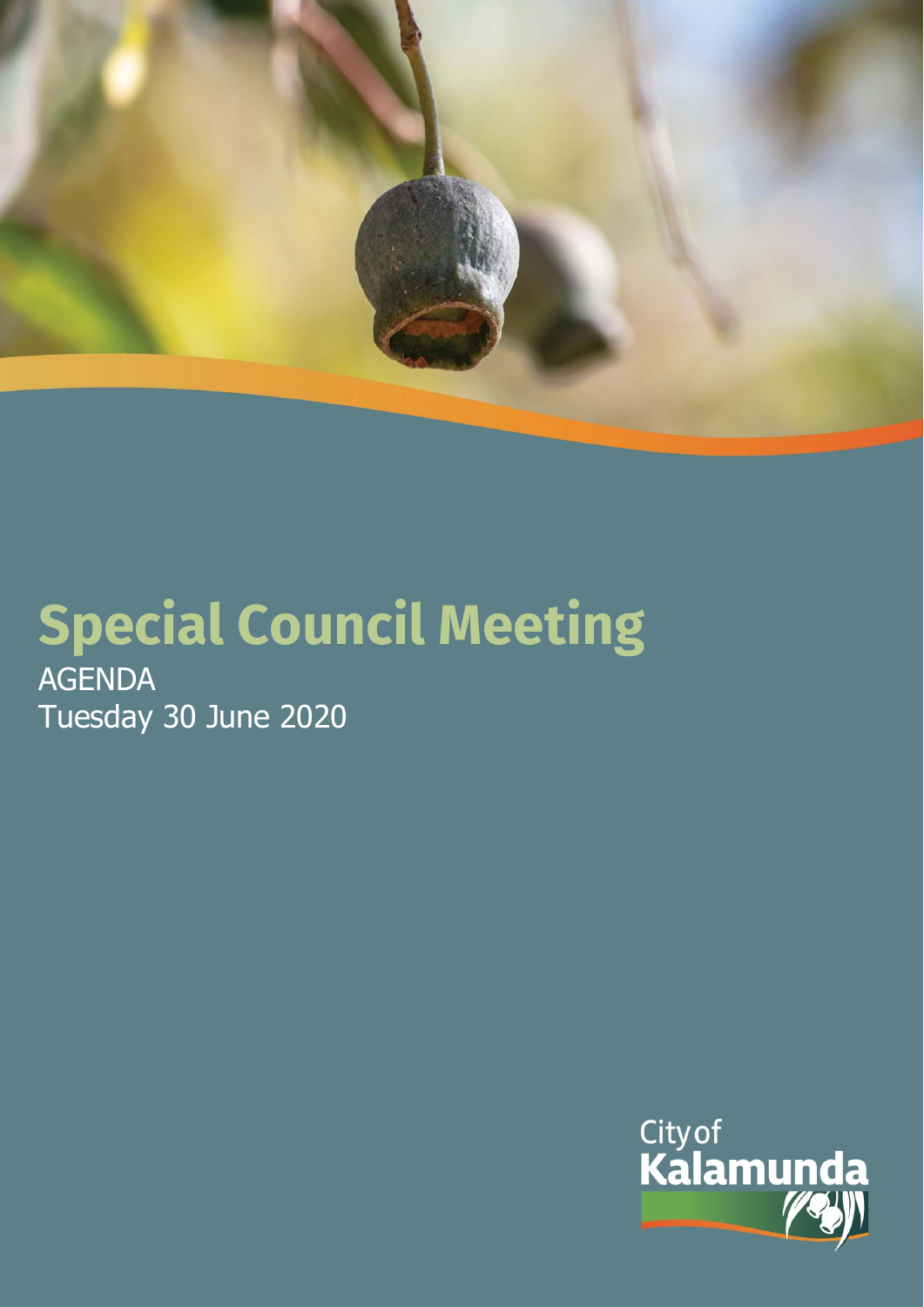#### NOTICE OF MEETING SPECIAL COUNCIL MEETING

Dear Councillors

Notice is hereby given that a Special Meeting of Council will be held in the Council Chambers, Administration Centre, 2 Railway Road, Kalamunda on Tuesday 30 June 2020 at 6.30pm.

Rhonda Hardy Chief Executive Officer 25 June 2020

| <b>Our Vision</b>                                                                                                                                |
|--------------------------------------------------------------------------------------------------------------------------------------------------|
| <b>Connected Communities, Valuing Nature</b><br>and Creating our Future Together                                                                 |
| <b>Core Values</b>                                                                                                                               |
| Service We deliver excellent service by actively engaging and listening to<br>each other.                                                        |
| Respect We trust and respect each other by valuing our differences,<br>communicating openly and showing integrity in all we do.                  |
| Diversity We challenge ourselves by keeping our minds open and looking for all<br>possibilities and opportunities.                               |
| Ethics We provide honest, open, equitable and responsive leadership by<br>demonstrating high standards of ethical behaviour.                     |
| <b>Aspirational Values</b>                                                                                                                       |
| Creativity We create and innovate to improve all we do.                                                                                          |
| Courage We make brave decisions and take calculated risks to lead us to a bold<br>and bright future.                                             |
| Prosperity We will ensure our District has a robust economy through a mixture of<br>industrial, commercial, service and home based enterprises.  |
| Harmony We will retain our natural assets in balance with our built environment.                                                                 |
| Our simple guiding principle will be to ensure everything<br>we do will make Kalamunda socially, environmentally and<br>economically sustainable |
| City of<br>kalamunda.wa.gov.au<br>Kalam                                                                                                          |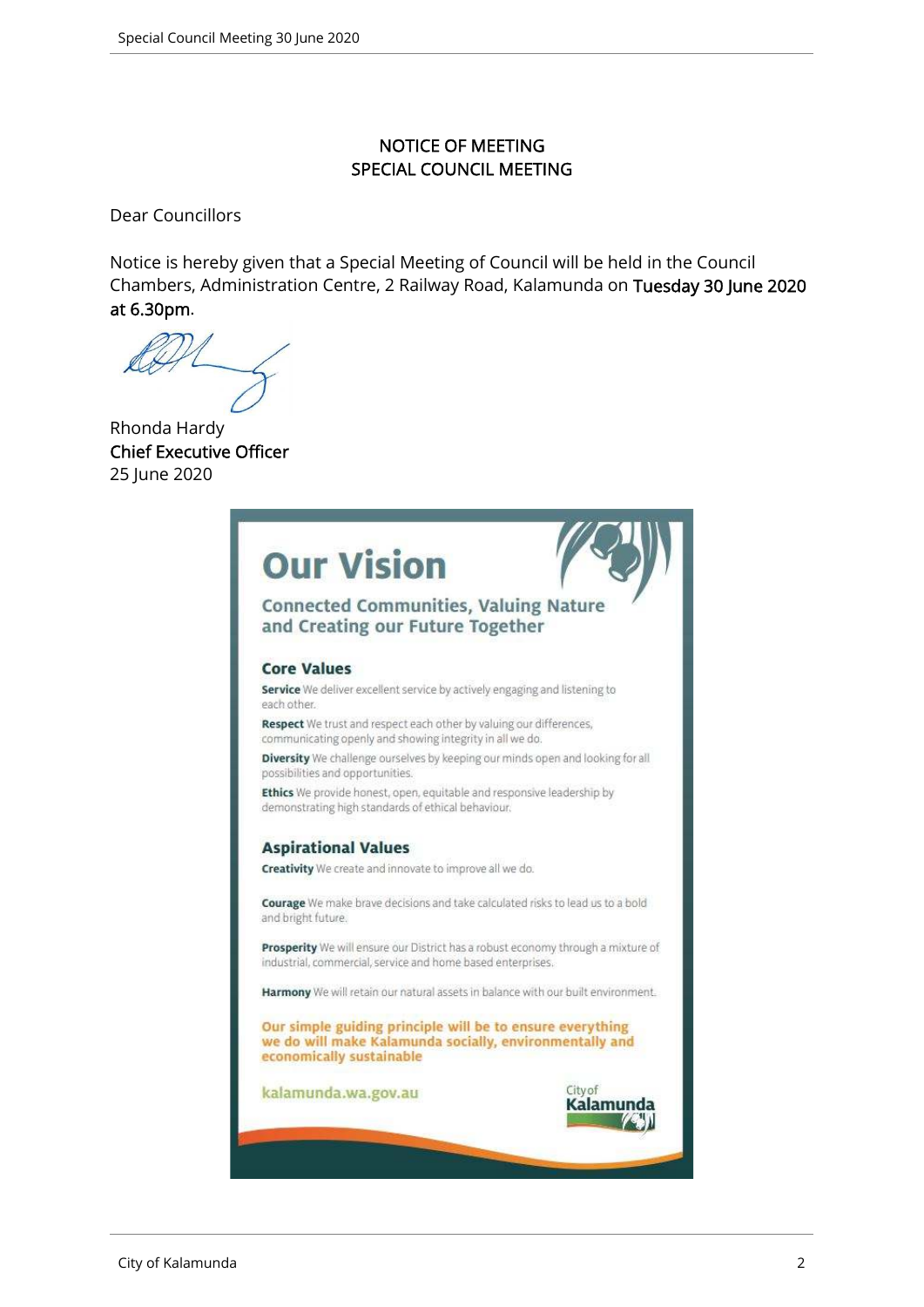#### INFORMATION FOR THE PUBLIC ATTENDING COUNCIL MEETINGS

Welcome to this evening's meeting. The following information is provided on the meeting and matters which may affect members of the public.

If you have any queries related to procedural matters, please contact a member of staff.

#### Special Council Meetings – Procedures

- 1. Council Meetings are open to the public, except for Confidential Items listed on the Agenda.
- 2. Members of the public who are unfamiliar with meeting proceedings are invited to seek advice prior to the meeting from a City Staff Member.
- 3. Members of the public are able to ask questions at a Special Council Meeting during Public Question Time on matters relating to the functions of this meeting.
- 4. To facilitate the smooth running of the meeting, silence is to be observed in the public gallery at all times except for Public Question Time.
- 5. All other arrangements are in general accordance with Council's Standing Orders, the Policies and decision of the City or Council.

#### Acknowledgement of Traditional Owners

We wish to acknowledge the traditional custodians of the land we are meeting on, the Whadjuk Noongar people. We wish to acknowledge their Elders' past, present and future and respect their continuing culture and the contribution they make to the life of this City and this Region.

#### Emergency Procedures

Please view the position of the Exits, Fire Extinguishers and Outdoor Assembly Area as displayed on the wall of Council Chambers.

In case of an emergency follow the instructions given by City Personnel.

We ask that you do not move your vehicle as this could potentially block access for emergency services vehicles.

Please remain at the assembly point until advised it is safe to leave.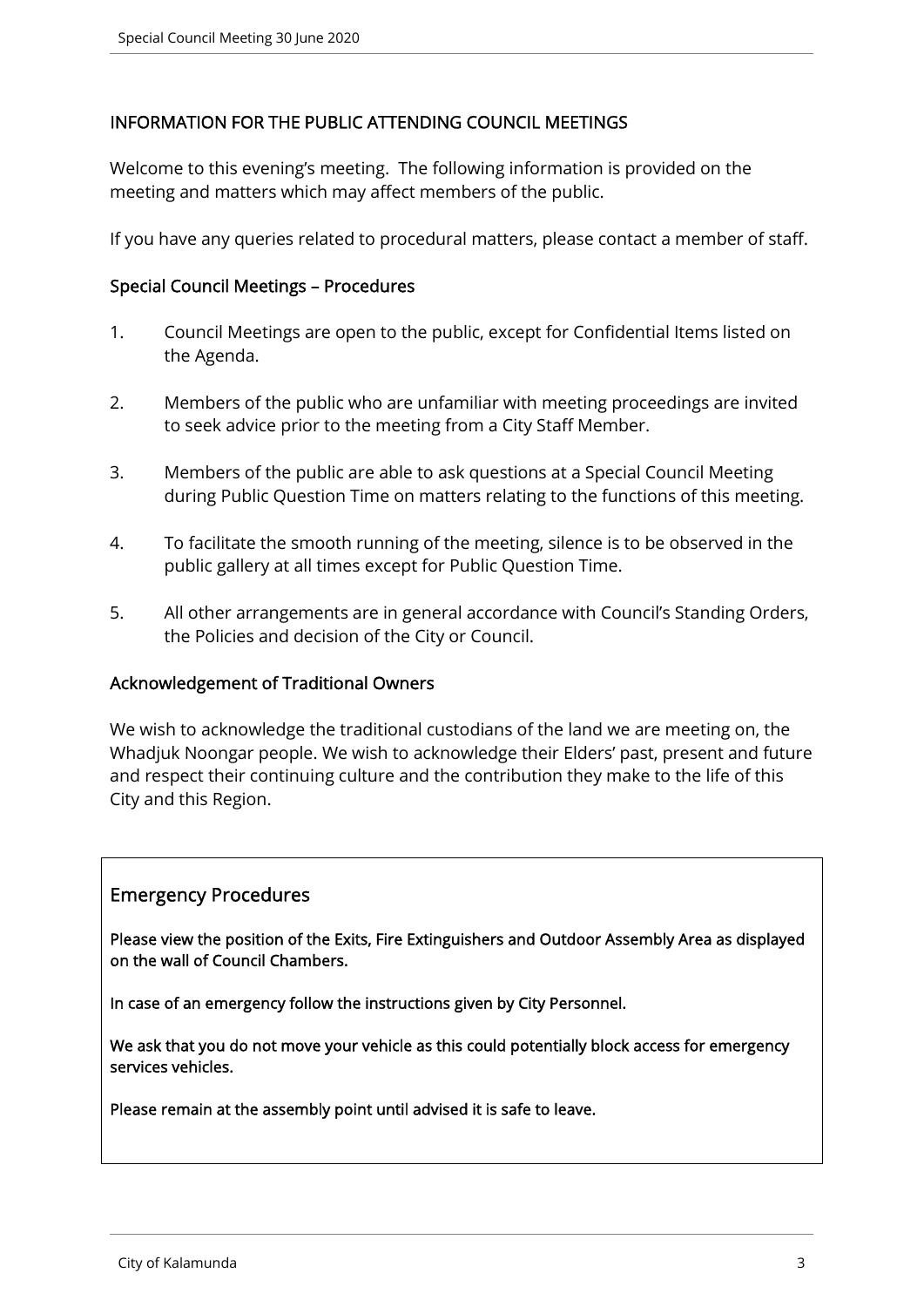#### **INDEX**

| 1. |                                                                                             |  |
|----|---------------------------------------------------------------------------------------------|--|
| 2. |                                                                                             |  |
| 3. |                                                                                             |  |
| 4. |                                                                                             |  |
| 5. |                                                                                             |  |
| 6. |                                                                                             |  |
| 7. |                                                                                             |  |
| 8. |                                                                                             |  |
|    |                                                                                             |  |
|    |                                                                                             |  |
|    |                                                                                             |  |
|    |                                                                                             |  |
|    | 8.1.4. Adoption of COVID 19 Crisis Relief Fund - Policy, Guidelines and Local Recovery Plan |  |
|    |                                                                                             |  |
| 9. |                                                                                             |  |
|    |                                                                                             |  |
|    |                                                                                             |  |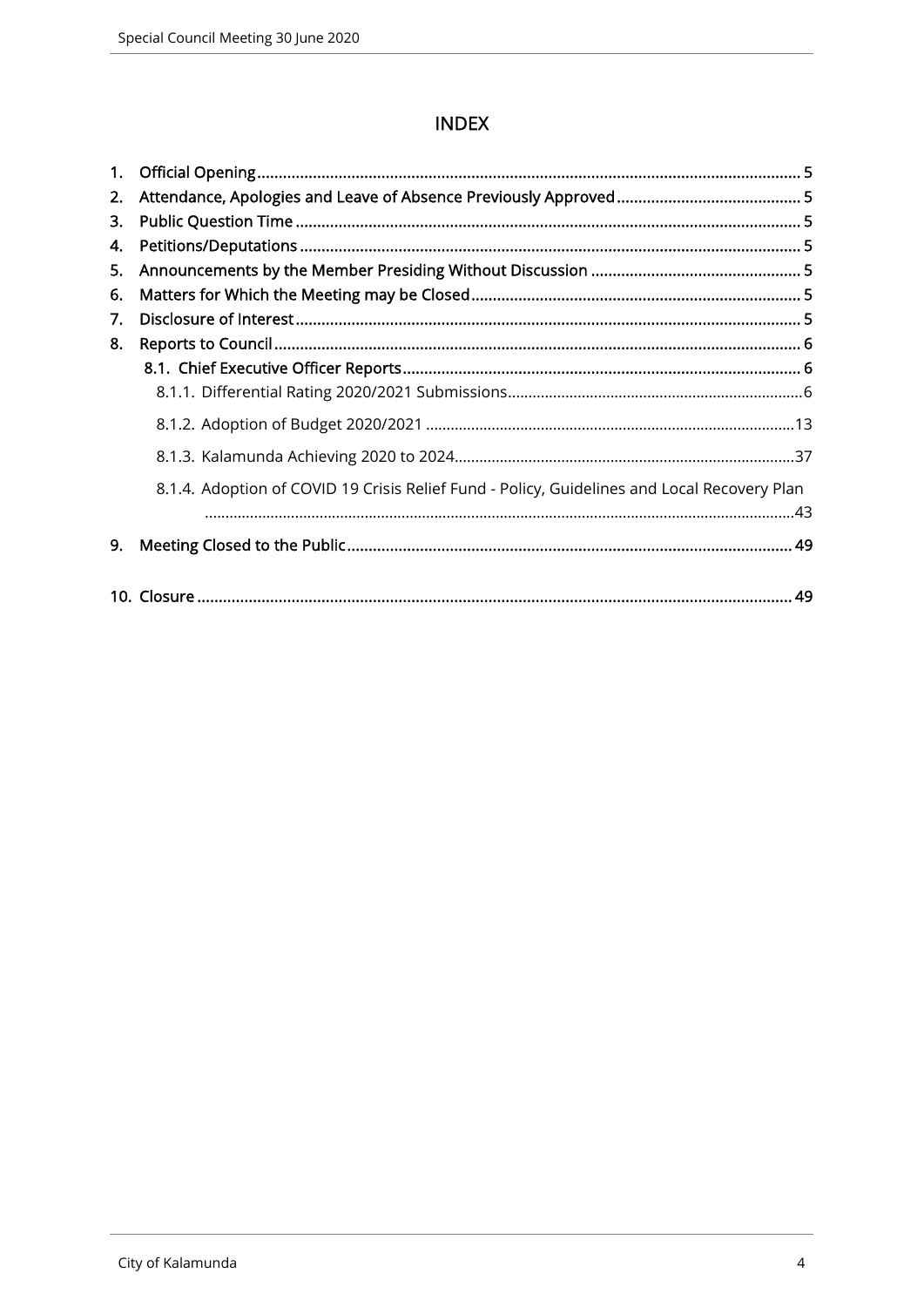#### 1. Official Opening

- 2. Attendance, Apologies and Leave of Absence Previously Approved
- 3. Public Question Time
- 4. Petitions/Deputations
- 5. Announcements by the Member Presiding Without Discussion
- 6. Matters for Which the Meeting may be Closed
- 7. Disclosure of Interest

#### 7.1. Disclosure of Financial and Proximity Interests

- a. Members must disclose the nature of their interest in matter to be discussed at the meeting. (Section 5.56 of the Local Government Act 1995.)
- b. Employees must disclose the nature of their interest in reports or advice when giving the report or advice to the meeting. (Section 5.70 of the Local Government Act 1995.)

#### 7.2. Disclosure of Interest Affecting Impartiality

a. Members and staff must disclose their interest in matters to be discussed at the meeting in respect of which the member or employee had given or will give advice.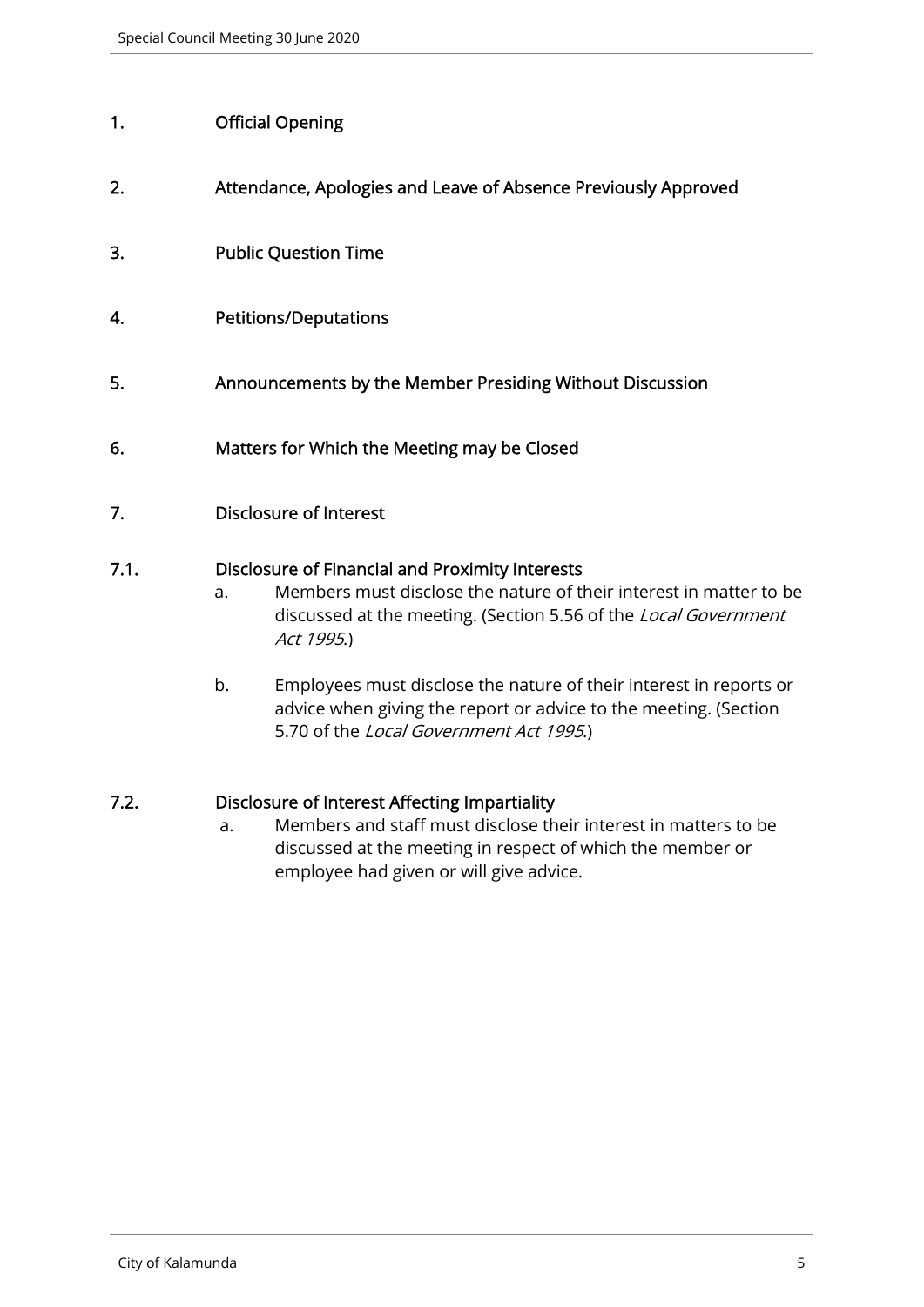#### 8. Reports to Council

#### 8.1. Chief Executive Officer Reports

#### 8.1.1. Differential Rating 2020/2021 Submissions

#### Declaration of financial / conflict of interests to be recorded prior to dealing with each item.

| Previous             |    |                                                                    |
|----------------------|----|--------------------------------------------------------------------|
| Items                |    |                                                                    |
| Directorate          |    | <b>Corporate Services</b>                                          |
| <b>Business Unit</b> |    | Finance & Risk Services                                            |
| File Reference       |    |                                                                    |
| Applicant            |    | City of Kalamunda                                                  |
| Owner                |    | City of Kalamunda                                                  |
|                      |    |                                                                    |
| Attachments          | 1. | Submission Table - Differential Rates 20-21 [8.1.1.1 -<br>2 pages] |
|                      |    |                                                                    |

#### TYPE OF REPORT

|   | Advocacy    | When Council is advocating on behalf of the community to<br>another level of government/body/agency                                                                                                                                                                                                                                                                                                                                |
|---|-------------|------------------------------------------------------------------------------------------------------------------------------------------------------------------------------------------------------------------------------------------------------------------------------------------------------------------------------------------------------------------------------------------------------------------------------------|
| ☑ | Executive   | When Council is undertaking is substantive role of direction<br>setting and oversight (e.g. accepting tenders, adopting plans<br>and budgets                                                                                                                                                                                                                                                                                       |
|   | Information | For Council to note                                                                                                                                                                                                                                                                                                                                                                                                                |
|   | Legislative | Includes adopting Local Laws, Town Planning Schemes and<br>Policies. When Council determines a matter that directly<br>impacts a person's rights and interests where the principles of<br>natural justice apply. Examples include town planning<br>applications, building licences, other permits or licences<br>issued under other Legislation or matters that could be<br>subject to appeal to the State Administrative Tribunal |

#### STRATEGIC PLANNING ALIGNMENT

Kalamunda Advancing Strategic Community Plan to 2027

#### Priority 4: Kalamunda Leads

Objective 4.1 - To provide leadership through transparent governance. Strategy 4.1.1 - Provide good governance.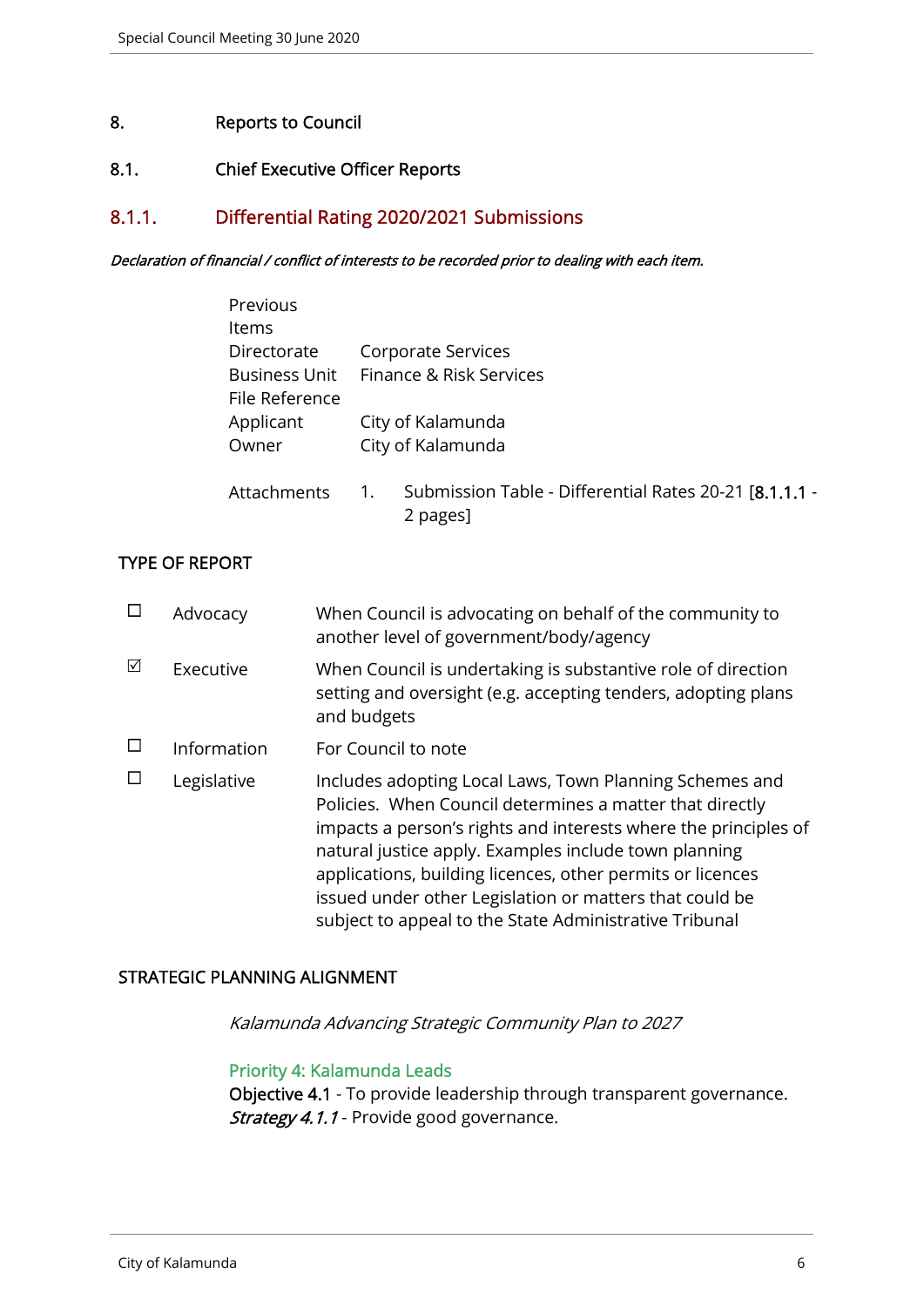#### EXECUTIVE SUMMARY

- 1. The purpose of this report is to present submissions with regards to the advertising of the Differential Rates for Budget 2020/2021.
- 2. A total of five (5) submissions were received during the advertising period details of which are contained in (Attachment 1).
- 3. It is recommended that Council receive and note the information contained in the submissions.

#### BACKGROUND

- 4. The Local Government Act 1995 (the Act), section 6.33 allows Councils to adopt differential rates. The intent behind adopting differential rates is to take into account the levels of services provided to different types of properties, to reflect the cost of provision of services to those categories of properties as well as the need to encourage the specific types of activities within the City.
- 5. At the Ordinary Council Meeting of 26 May 2020, Council signified its intention to adopt differential rates for 2020/21. The proposed differential rates for 2020/2021 and the corresponding "Objects and Reasons", in accordance with section 6.36 of the Act, were advertised inviting submissions by electors and ratepayers.
- 6. Advertisements were placed in The Echo newspaper on 29 May 2020 and in community newspapers (various dates). Copies of the documents were made available for public inspection at six public libraries within the City, the City's Administration Building, on the City's website and engagement portal.
- 7. Submissions closed on 22 June 2020.

#### DETAILS AND ANALYSIS

- 8. The City received five (5) submissions in response to the advertising of its proposed intention to levy differential rates for the 2020/2021 Financial Year. The content of the submissions can be found in attachment 1.
- 9. In summary the submissions expressed the view that the:
	- a) The City provide greater transparency to allow ratepayers to see that the level of rateable income is maintained at a zero or close to zero level
	- b) The City should ensure that there is no increase in rates
	- c) The City should consider a drop in overall rates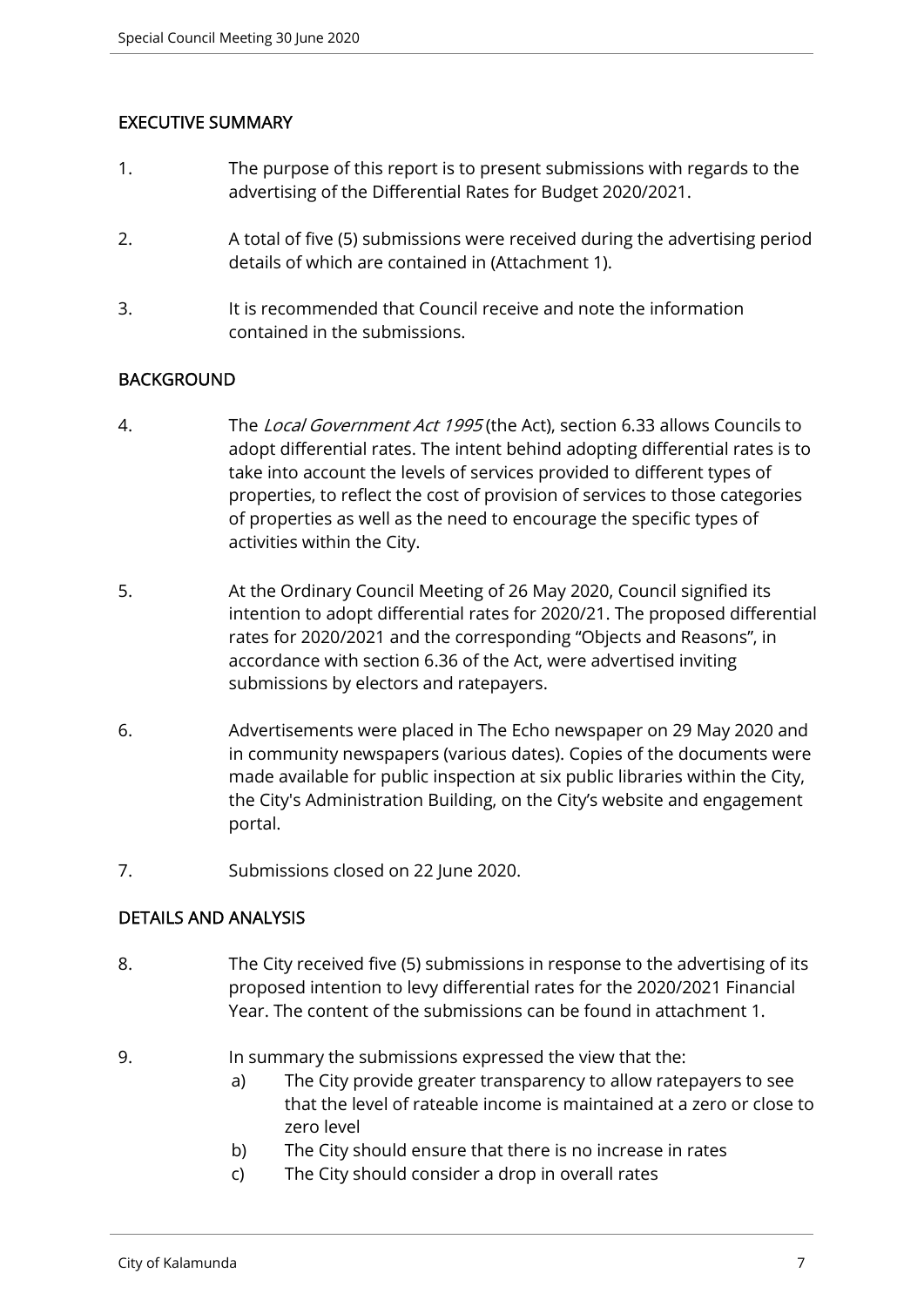d) The manner in which rates are calculated is not understood

#### 10. No Increase in Total Rate Revenue

In accordance with Council resolution of the  $7<sup>th</sup>$  April 2020, the City has adjusted its rate in the dollar to ensure the same amount of total rate revenue levied remains the same as was levied in 2019/20. However, this does not mean every individual property owner(s) will receive the same rate charge as they received in 2019/20. The reason being for this is the result of the triennial revaluation of properties within the City.

#### 11. Triennial Valuation

In May 2020 the State's Valuer General advised the City it had undertaken its triennial valuation of all City properties. The result will see fluctuations in individual properties rate charge for the 2020/21 year. Whilst the City will raise approximately the same amount of total rate revenue as it did in 2019/20, there may be notable differences in individual rate notices given that property values have changed.

- 12. The Triennial valuation of properties resulted in an average devaluation of 13% for the Perth Metropolitan area. In terms of the City of Kalamunda, the following average changes in valuation occurred:
	- a) General GRV reduced (13.1%)
	- b) Industrial/Commercial GRV reduced (8.1%)
	- c) Vacant GRV reduced (1.0%)
	- d) General UV reduced (0.3%)
	- e) Commercial UV reduced (0.7%)

#### 13. Differential Rate in-the-Dollar

The differential rate in-the-dollar is levied on all rateable land within the City according to the predominant purpose for which that land is being held or used, and whether or not the land has any improvements. Specifically, properties are categorised as either: 'General', covering all properties used for singular and multi-dwellings; 'Commercial', covering all properties used for business and commercial purposes; or 'Industrial', covering all properties engaged in light industrial and manufacturing activities. Properties are then further categorised as either "Unimproved or Vacant".

14. In Western Australia, the rating process is prescribed in Division 6 of the Local Government Act 1995 and the local Government (Financial Management) Regulations 1996. Rates Charges for properties are calculated by the following formula:

#### VALUATION x RATE-IN-THE-DOLLAR = RATE PAYBALE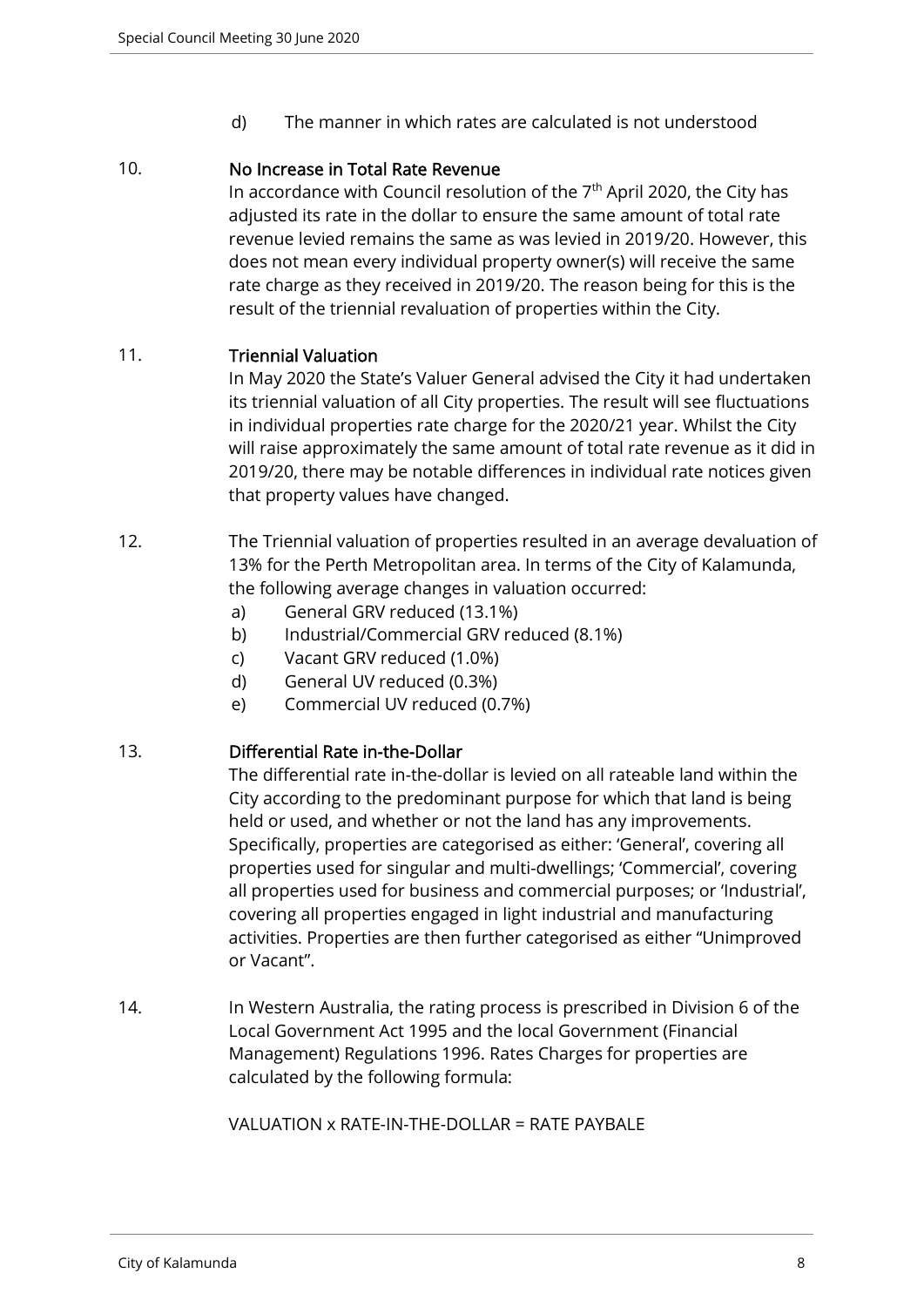If any of the variables are changed this will change the rate levied on a property.

- 15. The valuation for all land and property is determined independently by the Valuer General. The functions of the Valuer General are prescribed within the Valuation of Land Act 1978 and the Valuation of Land Regulations 1979. Property valuations are calculated using either an Unimproved Value (UV) or a Gross Rental Value (GRV).
- 16. The UV is generally used only in rural and fringe urban areas and is calculated annually. It is determined on the basis that the land contains no improvements and is established by reference to the land market at the date of valuation.

Alternatively, the GRV refers to the gross annual rental that the land might reasonably be expected to earn if let on a tenancy from year to year.

The GRV is determined triennially on the basis that the rental includes all outgoings, such as rates, taxes and insurance.

For example, if a property is reasonably expected to raise \$300.00 per week, the GRV is calculated at \$15,600.00, (i.e.: \$300.00 x 52 weeks).

#### 17. Rate-in-the-Dollar Explained

The rate-in-the-dollar is set by individual local governments and is determined by the level of annual budget deficit. This deficit is established by subtracting all other predicted revenue sources from the total expenses required to operate the local government in the budget year.

This is formulated for example, if the total predicted revenue, (such as revenue from yearly fees, grants, subsidies, contributions), is \$1,000,000.00, and the total expenditure, (such as salary, materials, contracts and capital expenses), is \$5,000,000.00, then the budget deficit will be \$4,000,000.00.

Therefore, the total rates to be levied on all properties must equate to \$4million.

The rate-in-the-dollar is then established by dividing the budget deficit by the sum total of all property valuations provided by the Valuer General.

For example, if all property valuations for a local government total \$40,000,000.00, and the budget deficit is \$4,000,000.00, then the rate-inthe-dollar will be \$0.10, (i.e.: \$4,000,000.00  $\div$  \$40,000,000.00). Therefore, a property that has a GRV of \$15,600.000, (i.e. the property is reasonably expected to raise \$300.00 rent per week), will receive a Rates Charge of \$1,560.00, (i.e.: \$15,600.00 x \$0.10).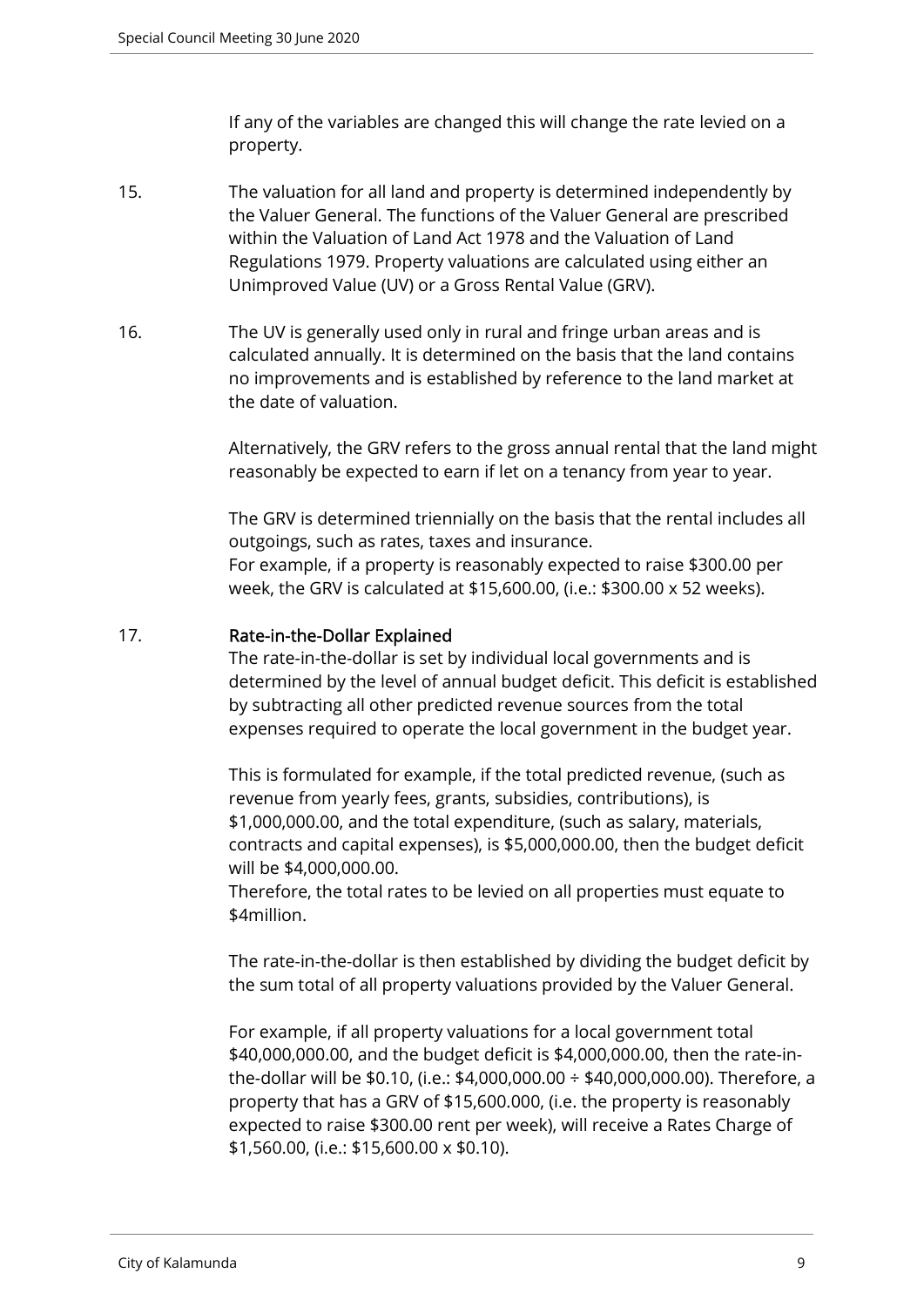#### 18. Changes in Valuation:

In general, property values in the Perth Metropolitan Area closely follow market fluctuations and triennial property valuations reflect this.

The Rate in the Dollar is adjusted based on the average movement of a Rate category. What that means for an individual property owner is that the way their property value performed compared to the average for the rate category, will directly impact on their rates and determine if it will increase or decrease compared to prior years.

Over a three-year period, there are generally areas that rise in value significantly more than others. This can be due to various factors, such as improved infrastructure, improved transport networks, gentrification, improved landscaping, and/or the establishment of new housing developments.

It should be noted properties that have increased in value more than the average or have decreased less than the average (if the market has experienced a downturn), will likely encounter an increase in their Rates Charge. However, properties that have increased in value less than the average, or have decreased more than the average, will likely experience a decrease. Specifically, properties with a higher value will pay a greater proportion of the rates burden than properties with a lower value.

Increasing (or decreasing) property values therefore creates a redistribution of rates paid between individual properties – some ratepayers will pay more, and some will pay less.

In the City of Kalamunda, properties will be subject to this triennial valuation in 2020/21 which is the reason why the 2020/21 rates levied on individual properties will differ on most properties from the previous year.

#### APPLICABLE LAW

19. Section 6.36(4) of the Act states that a local government is to consider any submissions received before imposing the proposed rate in the dollar or minimum payment.

#### APPLICABLE POLICY

20. Nil.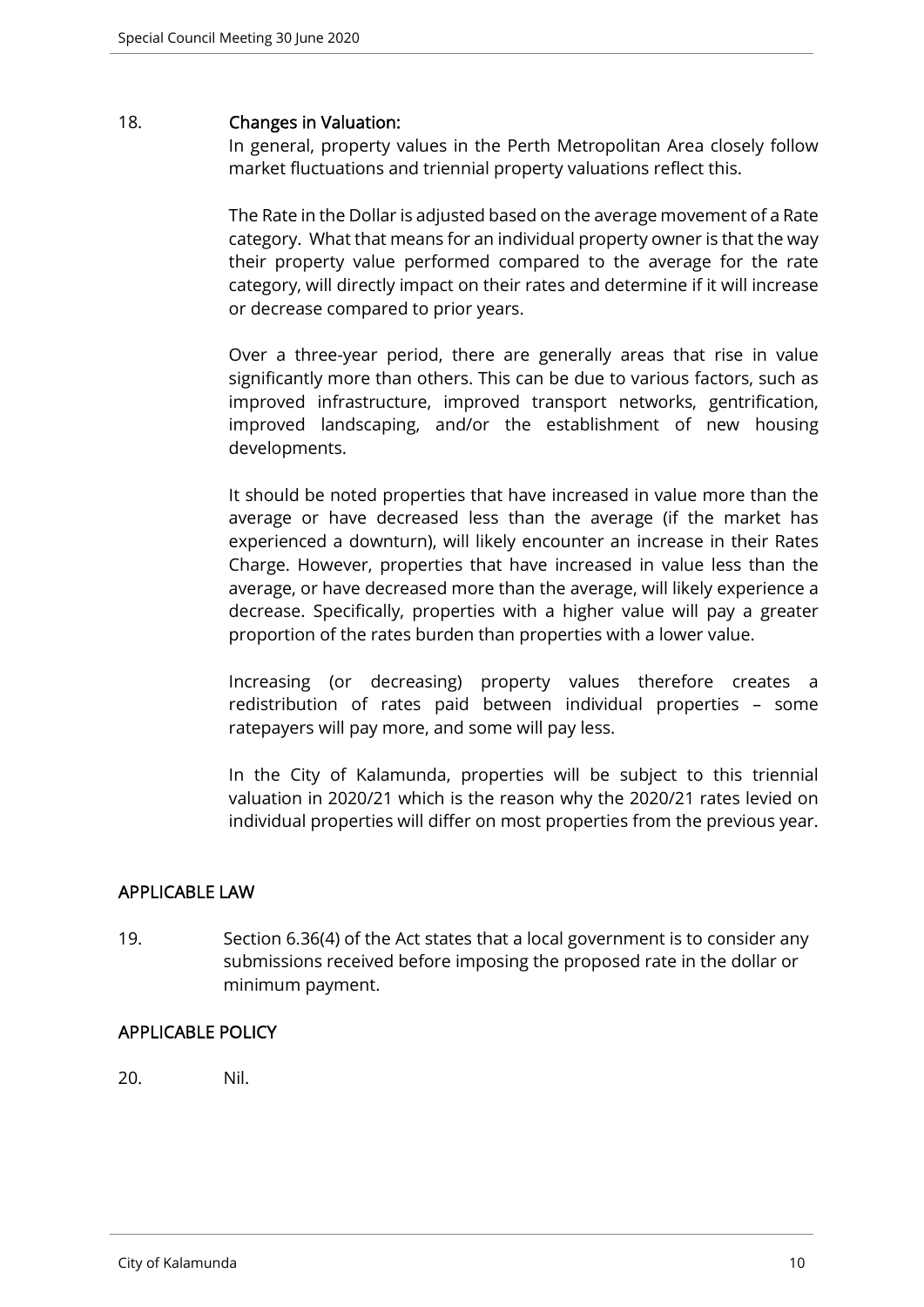#### STAKEHOLDER ENGAGEMENT

- 21. The Advertising of Differential Rates was undertaken following a series of budget workshops with Council.
- 22. Advertising as required by Act seeking submissions on the proposed differential rates was undertaken between 28 May and 22 June 2020.
- 23. The City lodged a submission with the State Government requesting that the triennial valuation be deferred until the 2021/22 financial year. This request was not supported.

#### FINANCIAL CONSIDERATIONS

- 24. Council has signalled its intention to impose a general rate revenue freeze by advertising the proposed differential rates for 2020/21. Changes in valuations and the revaluation of unimproved value properties may see variations to this general increase for some properties.
- 25. The City has estimated the negative financial impact of adopting no increase in rates revenue and fees and charges equates to around \$1 million.

#### **SUSTAINABILITY**

#### Social Implications

26. Nil.

#### Economic Implications

27. Nil.

#### Environmental Implications

28. Nil.

#### RISK MANAGEMENT

29. **Risk:** Not adjusting the Rate in the Dollar for the 2020/21 financial year would create a significant budget deficit. Consequence | Likelihood | Rating Significant | Possible | High Action/Strategy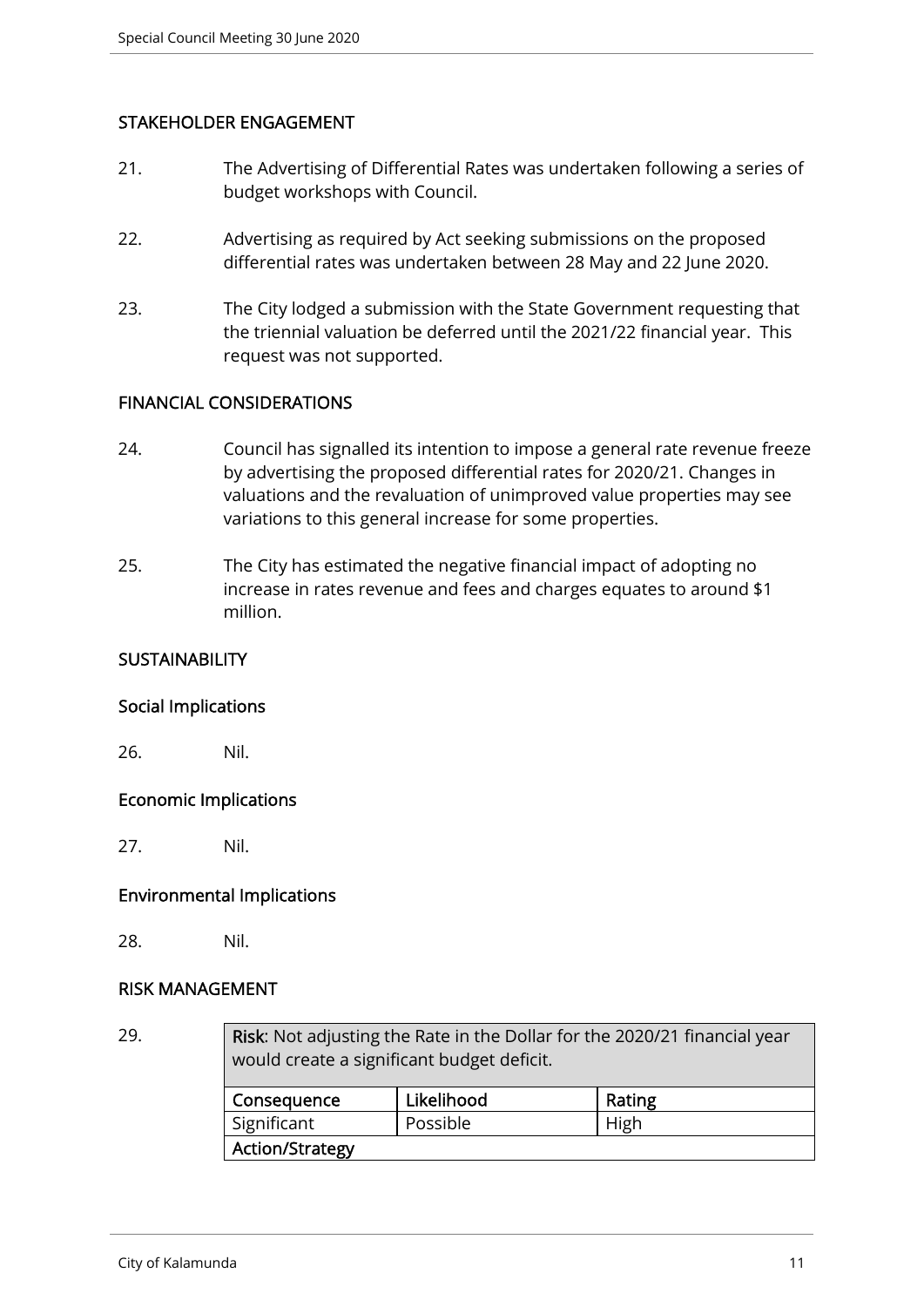Ensure the concepts and reasons for changing the rate in the dollar caused by changing valuations of properties is clearly explained.

Risk: The Community will find it difficult to understand why their rate charge may differ from the previous year.

| Consequence                                                         | Likelihood | Rating |  |  |
|---------------------------------------------------------------------|------------|--------|--|--|
| Significant                                                         | Likely     |        |  |  |
| <b>Action/Strategy</b>                                              |            |        |  |  |
| Ensure the concepts and reasons for changing the rate in the dollar |            |        |  |  |
| caused by changing valuations of properties is clearly explained.   |            |        |  |  |
| Develop clear communications explaining the causes and how the      |            |        |  |  |
| rating system in WA operates.                                       |            |        |  |  |

#### **CONCLUSION**

- 30. The City undertakes an extensive budget review process before arriving at the advertisement of the Rate in the Dollar.
- 31. The feedback in submissions regarding the advertising of differential rates will be considered as part of the budget deliberation process.
- 32. Regarding the five submissions received during the public advertising period, it is to be noted the City will be providing written responses to each of the submitters addressing the matters they have raised following adoption of the 2020/21 Municipal Budget.

#### Voting Requirements: Simple Majority

#### RECOMMENDATION

That Council RECEIVE and NOTE the information contained in the submissions.

Moved:

Seconded:

Vote: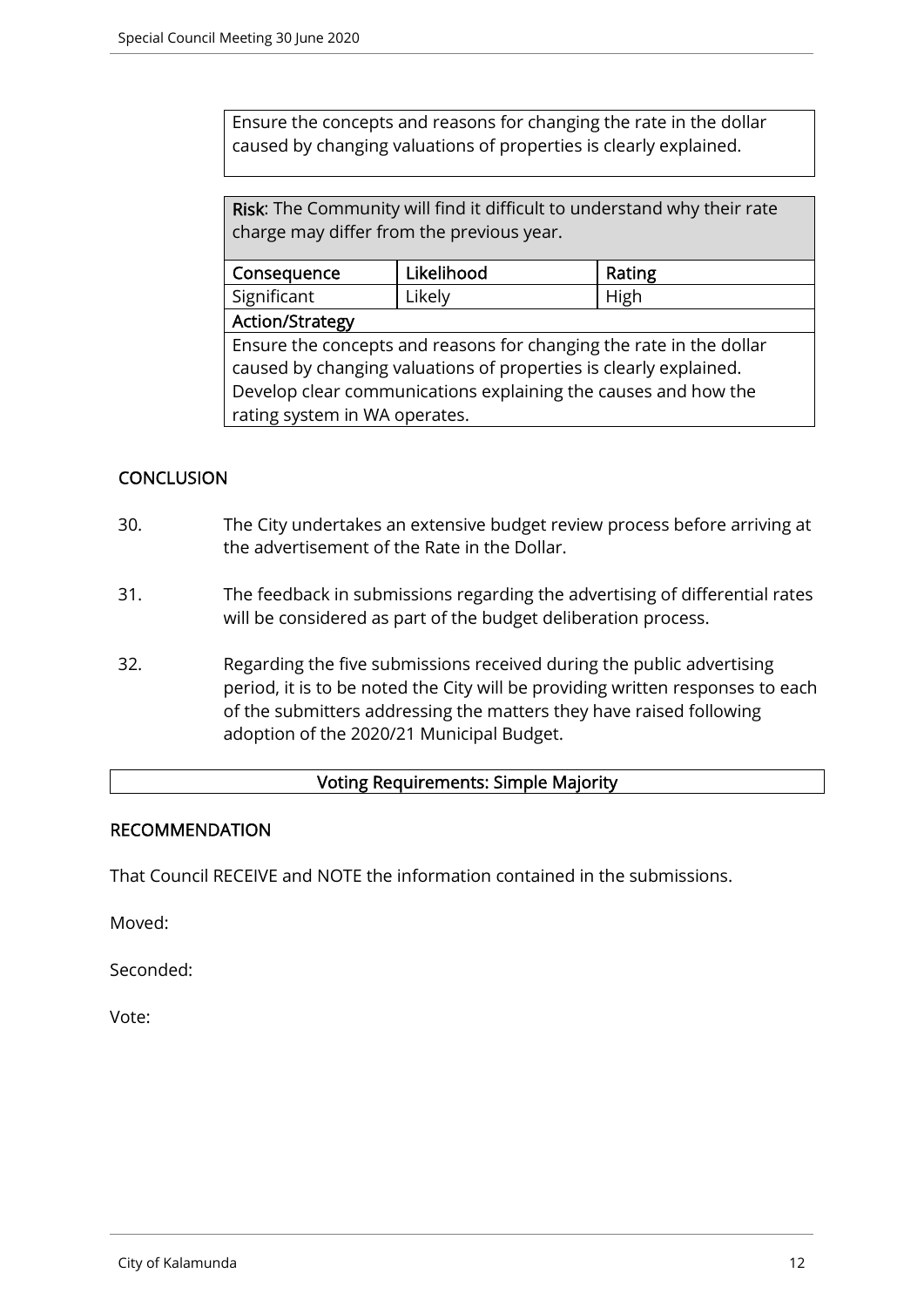### 8.1.2. Adoption of Budget 2020/2021

Declaration of financial / conflict of interests to be recorded prior to dealing with each item.

| Previous                                |     |                                                |
|-----------------------------------------|-----|------------------------------------------------|
| Items                                   |     |                                                |
| Directorate                             |     | Corporate Services                             |
| <b>Business Unit</b> Financial Services |     |                                                |
| File Reference                          |     |                                                |
| Applicant                               | N/A |                                                |
| Owner                                   | N/A |                                                |
|                                         |     |                                                |
| Attachments                             | 1.  | Original Budget 2020-2021 [8.1.2.1 - 72 pages] |

#### TYPE OF REPORT

|   | Advocacy    | When Council is advocating on behalf of the community to<br>another level of government/body/agency                                                                                                                                                                                                                                                                                                                                |
|---|-------------|------------------------------------------------------------------------------------------------------------------------------------------------------------------------------------------------------------------------------------------------------------------------------------------------------------------------------------------------------------------------------------------------------------------------------------|
| ⊠ | Executive   | When Council is undertaking its substantive role of direction<br>setting and oversight (eg accepting tenders, adopting plans<br>and budgets                                                                                                                                                                                                                                                                                        |
|   | Information | For Council to note                                                                                                                                                                                                                                                                                                                                                                                                                |
|   | Legislative | Includes adopting Local Laws, Town Planning Schemes and<br>Policies. When Council determines a matter that directly<br>impacts a person's rights and interests where the principles of<br>natural justice apply. Examples include town planning<br>applications, building licences, other permits or licences<br>issued under other Legislation or matters that could be<br>subject to appeal to the State Administrative Tribunal |

#### STRATEGIC PLANNING ALIGNMENT

Kalamunda Advancing Strategic Community Plan to 2027

#### Priority 4: Kalamunda Leads

Objective 4.1 - To provide leadership through transparent governance. Strategy 4.1.1 - Provide good governance.

#### EXECUTIVE SUMMARY

1. The purpose of this report is to adopt the Municipal Fund Budget for the year ended 30 June 2021, representing the Financial Year 2020/2021, together with supporting schedules including striking of the Municipal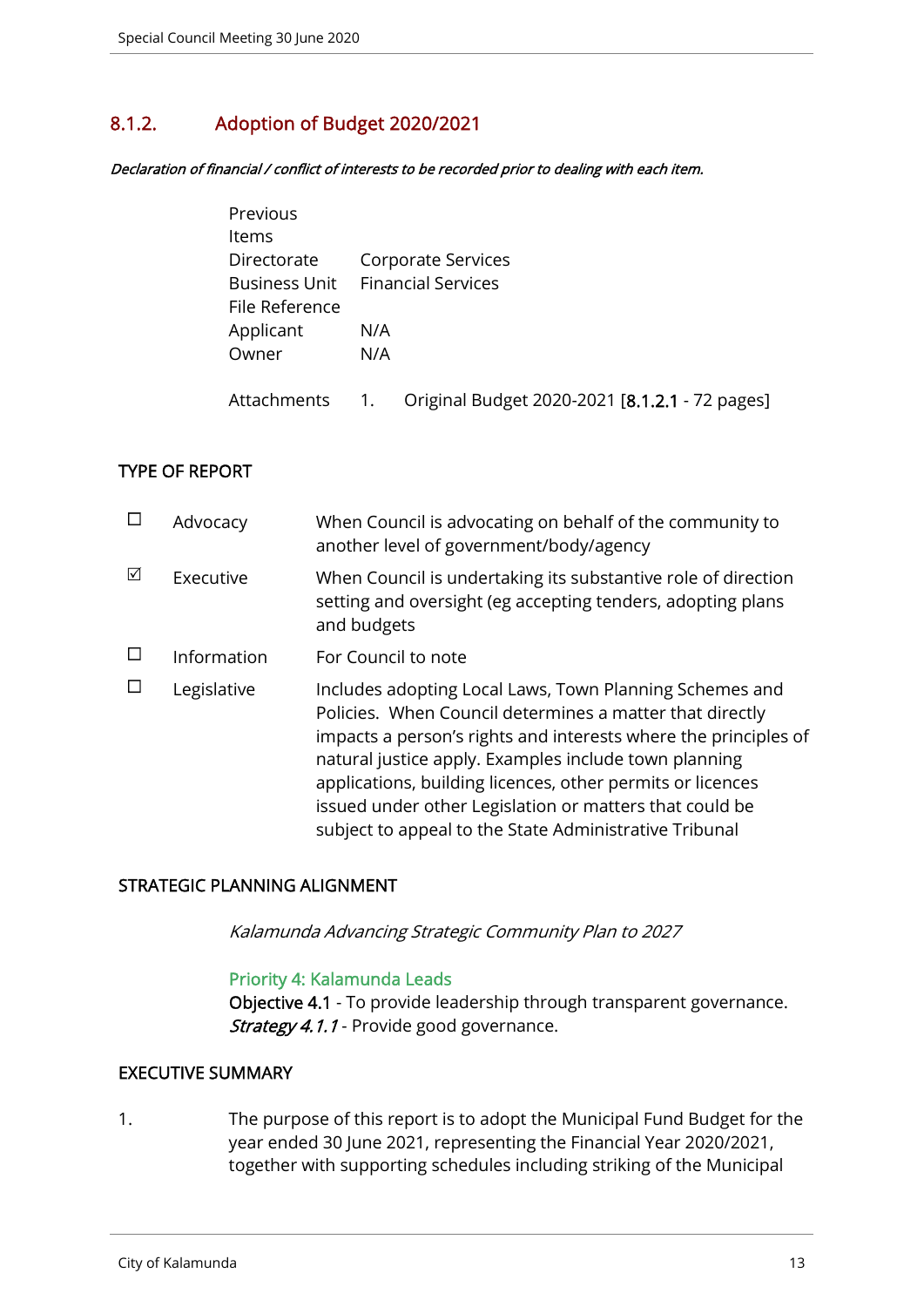Fund Rates, adoption of fees and charges and other consequential items arising from the Budget papers (Attachment 1).

- 2. The adoption of the Budget will enable the City to continue to deliver upon it strategic objectives as well as delivering stimulus projects to support the economic recovery following the immediate COVID-19 crisis and to ensure the City is financially sustainable with capacity to recover through these unprecedented times.
- 3. It is recommended Council adopts the Municipal Budget together with supporting schedules for the 2020/21 Financial Year.

#### BACKGROUND

- 4. The Annual Budget is an important part of the City's Integrated Planning Framework, being the annual financial plan that facilitates the delivery of services and infrastructure to the community as envisaged by the strategies set out in the City of Kalamunda Strategic Community Plan
- 5. The budget process commenced early in 2020 with various workshops held with Elected Members, the City's Administration.
- 6. The 2020/2021 Budget was substantially impacted by the COVID -19 pandemic. Therefore, at a Special Council Meeting held on 7 April 2020, Council endorsed:
	- a) budget setting parameters and principles informing the 2020/2021 annual budget; and
	- b) a series of financial assistance principles proposed by the City to mitigate the financial hardship of the community as a result of COVID-19 and
	- c) changes to the 2019/2020 budget.
- 7. On 26 May 2020 Council resolved to advertise the Differential Rates for 2020/2021, with submissions closing on the 22nd of June 2020. The submissions received have been incorporated in a separate report for the June Special Council Meeting.

#### DETAILS AND ANALYSIS

8. The COVID-19 Pandemic (COVID-19) and associated recovery will have significant public health and economic implications. As such the City is strongly focused on developing an annual budget that provides a balanced combination of financial restraint, funding to reinstate services as required and economic stimulus measures that will generate economic development and employment opportunities.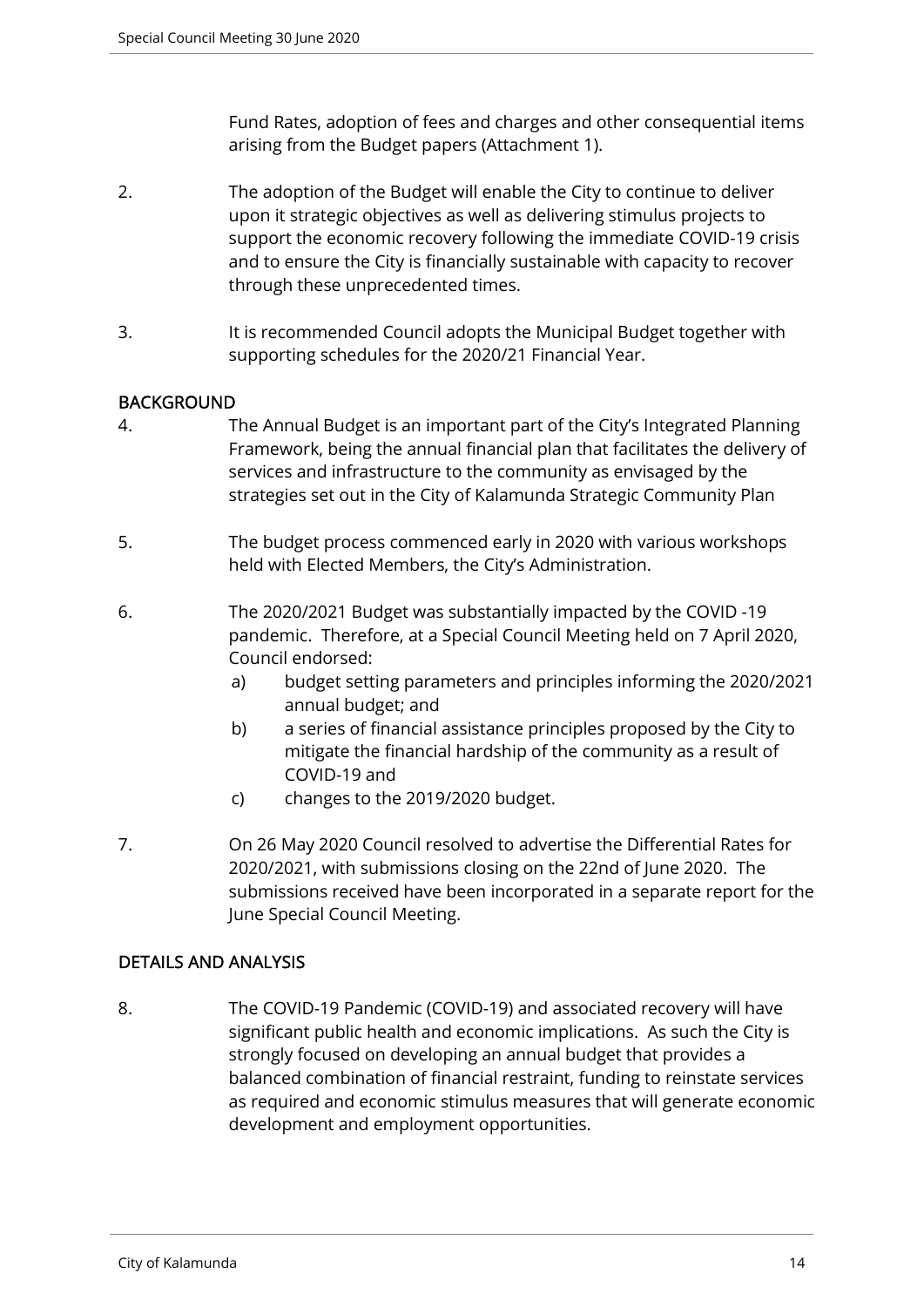- 9. The implications of COVID-19 on the City's operations will be impacted by several factors, including but not limited to:
	- a) The duration of COVID-19.
	- b) The effectiveness of the federal and state government's stimulus packages.
	- c) The ability of local businesses to resume operations following COVID-19
	- d) The overall economic conditions.
	- e) The financial impact on the community and the related cash flow impact on the City
	- f) How the City returns to the 'new normal' in terms of services suspended during various Phases initiated by the State Government
- 10. It is expected that as the economic impacts of COVID-19 are more clearly understood, that regular Budget Reviews will be brought back to Council so the City can continue to respond in a responsible and sustainable manner.
- 11. At the SCM on 7 April 2020, the City's response to COVID-19 was focused around initiatives that will provide:
	- a) Support to businesses whilst they transition to new service/product delivery models.
	- b) Provide financial relief to businesses to improve cash-flow.
	- c) Provide financial relief to those members of the community experiencing financial hardship.
	- d) Expenditure savings.
	- e) Stimulate spending that will create new jobs.
- 12. With regards to the 2020/2021 annual Budget, the following measures were developed to inform the budget:
	- a) Adopt no increase in total rate revenue.
	- b) Adopt no increase in fees and charges, including waste fees for 2020/21.
	- c) Waive 2020/21 food and health inspection fees for targeted small businesses adversely affected by COVID-19.
	- d) Identify cost savings initiatives across capital and operational expenditure that can be redirected to core functions.
	- e) Identify priority capital works projects predominantly funded from reserves and/or borrowings that can assist with economic stimulus.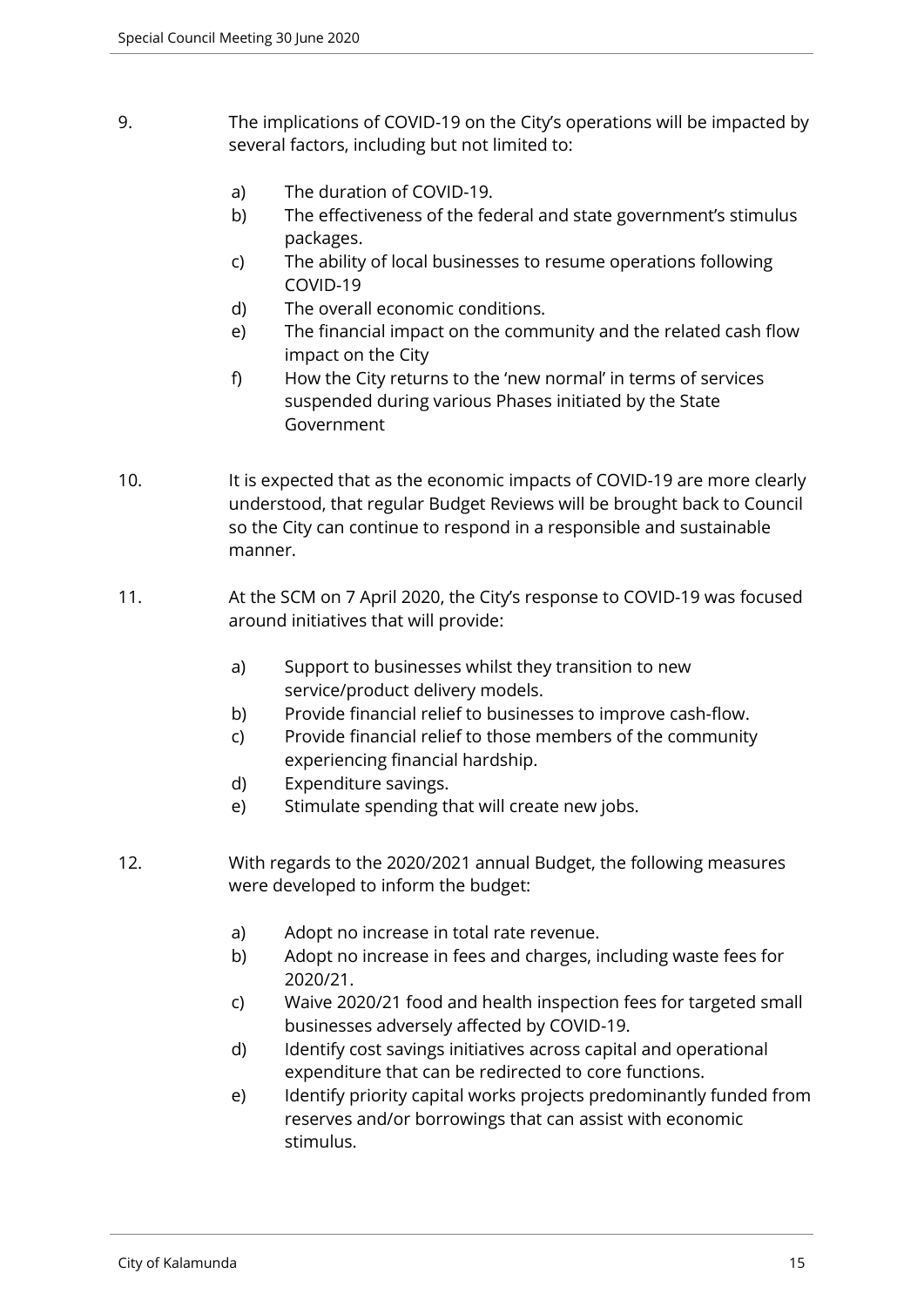f) Negotiate with tenants of City owned properties to assess the impact of COVID-19 on their capacity to meet rental payments during the 2020/21 year.

#### 13. Adopt no increase in total rate revenue.

In 2019/20 the City's Total Rates Received was \$37,742,344

For 2020/21 the City has budgeted Total Rates Revenue at \$37,731,300.

14. The City has estimated the impact of adopting no increase in total rates and fees and charges as compared to a CPI increase would result in a reduction in revenue of around \$1 million. In response, the City has incorporated several cost reduction initiatives to offset the lower than expected revenues. Importantly, cash flow will be closely monitored throughout the year to match the spending to income as it is received by the City.

#### 15. Reserves

The City has established two new reserves for the 2020/21 Budget. These reserves are:

- a) a \$1.0M Crisis Relief Fund to support households, community groups and small businesses experiencing serious financial hardship as a result of COVID-19. Funding applications will be assessed against eligibility criteria.
- b) a Service Reinstatement Reserve of \$1.0M for the purpose of assisting the City in the reinstatement of programs or services as and if required or as restrictions are lifted and to support recovery.

#### 16. Stimulus Projects Brought Forward

In addition to the cost saving measures identified in the City's 2020/2021 Budget, several stimulus projects have been proposed to support economic recovery. The projects will:

- a) Be largely funded from reserves, borrowings, State and Federal Grants and cash- in-Lieu
- b) Provide visible and/or tangible outcomes for the community; and
- c) Provide potential for local firms to become involved in projects as suppliers of goods or services.
- 17. The stimulus projects identified by the City for inclusion in the 2020/2021 Budget (including overheads) are:
	- a) Haynes Street (\$2.4M) and/or Central Mall streetscape improvements to stimulate local businesses.
	- b) Walliston Transfer Station hard stand drainage and tip shop (\$1.1M).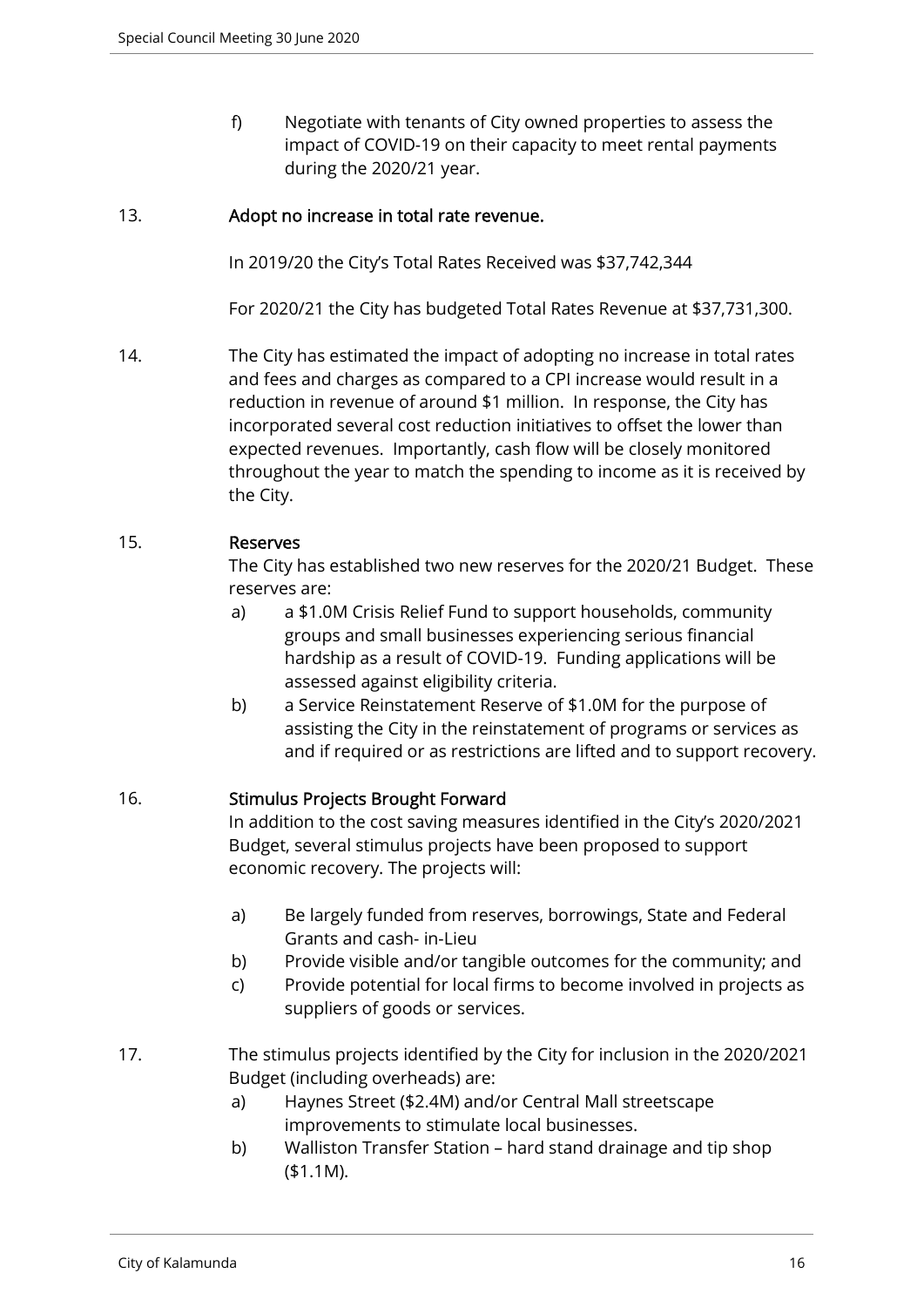- c) Commence LED Street Light roll out program (\$1.1M).
- d) Enhanced inspection and clean out of drainage systems in peri urban and rural areas (\$0.22M).
- e) Roll out new female sport changerooms at Kostera, Oval, Ray Owen Reserve, Scott Reserve and Maida Vale Reserve, cognisant of master plans for each reserve (\$2.3M).
- f) Improvements to selected parks, carparking expansion and improvement to Reserves in High Wycombe, (\$978,000), Maida Vale (\$266,000). Forrestfield (\$320,000), Gooseberry Hill (\$22,000), to be funded from public open space cash-in-lieu reserves and other funding sources. These improvements are subject to Ministerial approval of Cash-in-Lieu funding.
- g) City Park and Reserve Signage (\$0.22M).
- h) Ray Owen Carpark, Lesmurdie (\$0.9M), partially funded through cash-in-lieu subject to Ministerial approval.
- i) Woodlupine Brook Restoration project (\$0.8M) partially funded through cash-in-lieu.
- 18. Throughout the 2020/2021 Budget year, the City will continue to closely monitor the implications of COVID-19 and the associated health and economic impacts to the City's residents and businesses.
- 19. The 2020/21 Budget contains the triennial Gross Rental Valuation (GRV) review which means all rateable GRV properties have been subject to a gross rental revaluation. Properties not on a GRV will be rated on an Unimproved Value (UV) which are updated annually by Landgate.
- 20. Rates are calculated as GRV or UV valuations multiplied by the rate in the dollar. The rate in the dollar outlined in this report for each rate category is as follows:

| <b>General GRV</b>        | 0.069352 |
|---------------------------|----------|
| Industrial/Commercial GRV | 0.073350 |
| Vacant GRV                | 0.086309 |
| <b>General UV</b>         | 0.003459 |
| Commercial UV             | 0.004093 |

21. The City requested the State Government defer the triennial GRV revaluation so the City would be able to ensure all properties were rated the same as in the previous year. This request was unsuccessful.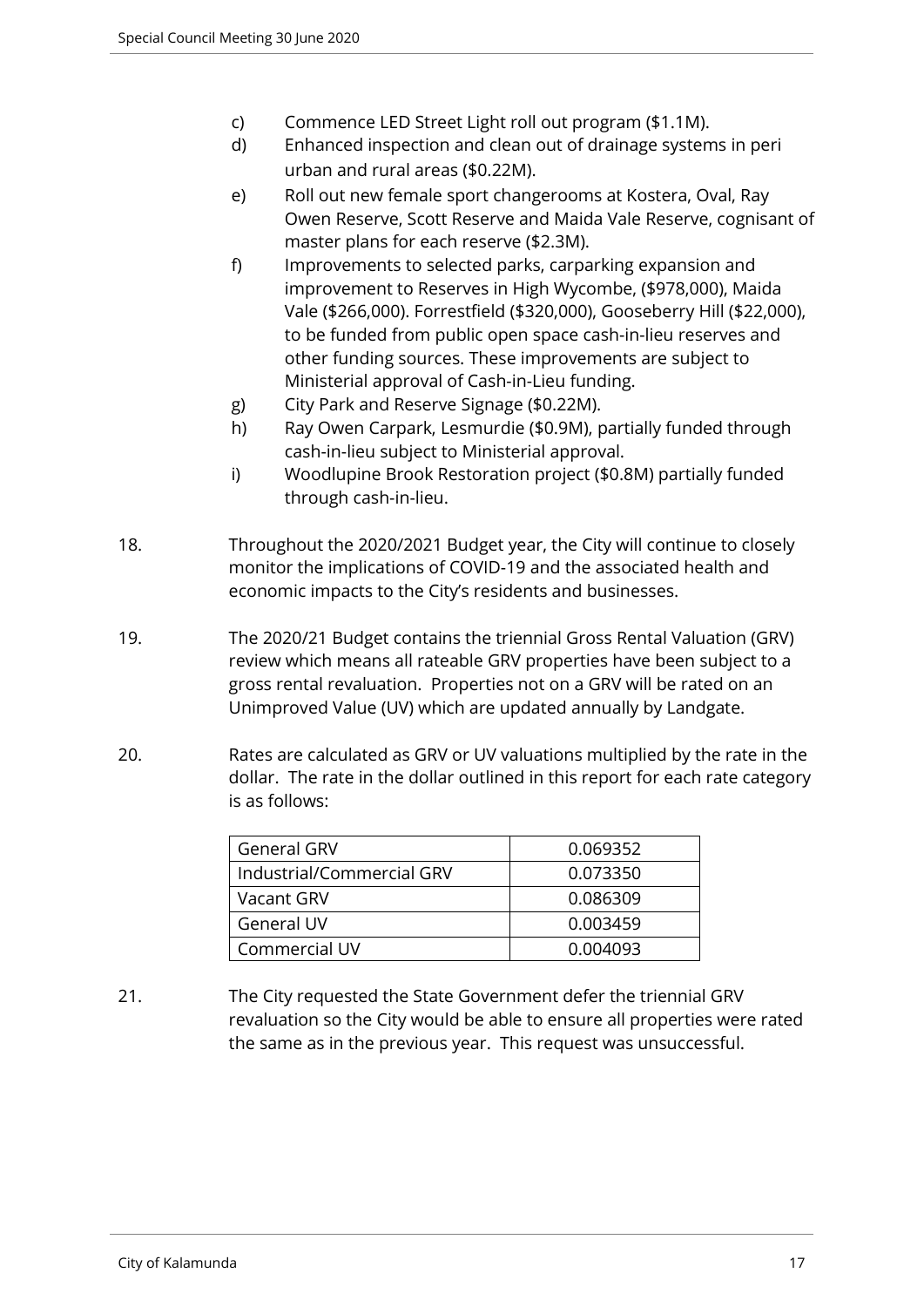22. The triennial GRV resulted in an average devaluation in property rental values of 13% for the Perth Metropolitan Area. In terms of the City of Kalamunda, the following average changes in valuations occurred:

| Rate category                 | Valuation change |
|-------------------------------|------------------|
| <b>General GRV</b>            | $(13.1\%)$       |
| Industrial/Commercial GRV     | $(8.1\%)$        |
| Vacant GRV                    | $(1.0\%)$        |
| General UV                    | $(0.3\%)$        |
| Commercial UV                 | $(0.7\%)$        |
| Average devaluation in values | (8.7%)           |

- 23. Not every individual property in a rate category will perform the same as the averages indicated above. Due to the GRV valuation process the resultant rates calculation for 2020/2021 would not, in all cases, be the same as the rates calculated for 2019/2020.
- 24. The impacts of the variability in property valuations is described as follows:
	- a) A ratepayer whose property devalued at the same rate as the rate category (13.1% in the General GRV) will pay the same rates in 2020/2021 as compared to 2019/2020.
	- b) A ratepayer whose property devalued at a rate less than the rate category (less than 13.1% in the General GRV) will pay more rates in 2020/2021 as compared to 2019/2020.
	- c) A ratepayer whose property devalued at a rate greater than the rate category (more than 13.1% in the General GRV) will pay less rates in 2020/2021 compared to 2019/2020
- 25. Notwithstanding the changes in GRV, all minimum rates remain unchanged.
- 26. The Budget has been prepared to include information required by the Local Government Act 1995, [as amended by the Local Government (COVID-19 Response) Order 2020] Local Government (Financial Management) Regulations 1996 and Australian Accounting Standards. The main features of the Budget include:
	- a) The suspension of lease rental payments from Community based and not for profit tenants of City owned properties from 1 July 2020 until 3 months after they are able to reopen their operations.
	- b) Adoption of a zero percent increase in Rate revenue.
	- c) Adoption of a zero percent increase in fees and charges.
	- d) Adoption of a zero percent increase in Councillor remuneration. Also, it should be noted the annual ICT allowance has been reduced from \$3,500 to \$2,300 per elected member to reflect the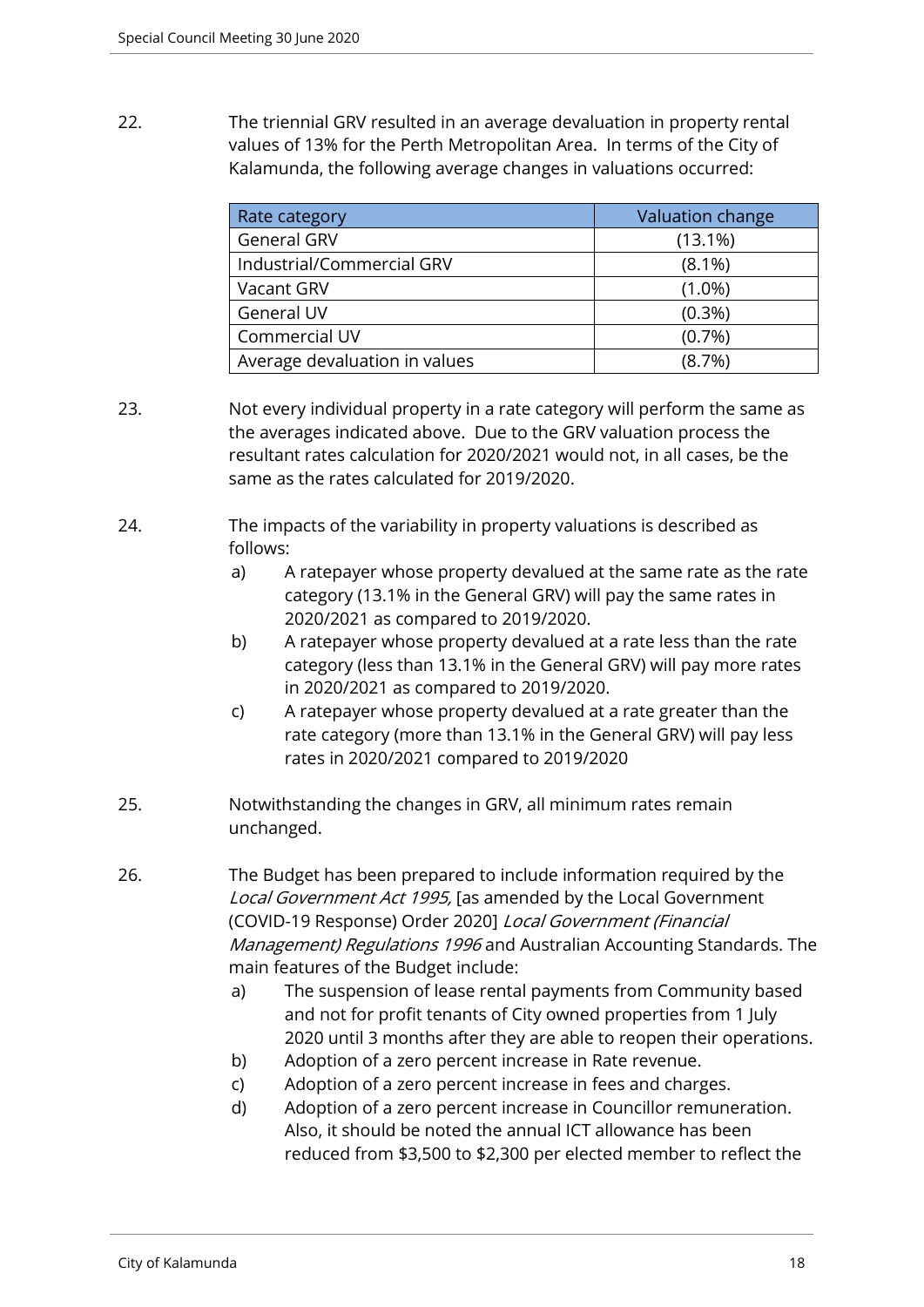provision of an electronic device by the City to all elected Members.

- e) Identification of priority Capital Works and other Stimulus Projects to assist economic recovery.
- f) Reserves as per note 8 of Attachment 1 including the creation of two new reserves:
	- i. Crisis Relief Fund, the purpose of which is to support individuals, community groups, small businesses and the tourism community facing serious financial hardship as a result of COVID-19.
	- ii. Service Reinstatement Reserve, the purpose of which is to bring programs or services back into the Budget in line with the lifting of restrictions to support recovery
- g) Adoption of Percentage for Reporting Material Variances each financial year, a local government is to adopt a percentage or value, calculated in accordance with Australian Accounting Standard, to be used in statements of financial activity for reporting of material variances. The level proposed for 2020/21 is 10% or \$50,000 whichever is the greater.
- 27. In terms of financial trends within the 2020/21 Budget, when compared to the Original Budget 2019/2020:
	- a) Overall Operating Income has decreased by \$2.3M
		- i. The City maintained the overall freeze on Rate revenue. The Budget increase of \$150K is a result of interim rates raised during the 2019/2020 financial year.
		- ii. Operating grants, subsidies and contributions reduced by \$0.5M, predominately due to the early payment of 2020/21 Federal grants paid during the 2019/2020 financial year.
		- iii. Fees and Charges have decreased by \$1.2M, mainly due to the reductions in the lease revenue related to the COVID-19 pandemic.
		- iv. Interest earnings reduced significantly by \$0.7M. Due to the adopted financial hardship policy, those greatly affected by the pandemic would have zero interest added to their outstanding rates, resulting in this reduction in revenue for the City.
	- b) Overall Operating Expenditure has decreased by \$7.7M
		- i. Employee costs have reduced by \$1.6M. A critical review of existing employment vacancies during the pandemic and a reduction in casual employee hours are the main contributors to this saving.
		- ii. Materials and contracts have decreased by \$4.3M. In order to fund the stimulus projects and the creation of two new reserves, significant saving measures implemented to arrive at this 19.6% reduction in materials and contract costs.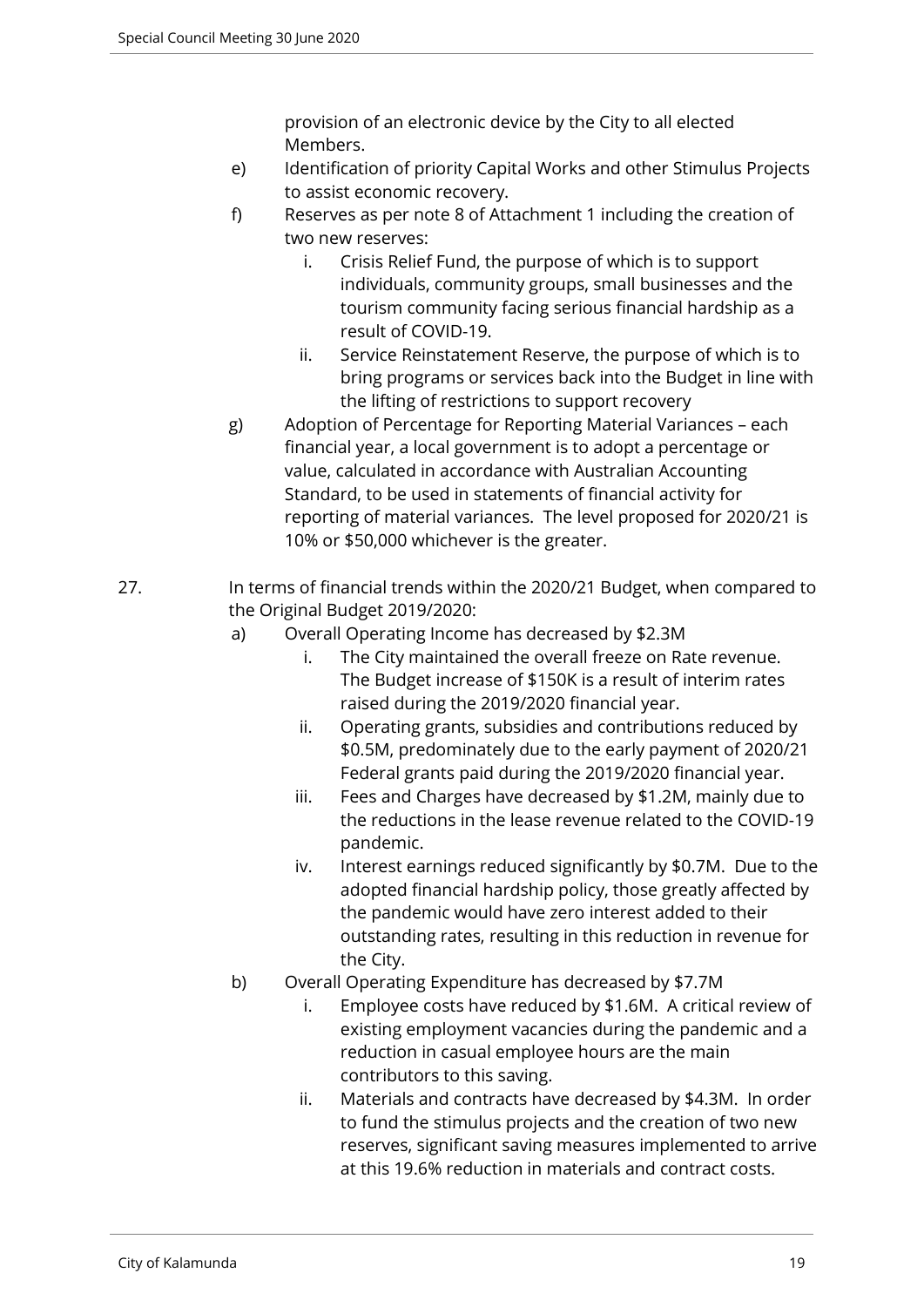- c) The Capital Works program totals \$38.3M per Attachment 1 (noting that \$9.6m is for stimulus projects)
- d) Loans as per note 6 include \$3.053 M in new loans:
	- i. Major Plant Replacement \$0.719M
	- ii. Minor Plan Replacement Program \$0.434M
	- iii. Kalamunda Town Centre Upgrade Stage 1 Haynes Street \$1.0M
	- iv. Additional Female change rooms \$0.9M.
- 28. Section 6.2 of the Local Government Act 1995 requires a local government to adopt its budget prior to 31 August each year.
- 29. The early adoption of the budget will enable the City to commence its extensive Capital Works programme. It will also assist the City in effectively managing its cash-flow during a time of Budget uncertainty resulting from COVID-19.
- 30. The estimated unaudited year end (2019/2020) position, as per the Rate Setting Statement, is a surplus of \$3,470,822. The proposed closing position for 2020/21 is a surplus of \$133,918, demonstrating that the City is operating in a financially sustainable manner and responding to the COVID-19 crisis.

#### APPLICABLE LAW

- 31. Section 6.2 of the *Local Government Act 1995* requires a local government to adopt its budget prior to 31 August each year.
- 32. The Department of Local Government, Sport and Cultural Industries recently issued an amendment to the Local Government Act.

It has been modified such that in preparing the budget for 2020/21 a local government is to have regard to the consequences of the COVID-19 pandemic (rather than the Plan for the Future) although this can also be considered by the local government).

33. Divisions 5 and 6 of Part 6 of the *Local Government Act 1995* refers to the setting of budgets and the raising of rates and fees and charges. The 2020/21 Budget as presented is considered to meet these statutory obligations.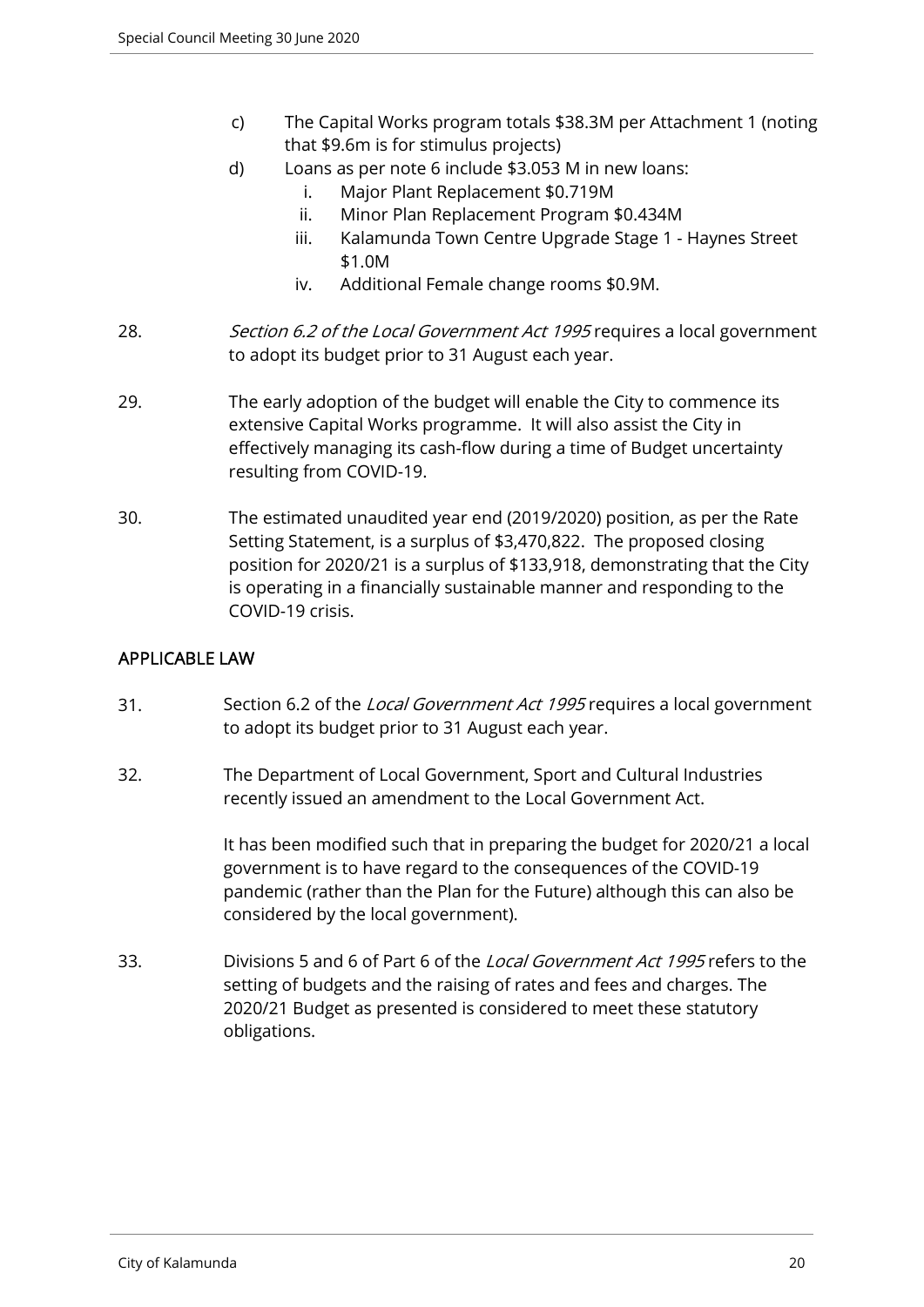#### APPLICABLE POLICY

34. In a Special Council Meeting (7 April 2020) Council endorsed:

- a) Budget setting parameters and principles informing the 2020/21 annual Budget;
- b) Financial assistance principles to mitigate the financial hardship of the community because of COVID-19 and
- c) Stimulus projects to support economic recovery.

#### STAKEHOLDER ENGAGEMENT

- 35. The City has worked closely with elected members to develop and prepare the Annual Budget 2020/21.
- 36. The City held a Strategic Service Review meeting with elected members in March 2020 which was subsequently followed by a series of Budget workshops during March to May discussing all aspects of the budget formulation.
- 37. The City has met its statutory obligations with respect to community consultation whereby a Notice of Intention to Levy Differential Rates was advertised in the local newspapers.
- 38. The Objects and Reasons for raising differential rates have been made available for inspection at the Administration Centre, City Libraries and the City's Website.
- 39. A period of 21 days was provided for public comment concluding on 22 June 2020. The feedback received from the Public Advertising period is the subject of a separate Council report.

#### FINANCIAL CONSIDERATIONS

- 40. The Budget is formulated on the basis of delivering a sustainable financial position while delivering the services and infrastructure needs of the community.
- 41. The Budget has been formulated on a balanced combination of financial restraint and economic stimulus measures and projects that will assist in generating economic development and employment opportunities.
- 42. In addition, the City is working hard to introduce a mix of innovations, cost saving measures and new agile technology for efficient and effective management of its operations.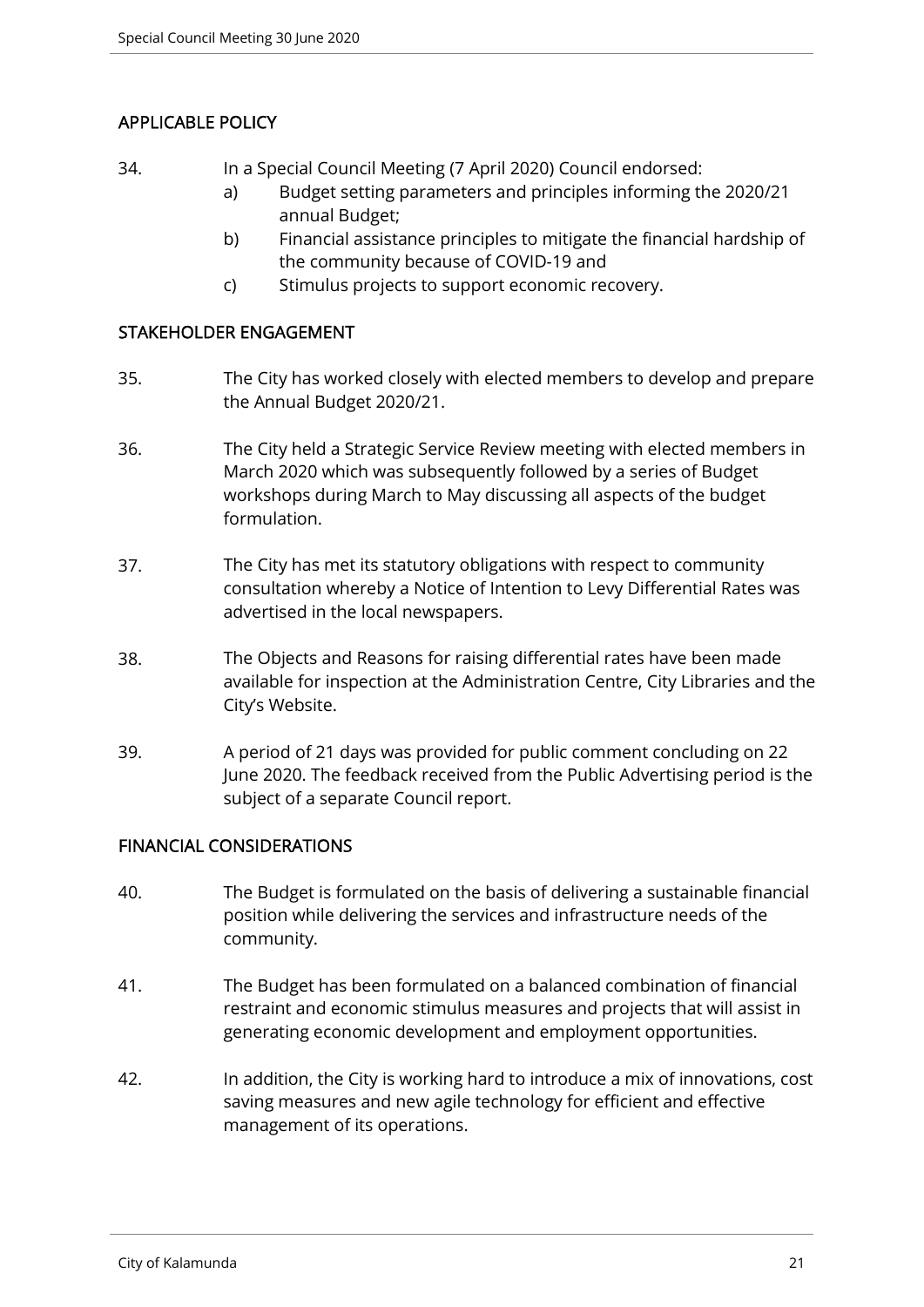#### **SUSTAINABILITY**

#### Social Implications

- 43. The Budget delivers social outcomes identified in various planning and community supporting strategies that have previously been adopted by the Council.
- 44. The City has introduced the on-line Kalamunda Connected Register in order to identify residents in hardship and volunteers who are willing and able to assist others in the community.
- 45. The City has developed a Crisis Relief Fund to support members of the Community who can demonstrate direct financial impact from COVID-19.

#### Economic Implications

46. The Budget has been developed based on sound financial management and accountability principals and is considered to deliver a sustainable economic outcome for the Council and community.

#### Environmental Implications

47. The Budget has been developed to support key environmental strategies and initiatives adopted by the Council.

#### RISK MANAGEMENT

| 48. | pay rates.                                                                                                                                                                       |             | <b>Risk:</b> Declining economy adversely impacts capacity of Ratepayers to |  |  |  |
|-----|----------------------------------------------------------------------------------------------------------------------------------------------------------------------------------|-------------|----------------------------------------------------------------------------|--|--|--|
|     |                                                                                                                                                                                  |             |                                                                            |  |  |  |
|     | Consequence                                                                                                                                                                      | Likelihood  | Rating                                                                     |  |  |  |
|     | Possible                                                                                                                                                                         | Significant | High                                                                       |  |  |  |
|     | <b>Action/Strategy</b>                                                                                                                                                           |             |                                                                            |  |  |  |
|     | Monthly management reports are reviewed by the City assessing<br>collection of Rates.<br>Instalment options are in place to assist ratepayers manage their debts<br>to the City. |             |                                                                            |  |  |  |
|     | Cash flow forecasting is done regularly to match outgoings and<br>investments<br>Implement the COVIS-19 Crisis Relief Fund.                                                      |             |                                                                            |  |  |  |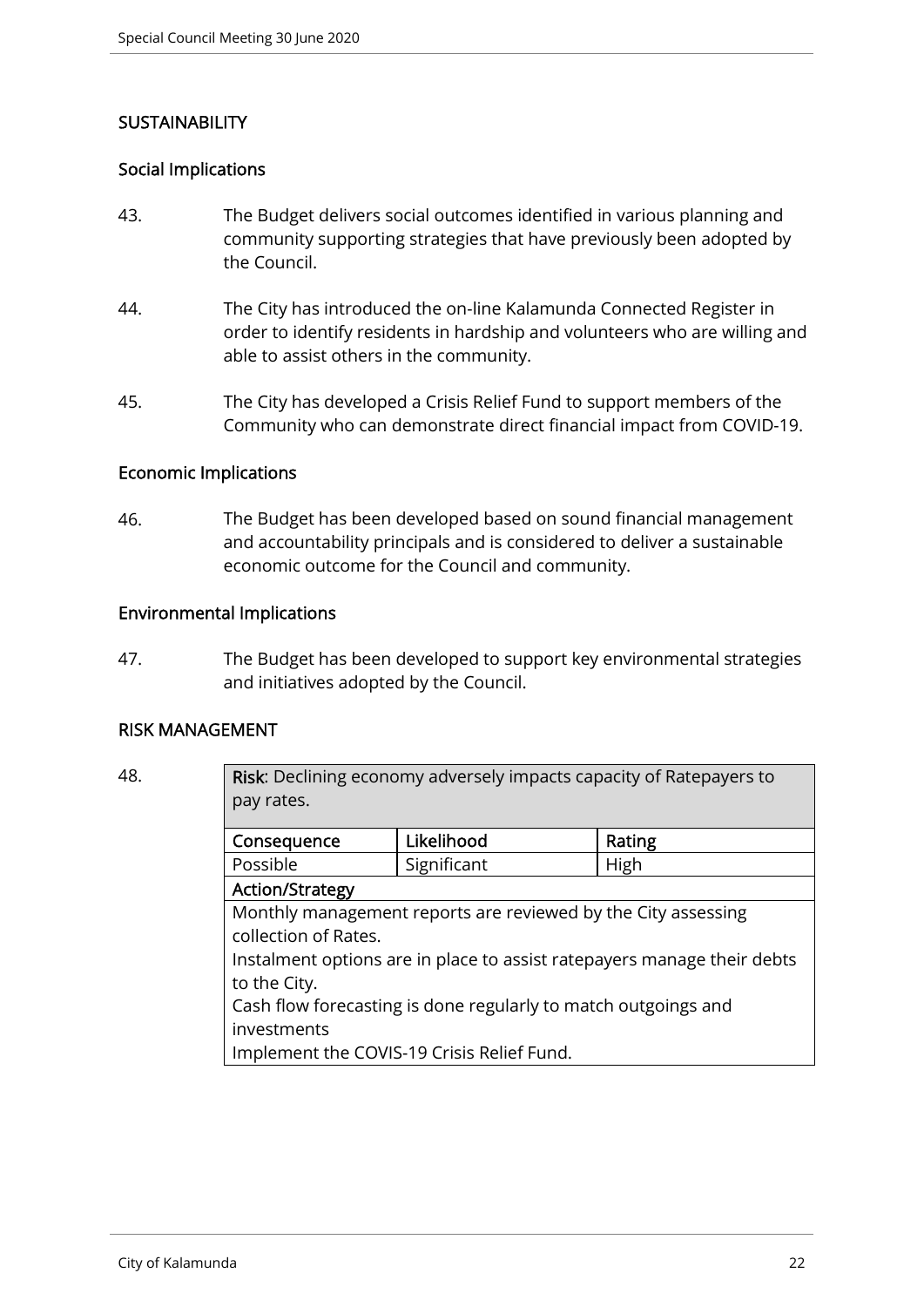49. **Risk:** Understatement of capital works program

| Consequence                                                   | Likelihood | Rating |  |
|---------------------------------------------------------------|------------|--------|--|
| Possible                                                      | High       |        |  |
| <b>Action/Strategy</b>                                        |            |        |  |
| Improved Project Management procedures to ensure that project |            |        |  |
| designs are well costed prior to implementation.              |            |        |  |
|                                                               |            |        |  |

50. **Risk:** Non-compliance with Financial Regulations

| Consequence                                                             | Likelihood  | Rating |  |  |
|-------------------------------------------------------------------------|-------------|--------|--|--|
| Unlikely                                                                | Significant | Medium |  |  |
| <b>Action/Strategy</b>                                                  |             |        |  |  |
| The Budget report is scrutinized by the City's Governance department to |             |        |  |  |
| ensure that all statutory requirements are met.                         |             |        |  |  |

#### 51. **Risk:** COVID-19 has a more significant impact on the City and its community than is currently anticipated.

| Consequence                                           | Likelihood | Rating |  |  |
|-------------------------------------------------------|------------|--------|--|--|
| Possible                                              | Major      | High   |  |  |
| <b>Action/Strategy</b>                                |            |        |  |  |
| Bank Overdraft is activated to supplement cash flows. |            |        |  |  |

Call Budget Review meeting with Councilors to approve adjustments to the Budget.

| Risk: Budget Adoption is delayed |                                                                                                                                                                                                                                                                                                                                               |        |  |  |
|----------------------------------|-----------------------------------------------------------------------------------------------------------------------------------------------------------------------------------------------------------------------------------------------------------------------------------------------------------------------------------------------|--------|--|--|
| Consequence                      | Likelihood                                                                                                                                                                                                                                                                                                                                    | Rating |  |  |
| Unlikely                         | Critical                                                                                                                                                                                                                                                                                                                                      | High   |  |  |
| <b>Action/Strategy</b>           |                                                                                                                                                                                                                                                                                                                                               |        |  |  |
| adopted.                         | Emergency spending is approved by Council until Budget is adopted.<br>All project and non-discretionary work is delayed until Budget is<br>Staff affected by the delays in projects are sent on forced annual leave.<br>Bank Overdraft facility is activated to supplement cash flows.<br>Payments to suppliers may need to be re-negotiated. |        |  |  |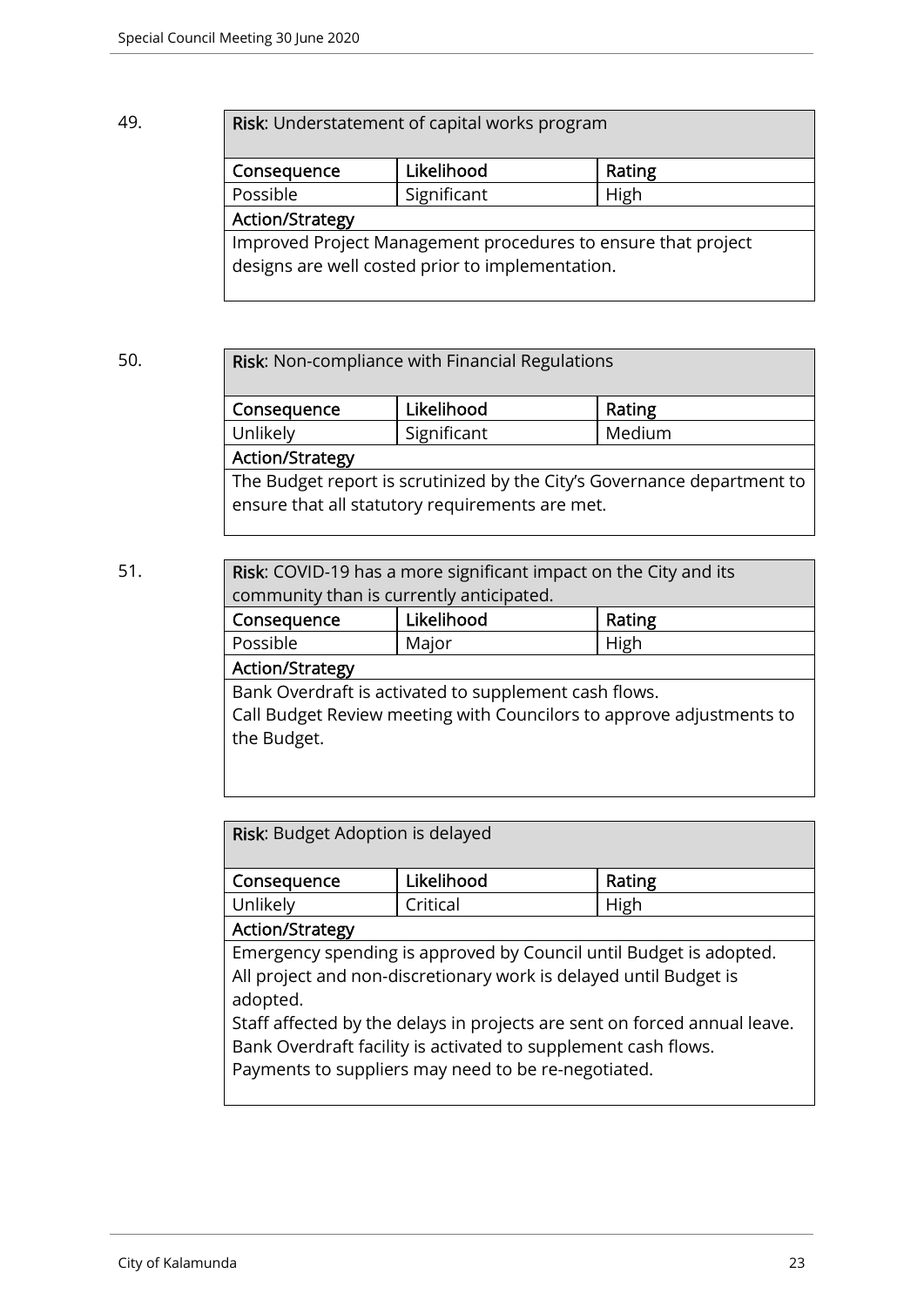#### **CONCLUSION**

- 52. The 2020/21 Budget provides a framework to deliver on the strategies adopted by the Council. It will maintain a high level of service across most programs, ensuring staff are retained to deliver services. Funding reallocated to the Crisis Relief Fund have largely been diverted from nondiscretional projects such as events and other savings to ensure the City can support those most in need who have be directly impacted by COVID-19.
- 53. The 2020/21 budget has an increased focus on road and associated infrastructure as well as on renewing assets at sustainable levels. This focus is to support the economic recovery after the deleterious effect COVID-19 has caused.
- 54. Throughout the 2020/21 Budget year, the City will continue to closely monitor the implications of the COVID-19 and the associated health and economic impacts to the City's residents and businesses. Cashflow management will be crucial in ensuring that the City is able to deliver its programs in a sustainable manner.
- 55. In support of this, the City will focus its advocacy efforts on securing grant funding for key infrastructure projects. In particular, the City will target the following key projects:
	- a) Stirk Park Playground and Skatepark Development
	- b) Ray Owen Reserve Master Plan
	- c) Maida Vale Reserve Master Plan
	- d) Scott Reserve Master Plan
	- e) Kalamunda Cycle Plan implementation
	- f) Forrestfield North Transit Oriented Development
	- g) Water Harvesting Expansion Project (establishing an additional Managed Aquifer Recharge system as well as water supply for the escarpment reserves)
	- h) Woodlupine Community Hub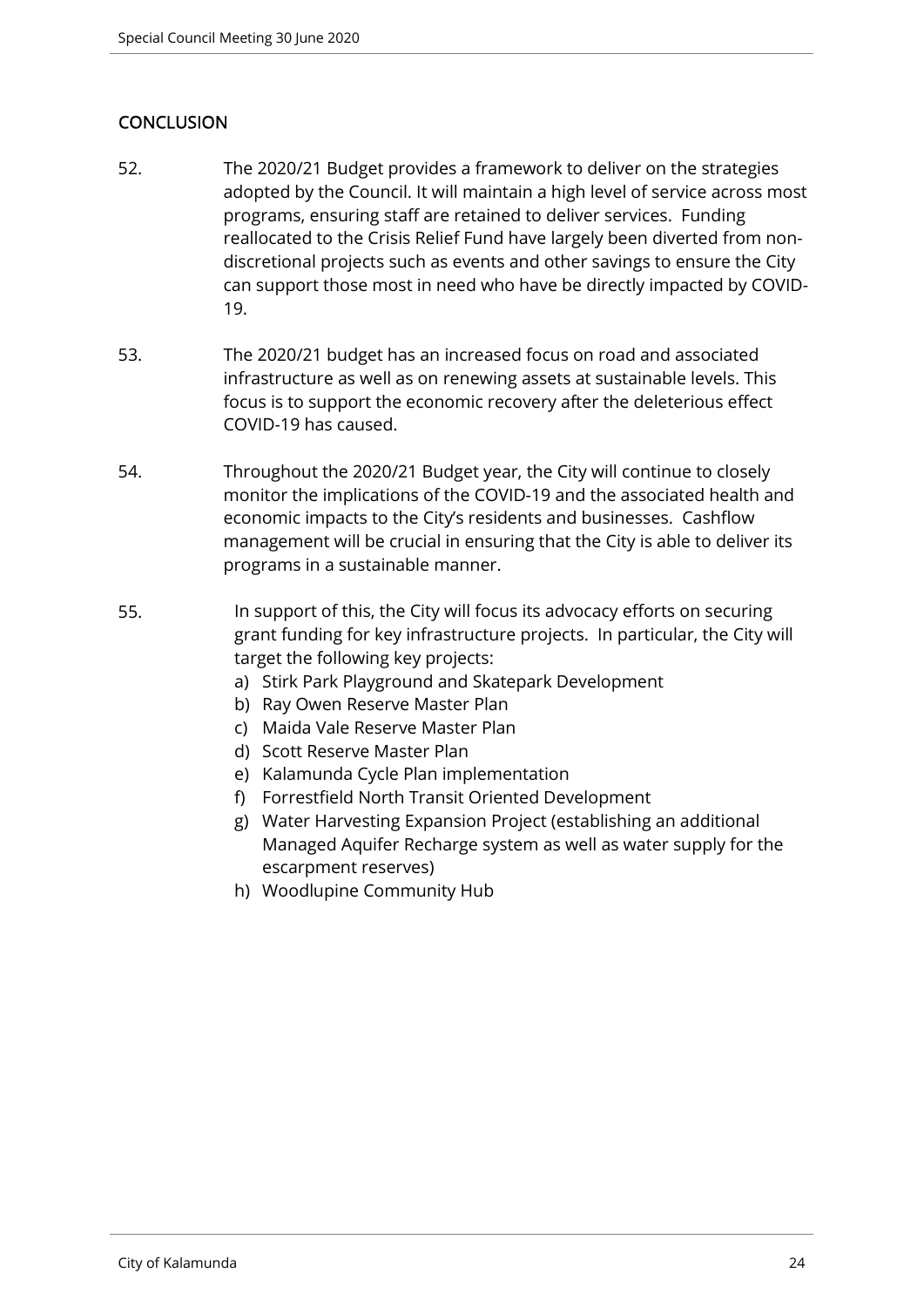#### 2020/2021 BUDGET RECOMMENDATIONS

# Voting Requirements: Absolute Majority Part 1 – Elected Members' Fees and Allowances for 2020/2021

#### That Council:

1. ADOPT, pursuant to Section 5.99 of the Local Government Act 1995 and Regulation 34 of the Local Government (Administration) Regulations 1996 the following annual fees for the payment of Elected Members in lieu of individual meeting attendance fees:- City Mayor \$31,149 Elected Members \$23,230 2. ADOPT, pursuant to Section 5.99A (b) of the Local Government Act 1995 and Regulations 34A and 34AA of the Local Government [Administration] Regulations 1996, the following annual allowances:- Telecommunications, Communication, and Technology Allowance \$2,300 Travel Allowance **\$50** 3. ADOPT, pursuant to Section 5.98 (5) (b) of the Local Government Act 1995 and Regulation 33 of the Local Government [Administration] Regulations 1996, the following annual local government allowance to be paid in addition to the annual meeting allowance:- City Mayor \$63,354 4. ADOPT, pursuant to Section 5.98 (A) of the Local Government Act 1995 and Regulation 33A of the Local Government [Administration] Regulations 1996, the following annual local government allowance to be paid in addition to the annual meeting allowance:- City Deputy Mayor **\$15,682** Moved: Seconded:

Vote: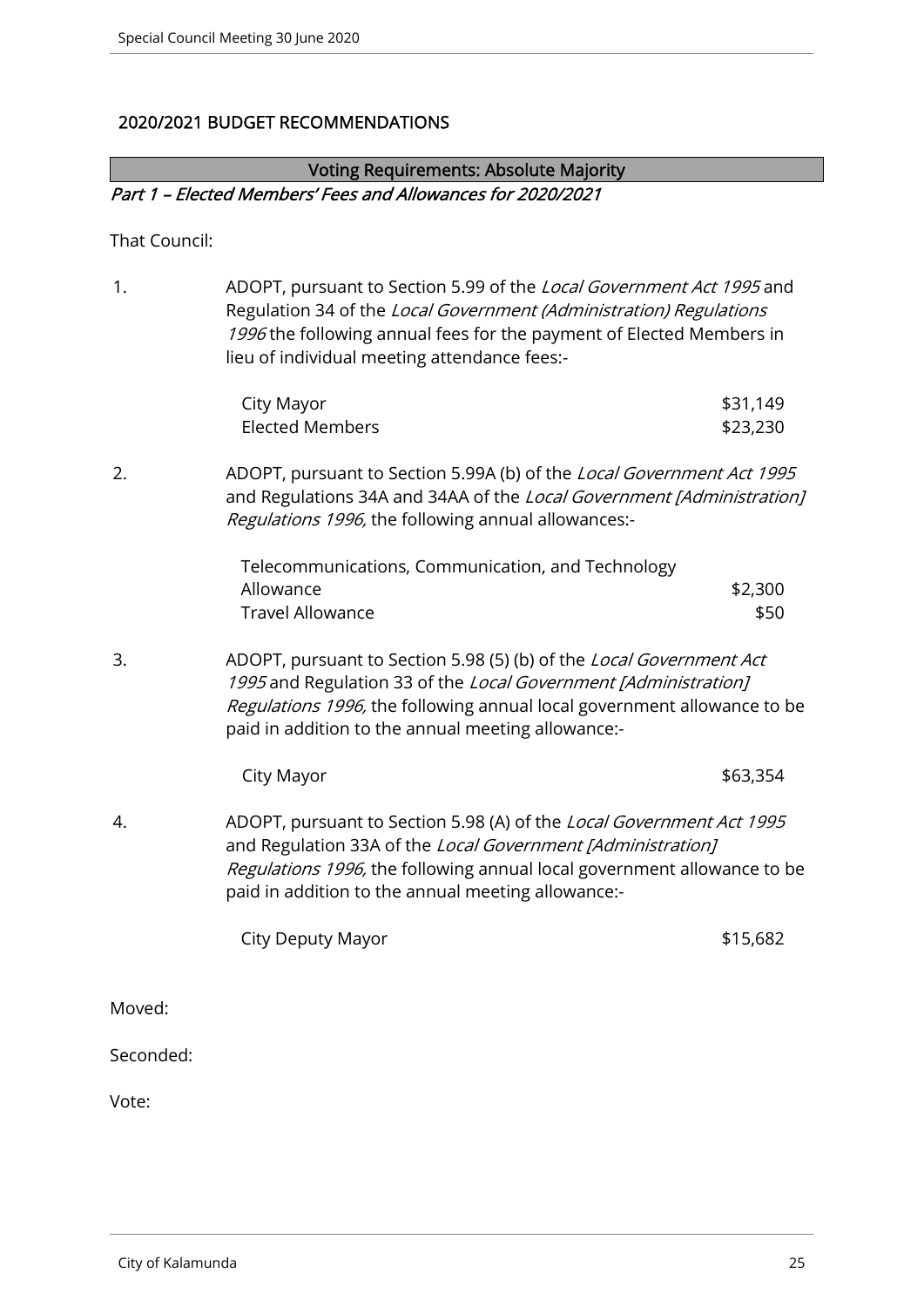#### Voting Requirements: Absolute Majority

#### Part 2 – Schedule of General Fees and Charges for 2020/2021

That Council:

- 1. ADOPT pursuant to Section 6.16 of the Local Government Act 1995, the Fees and Charges as per (Attachment 1).
- 2. OFFER pursuant to Section 6.12 of the Local Government Act 1995, the suspension of lease rental payments from community based not – for – profit tenants of City owned properties from 1 July 2020 until 3 months after they are able to reopen their operations.
- 3. ADOPT pursuant to Section 6.12 of the Local Government Act 1995, the suspension of food and health inspection fees for targeted small businesses adversely affected by COVID-19.
- 4. Endorse the Rules applying to the Schedule of Charges For Community Facilities 2020/21.
- 5. ADOPT, pursuant to Regulation 53 of the Building Regulations 2012, a swimming pool inspection fee of \$44.80.
- 6. ADOPT, pursuant to Section 67 of the Waste Avoidance and Resources Recovery Act 2007, the following charges:
	- a) Walliston Transfer Station The deposit of rubbish at Walliston Transfer Station and Collection of specific items will be charged as follows:-

| Walliston Transfer Station - (Non-commercial resident only) |               |       |  |  |
|-------------------------------------------------------------|---------------|-------|--|--|
| Collection of Whitegoods or Mattresses                      | Per two items |       |  |  |
| (resident)                                                  |               | 33.00 |  |  |
| Collection of Whitegoods or Mattresses                      | Per two items |       |  |  |
| (pensioner)                                                 |               | 16.50 |  |  |
| Car & Motor Cycle Tyre (max 5/entry)                        | Per tyre      |       |  |  |
|                                                             |               | 11.50 |  |  |
| Four Wheel Drive (max 5/entry)                              | Per tyre      |       |  |  |
|                                                             |               | 20.70 |  |  |
| Truck Tyres (max 2/entry)                                   | Per tyre      |       |  |  |
|                                                             |               | 31.30 |  |  |
| Compost Bin (Inc. Delivery)                                 | Each          |       |  |  |
|                                                             |               | 54.0  |  |  |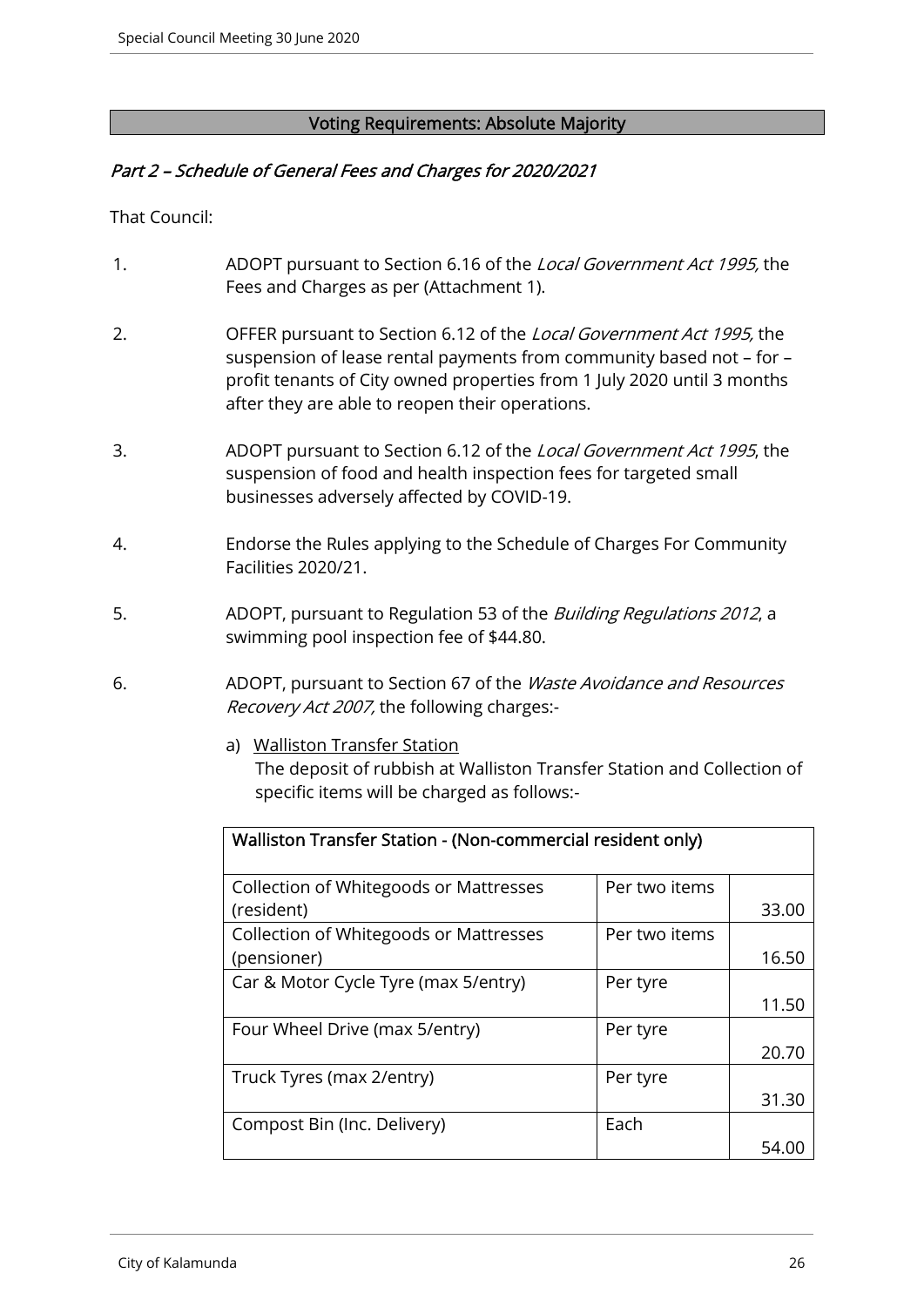| Worm Farm (Inc. Delivery)             | Each      |        |
|---------------------------------------|-----------|--------|
|                                       |           | 149.50 |
| <b>Additional Resident Entry Pass</b> | Per Entry |        |
|                                       |           | 50.00  |

| Walliston Transfer Station - (Commercial Resident only) |           |       |  |
|---------------------------------------------------------|-----------|-------|--|
| Clean Green waste                                       | Per tonne |       |  |
|                                                         |           | 44.00 |  |
| Mattress disposal fee (max 5/entry)                     | Each      |       |  |
|                                                         |           | 21.00 |  |
| Car & Motor Cycle Tyre (max 5/entry)                    | Per tyre  |       |  |
|                                                         |           | 12.85 |  |
| Four Wheel Drive (max 5/entry)                          | Per tyre  |       |  |
|                                                         |           | 25.00 |  |
| Truck Tyres (max 2/entry)                               | Per tyre  |       |  |
|                                                         |           | 37.20 |  |

| The City charges commercial fees for any of the following situations: |             |        |  |  |
|-----------------------------------------------------------------------|-------------|--------|--|--|
| Commercial/Trade Waste                                                |             |        |  |  |
| - Your vehicle or trailer is commercially                             |             |        |  |  |
| signed or budged (unless you have a valid                             |             |        |  |  |
| permit)                                                               |             |        |  |  |
| - Your waste is from a work site                                      |             |        |  |  |
| - You are transporting waste for a fee or                             |             |        |  |  |
| reward                                                                |             |        |  |  |
| Charges that apply are                                                |             |        |  |  |
| Cars/ Station Wagons                                                  | Per Vehicle |        |  |  |
|                                                                       |             | 35.00  |  |  |
| <b>Small Vans/Utes</b>                                                | Per Vehicle |        |  |  |
|                                                                       |             | 59.00  |  |  |
| Trailer (6X4)                                                         | Per Trailer |        |  |  |
|                                                                       |             | 60.00  |  |  |
| Trailer (7X5) with High Sides                                         | Per Trailer |        |  |  |
|                                                                       |             | 76.00  |  |  |
| Small trucks up to 3.5 tonnes GVM                                     | Per Vehicle |        |  |  |
|                                                                       |             | 178.50 |  |  |

b) Waste Avoidance and Resources Recovery Levy Adopt a levy of \$0.0004180 against the Property's GRV valuation as provided by Landgate, with a minimum charge of \$20 on all properties.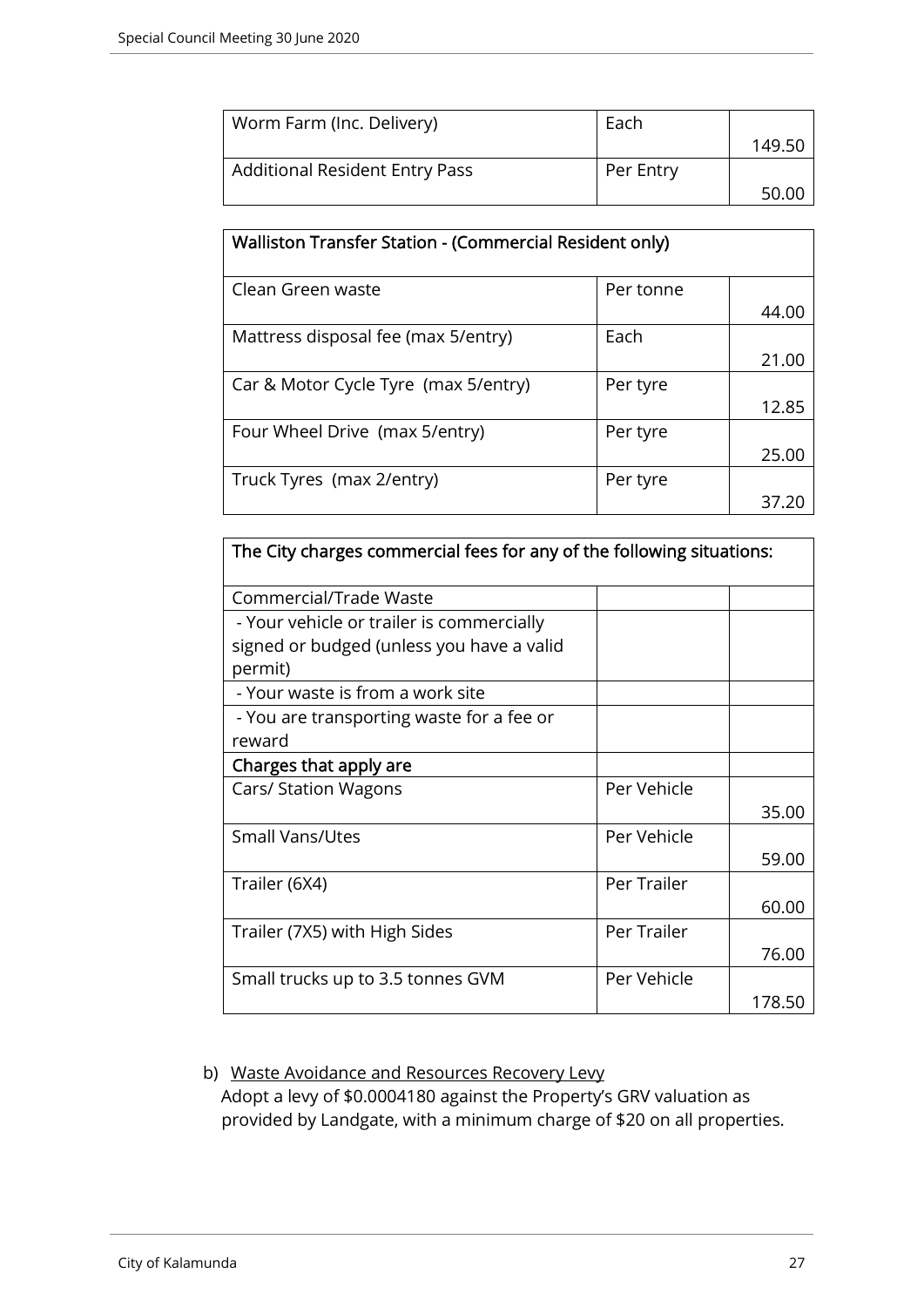Moved:

Seconded:

Vote:

#### Voting Requirements: Absolute Majority

Part 3 – Other Statutory Fees for 2020/2021

That Council:

1. ADOPT, pursuant to Section 67 of the Waste Avoidance and Resources Recovery Act 2007, the following charges for the removal and deposit of domestic and commercial waste: -

#### **Rin**

| ын                                                   |     |        |
|------------------------------------------------------|-----|--------|
| Community Event Bin Hire - 240L General              | Bin | 188.00 |
| Community Event Bin Hire - 240L Recycling            | Bin | 104.50 |
| Community Event Bin - additional Fee for disposal of | Bin | 108.50 |
| contaminated Recycling Bin                           |     |        |

#### Waste Services

| <b>Residential Full Service</b>                        | Property        | 550.00   |
|--------------------------------------------------------|-----------------|----------|
| Residential Full Service Pensioner*                    | Property        | 320.00   |
| Residential Others (excludes MGB)                      | <b>Dwelling</b> | 255.00   |
| Residential Multi Unit (excludes MGB)                  | <b>Dwelling</b> | 255.00   |
| Residential Multi Unit Pensioner (excludes MGB)        | <b>Dwelling</b> | 220.00   |
| No Access to Skip Bins Reduced Charge                  | Property        | 500.00   |
| Commercial & Industrial (general and recycling only)   | Property        | 995.00   |
| Additional General Bin Residential (all properties)*   | <b>Bin</b>      | 680.00   |
| Additional General Bin Residential (all                | <b>Bin</b>      | 680.00   |
| properties)Pensioners                                  |                 |          |
| Additional Recycling Bin Residential (all properties)* | <b>Bin</b>      | 165.00   |
| Additional General or Recycling Bin Commercial /       | <b>Bin</b>      | 1,210.00 |
| Industrial (all properties)*                           |                 |          |
| Additional extra Skip Bin (General Waste)              | <b>Bin</b>      | 108.00   |
| Community & Sporting Clubs (120L general only)         | Per litre       | 1.43     |
| Community & Sporting Clubs (240L recycling only)       | Per litre       | 0.29     |
| Additional Extra Skip Bin (Green Waste)                | <b>Bin</b>      | 67.00    |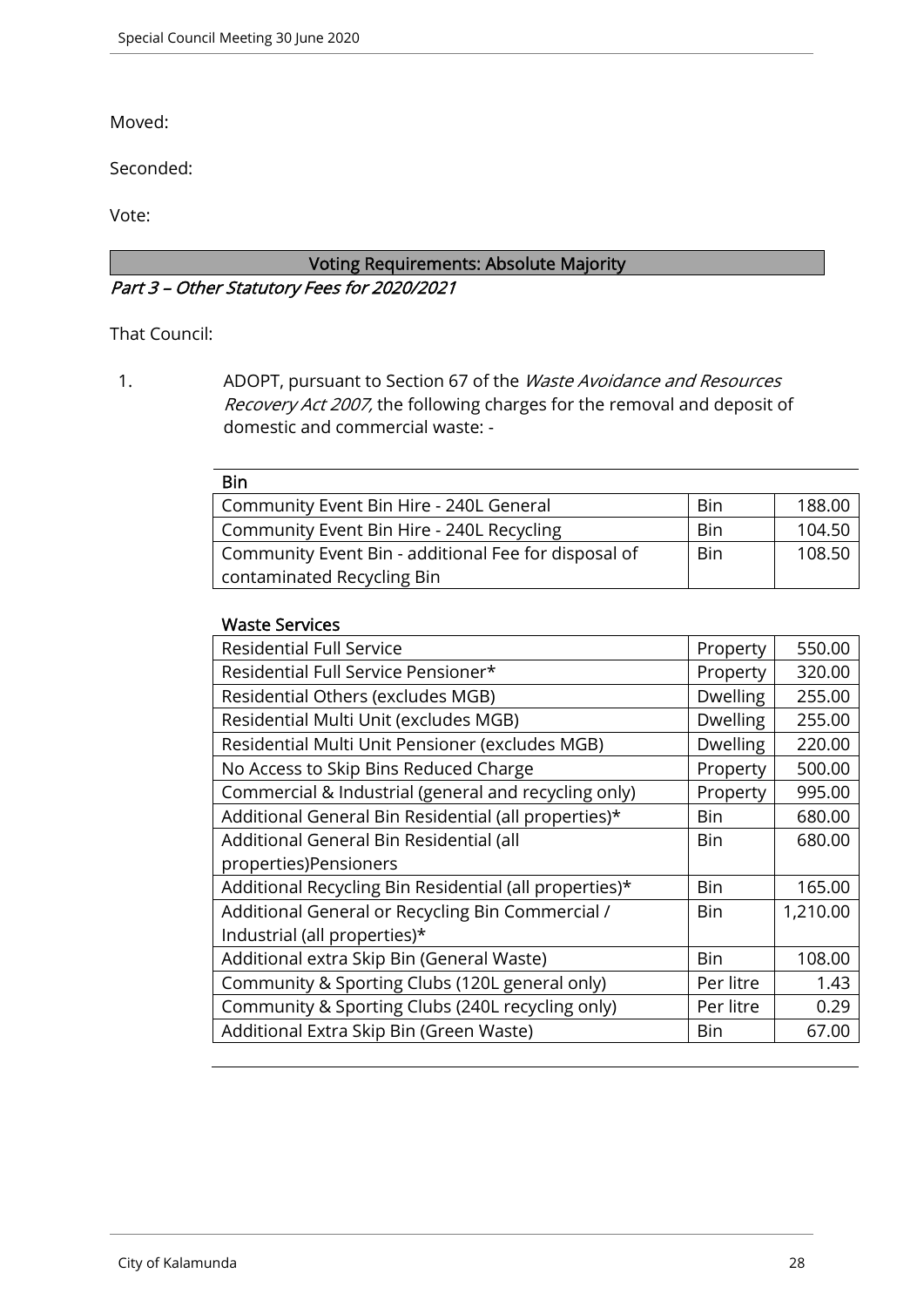\* Pensioner Discount applies to the Primary Owner Occupied Residential property only (excluding restricted sites) and must be valid Pensioner from 1 July of each financial year. No discount is applicable for additional services, commercial or industrial properties.

Moved:

Seconded:

Vote:

#### Voting Requirements: Absolute Majority

#### Part 4 – Municipal Fund - Capital Budget 2020/21 – Stimulus Projects

That Council:

- 1. ENDORSE for inclusion in the Municipal Fund Budget 2020/21 the following stimulus projects:
	- a) Haynes Street and/or Central Mall Streetscape Construction (\$2.4m)
	- b) Haynes Street and/or Central Mall construction to commence as one project in 2020/21 and be completed in 2021/22
	- c) NOTE that funding for works continuing into in 2021/22 will be determined as part of the 2021/2022 Budget deliberations

Moved:

Seconded:

Vote:

 d) Walliston Transfer Station – hard stand drainage and tip shop (\$1.1M).

Moved:

Seconded:

Vote: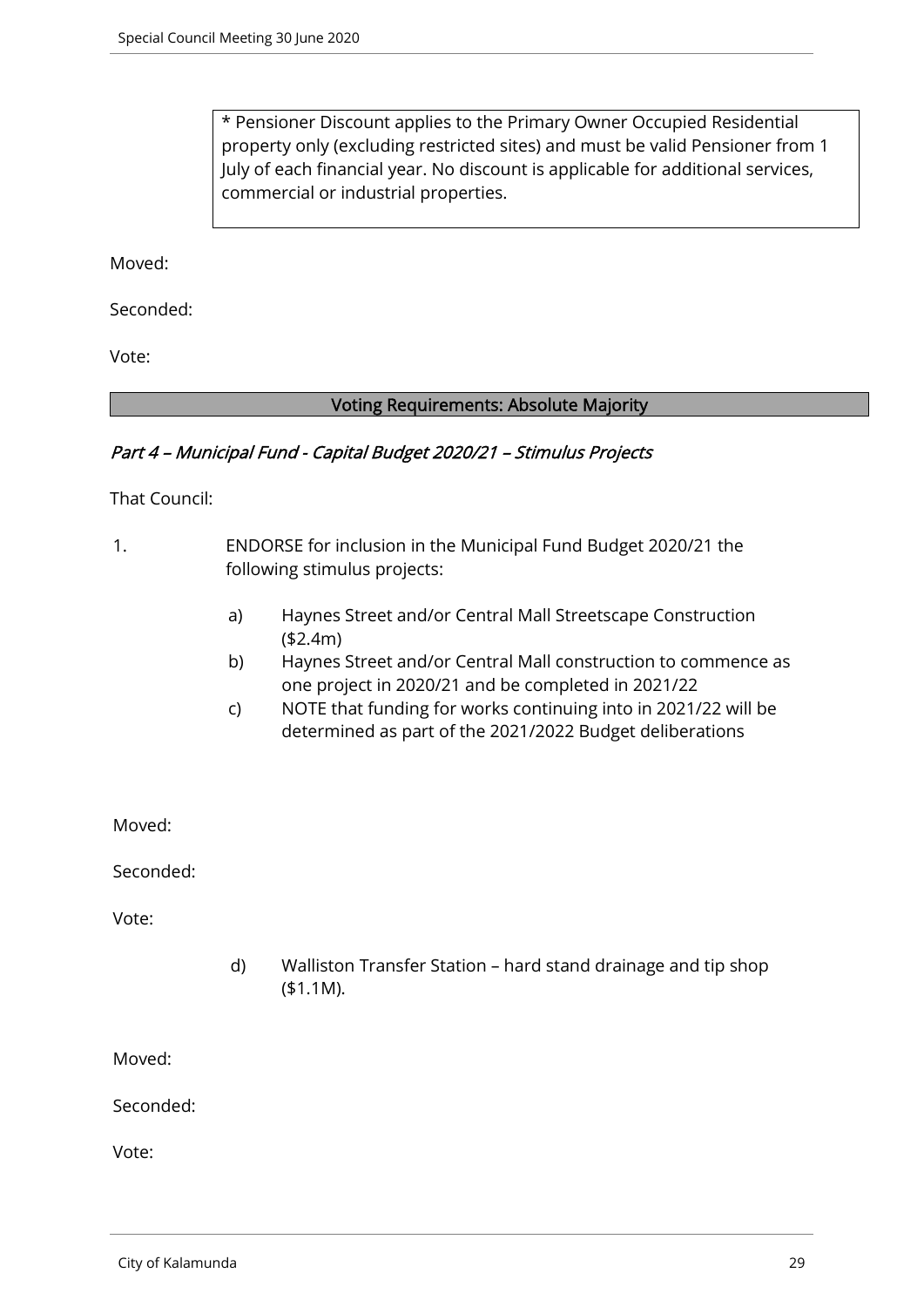e) Commence LED Street Light roll out program (\$1.1M).

Moved:

Seconded:

Vote:

 f) Enhanced inspection and clean out of drainage systems in peri urban and rural areas (\$0.22M).

Moved:

Seconded:

Vote:

 g) Installation of new female sport changerooms at Kostera Oval, Ray Owen Reserve, Scott Reserve and Maida Vale Reserve, cognisant of master plans for each reserve (\$2.3M).

Moved:

Seconded:

Vote:

 h) Improvements to selected parks, carparking expansion and improvement to Reserves in High Wycombe, (\$978,000), Maida Vale (\$266,000). Forrestfield (\$320,000), Gooseberry Hill (\$22,000), to be funded from public open space cash-in-lieu reserve and other funding sources. Subject to Ministerial approval of cash-in lieu funds.

Moved:

Seconded:

Vote: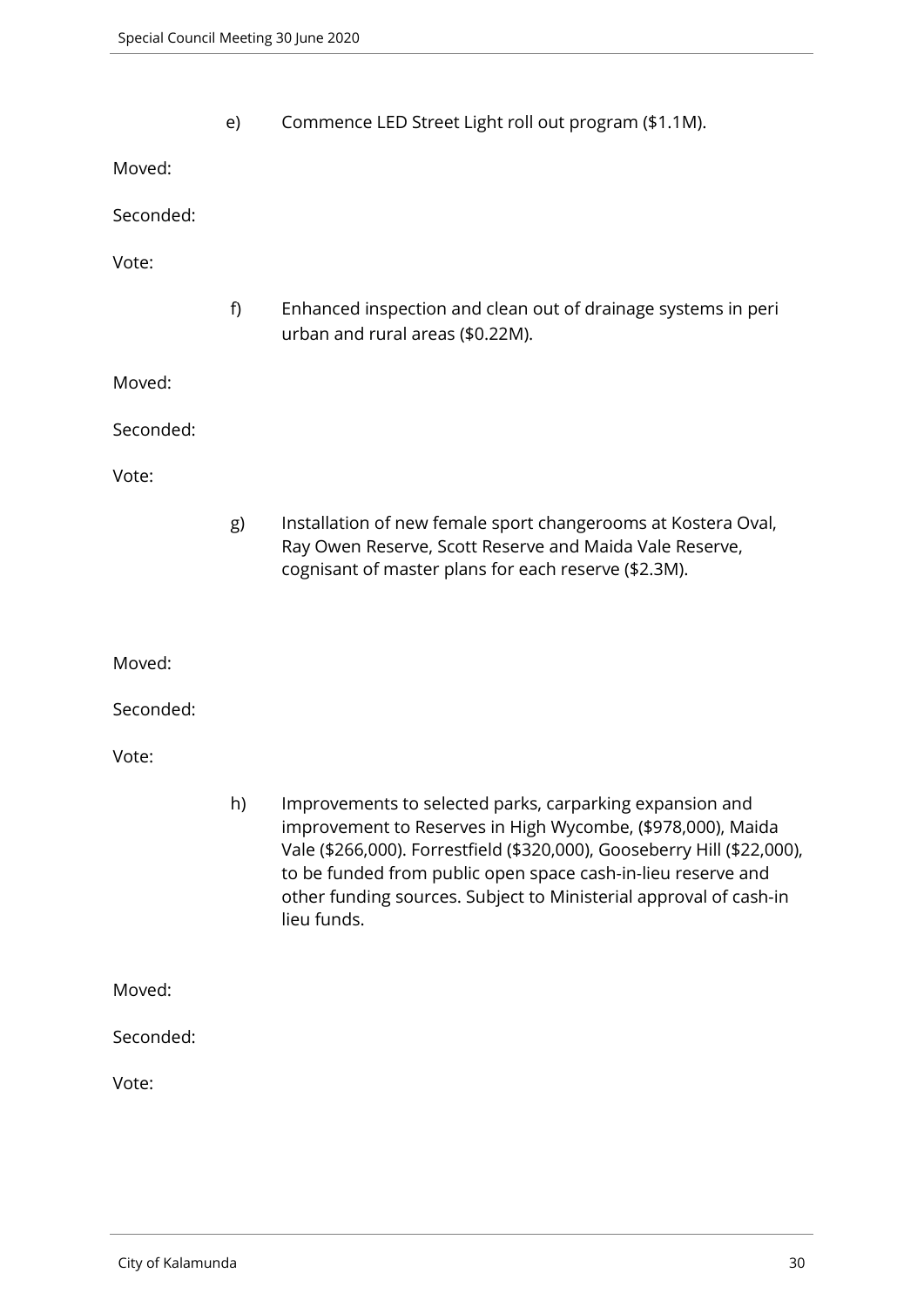i) City Park and Reserve Signage (\$0.22M).

Moved:

Seconded:

Vote:

 j) Ray Owen Carpark (\$0.9M), partially funded through public open space cash-in-lieu reserve Subject to Ministerial approval of cashin lieu funds.

Moved:

Seconded:

Vote:

 k) Woodlupine Brook Restoration project (\$ 0.8M) partially funded through cash-in-lieu. Subject to Ministerial approval of cash-in lieu funds.

Moved:

Seconded:

Vote:

#### Voting Requirements: Absolute Majority

#### Part 5 – Reserve Funds – New Reserves Established and Change In Use

That Council:

- 1. ADOPT, pursuant to Section 6.11 of the Local Government Act 1995 and establish the following new reserves:
	- a) Crisis Relief Fund to support households, community groups and small businesses experiencing serious financial hardship as a result of COVID-19. Funding applications will be assessed against eligibility criteria.
	- b) Service Reinstatement Fund for the purpose of assisting the City in the reinstatement of programs or services as and if required or as restrictions are lifted and to support recovery.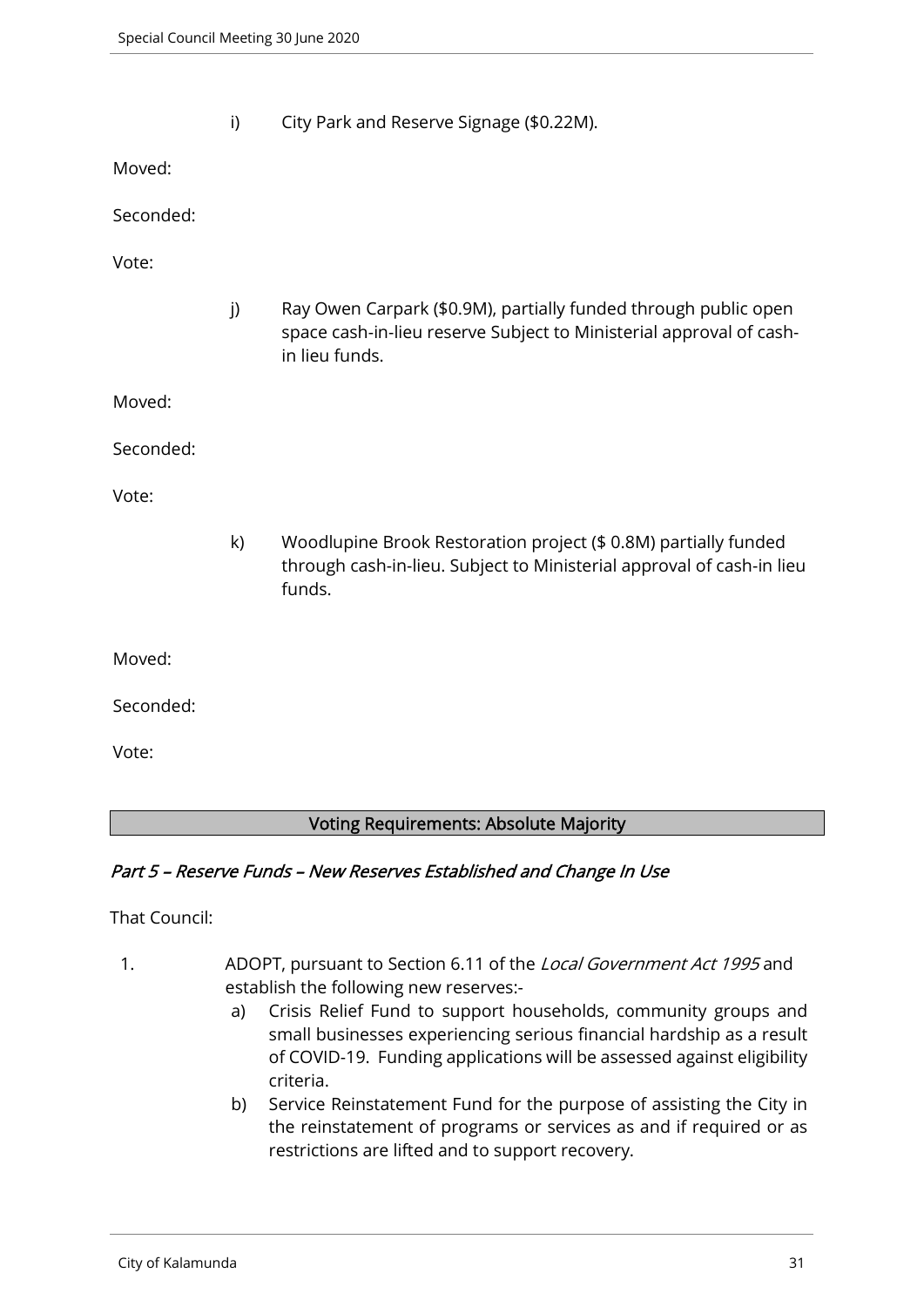- 2. AUTHORISE, pursuant to Section 6.11 (2) (b) of the Local Government Act 1995 the following changes in the use of Reserve monies:
	- a) Land and Property Enhancement and Maintenance Reserve: Transfer funds to the Asset Enhancement Reserve.
	- b) EDP IT Equipment Reserve: Transfer funds to the Asset Enhancement Reserve.
	- c) Insurance Contingency Reserve: Transfer funds to the Asset Enhancement Reserve.
	- d) Revaluation Reserve: Transfer funds to the Asset Enhancement Reserve

Moved:

Seconded:

Vote:

#### Voting Requirements: Absolute Majority

#### Part 6 – New Loans

That Council AUTHORISE the inclusion of the following new loans in the Municipal Fund Budget:

- a) Fleet Major Plant replacement program of \$719,200
- b) Fleet Minor Plant replacement program of \$295,900
- c) Fleet Light Plant replacement program of \$138,000
- d) Kalamunda Town Centre Upgrade stage 1 of \$1,000,000
- e) Female Change Rooms of \$900,000

Moved:

Seconded:

Vote: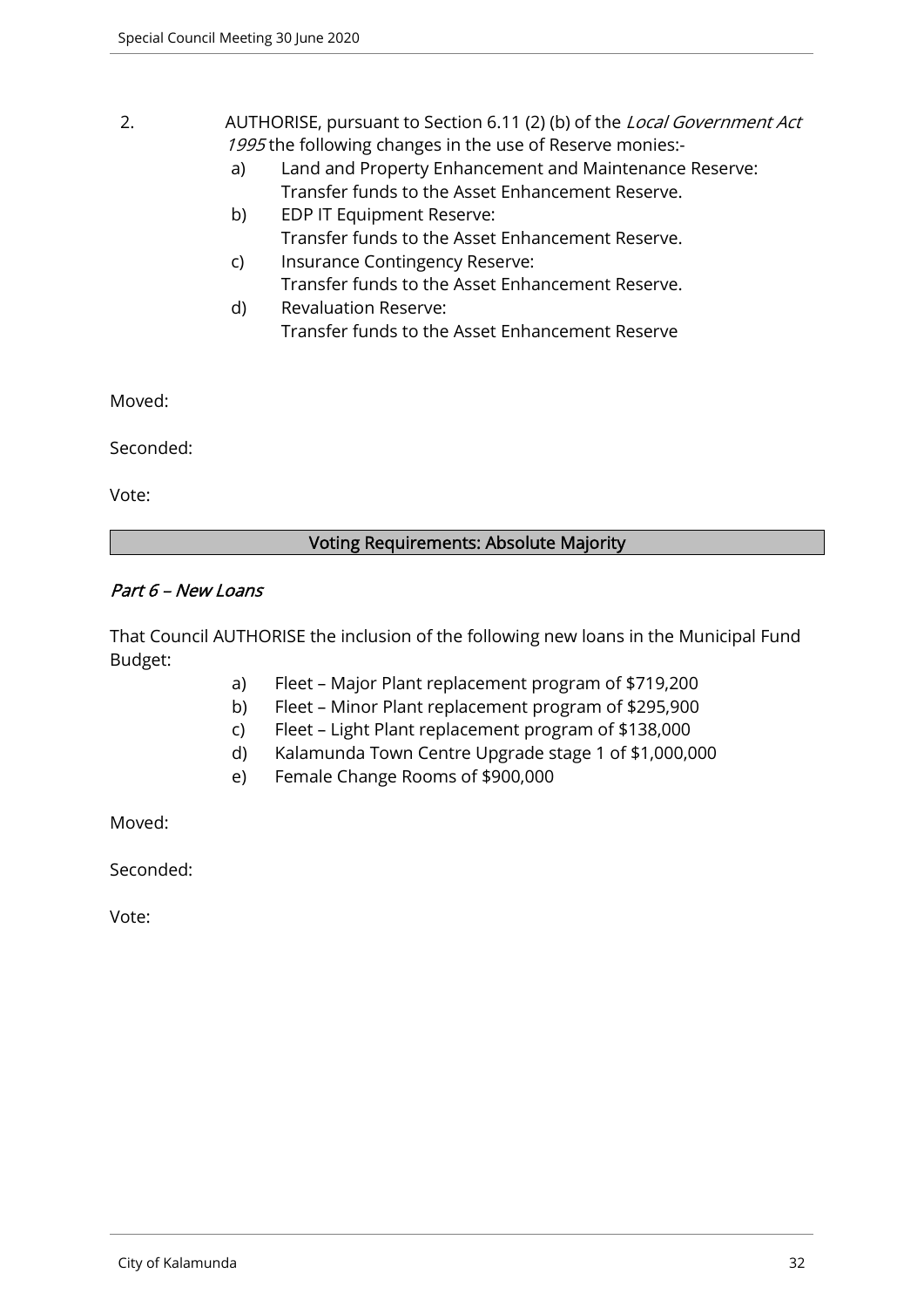#### Voting Requirements: Absolute Majority

#### Part 7– Municipal Fund Budget for 2020/2021

That Council:

1. ADOPTS, pursuant to the provisions of Section 6.2 of the Local Government Act 1995 and Part 3 of the Local Government (Administration) Regulations 1996, the City of Kalamunda Municipal Fund Budget for the 2020/21 financial year as contained in Attachment 1, which includes the following:-

- a) Statement of Comprehensive Income by Nature and Type showing a net result for the year of \$ 17,834,114
- b) Statement of Comprehensive Income by Program showing a net result for the year of \$ 17,834,114
- c) Statement of Cash Flow
- d) Rate Setting Statement showing and the amount required to be raised from rates of \$ 37,574,617 and a net surplus current asset at the end of the financial year of \$ 133,918
- e) Notes to and forming part of the Budget
- f) Transfers to/from Reserve accounts
- g) Capital Budget.

Moved:

Seconded:

Vote: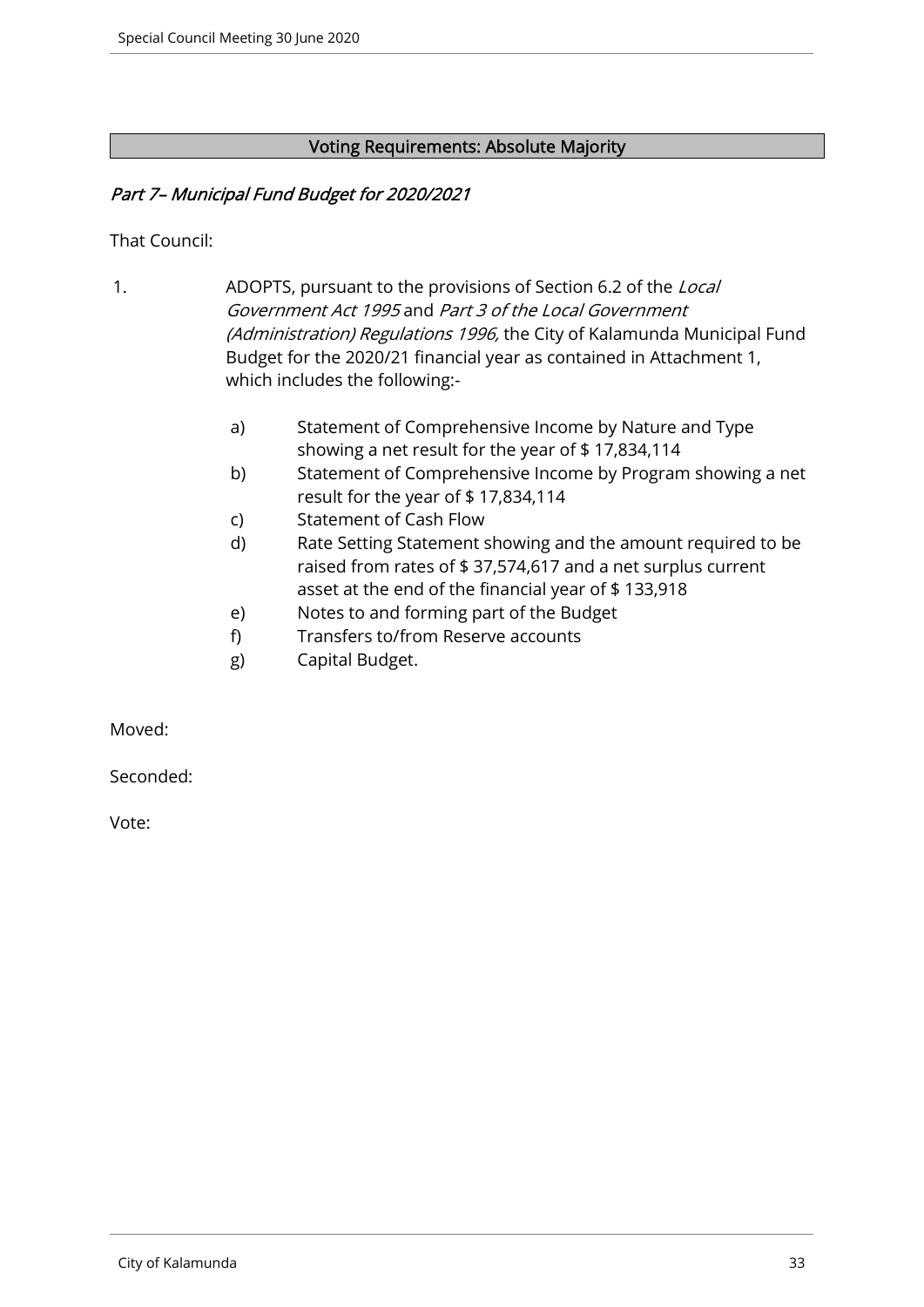#### Voting Requirements: Absolute Majority

#### Part 8 – General and Minimum Rates, Instalment Payment Arrangements and Incentives for Early Payments for 2020/2021

That Council:

| 1. | adopted at Part 7 above.                              | IMPOSE, pursuant to Sections 6.32, 6.33, 6.34 and 6.35 of the Local<br>Government Act 1995 the following differential general and minimum<br>rates on Gross Rental and Unimproved Values adopted for the purpose<br>of yielding the deficiency disclosed by the Municipal Fund Budget |                                                                                                                                                    |
|----|-------------------------------------------------------|---------------------------------------------------------------------------------------------------------------------------------------------------------------------------------------------------------------------------------------------------------------------------------------|----------------------------------------------------------------------------------------------------------------------------------------------------|
|    | a) General Rates<br>i.<br>ii.<br>iii.<br>iv.<br>V.    | General - Gross Rental Values (GRV)<br>Industrial/Commercial - GRV<br>Vacant Land - GRV<br>General - Unimproved Values (UV)<br>Commercial - UV                                                                                                                                        | 6.9352 cents in the dollar<br>7.3350 cents in the dollar<br>8.6309 cents in the dollar<br>0.3459 cents in the dollar<br>0.4093 cents in the dollar |
|    | Minimum Rates<br>b)<br>i.<br>ii.<br>iii.<br>iv.<br>V. | General - Gross Rental Values (GRV)<br>Industrial/Commercial - GRV<br>Vacant Land - GRV<br>General - Unimproved Values (UV)<br>Commercial - UV                                                                                                                                        | \$882<br>\$1102<br>\$767<br>\$882<br>\$1102                                                                                                        |
|    | C)<br>i.                                              | Instalment Arrangements<br>NOMINATE, pursuant to Section 6.45 of the Local Government<br>Act 1995 and Regulation 64(2) of the Local Government<br>(Financial Management) Regulations 1996, the following due<br>dates for the payment of rates in full and by instalments:-           |                                                                                                                                                    |
|    | A.<br>B.<br>i.<br>ii.                                 | Full payment<br>Two Payment Option<br><b>First Payment</b><br>Second Payment                                                                                                                                                                                                          | 17 August 2020<br>17 August 2020<br>22 December 2020                                                                                               |
|    |                                                       | <b>Equip Dovmant Ontion</b>                                                                                                                                                                                                                                                           |                                                                                                                                                    |

- C. Four Payment Option i. First Payment 17 August 2020
	- ii. Second Payment 19 October 2020 iii. Third Payment 22 December 2020
	- iv. Fourth (Final) Payment 23 February 2021
- d) OFFER, pursuant to Section 6.46 of the Local Government Act 1995, offers incentive prizes for the early payment of rates to the value of \$10,000.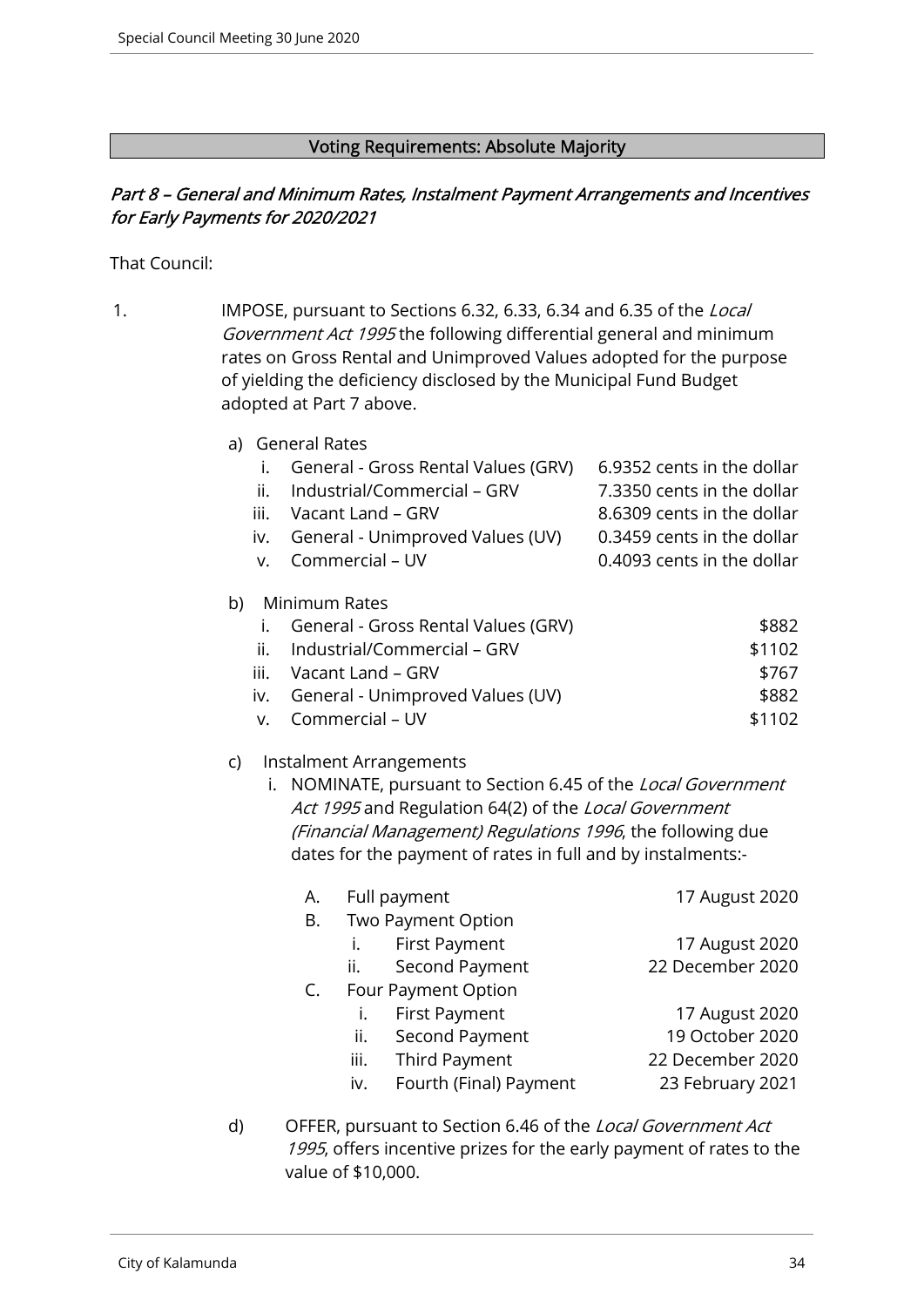Eligibility for inclusion in the rates incentive prize draw. That ratepayers who make rates payment in full before the due date, will be eligible for inclusion in the rates incentive prize draws.

- e) IMPOSE, Pursuant to Section 6.45(3) of the Local Government Act 1995 and Regulation 67 of the Local Government (Financial Management) Regulations 1996, Council adopts an instalment administration charge where the owner has elected to pay rates (and service charges) through and instalment option of \$8 for each instalment after the initial instalment paid.
- f) IMPOSE, Pursuant to modified Section 6.45(3) of the Local Government Act 1995 and Regulation 67 of the Local Government (Financial Management) Regulations 1996, Council adopts a \$0 (zero) instalment administration charge for those with demonstrated financial hardship.
- g) IMPOSE, Pursuant to Section 6.45 of the Local Government Act 1995 and Regulation 68 of the Local Government (Financial Management) Regulations 1996, Council adopts an interest rate of 5.5% where the owner has elected to pay rates and services charges through an instalment option.
- h) IMPOSE, Pursuant to Section 6.51(1) and subject to Section 6.51(4) of the Local Government Act 1995 and Regulation 70 of the Local Government (Financial Management) Regulations 1996, Council adopts an interest rate of 8% for rates (and service charges) and costs of proceedings to recover such charges that remains unpaid after becoming due and payable.
- i) IMPOSE, Pursuant to modified Section 6.51(1) of the Local Government Act 1995 and Regulation 68 of the Local Government (Financial Management) Regulations 1996, Council adopts an interest rate of 0% for those with demonstrated financial hardship.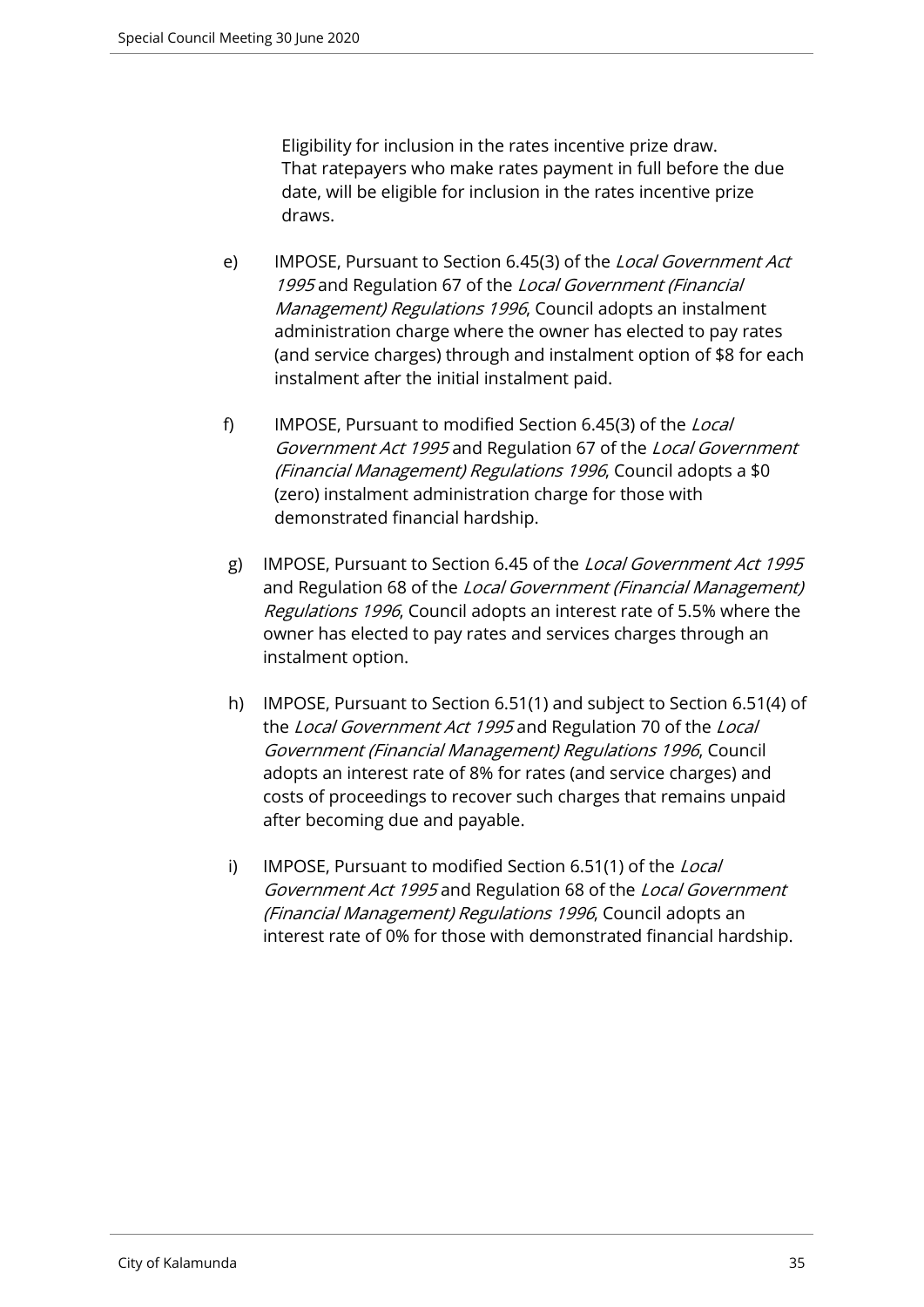Moved:

Seconded:

Vote:

### Voting Requirements: Simple Majority

#### Part 9 – Material Variance Reporting for 2020/2021

That Council:

1. SET the material variance level to be used in statements of financial activity in the year 2020/2021 for reporting variances at 10% or \$50,000, whichever is the greater. In accordance with Regulation 34(5) of the Local Government (Financial Management) Regulations 1996, and AAS 5.

Moved:

Seconded:

Vote: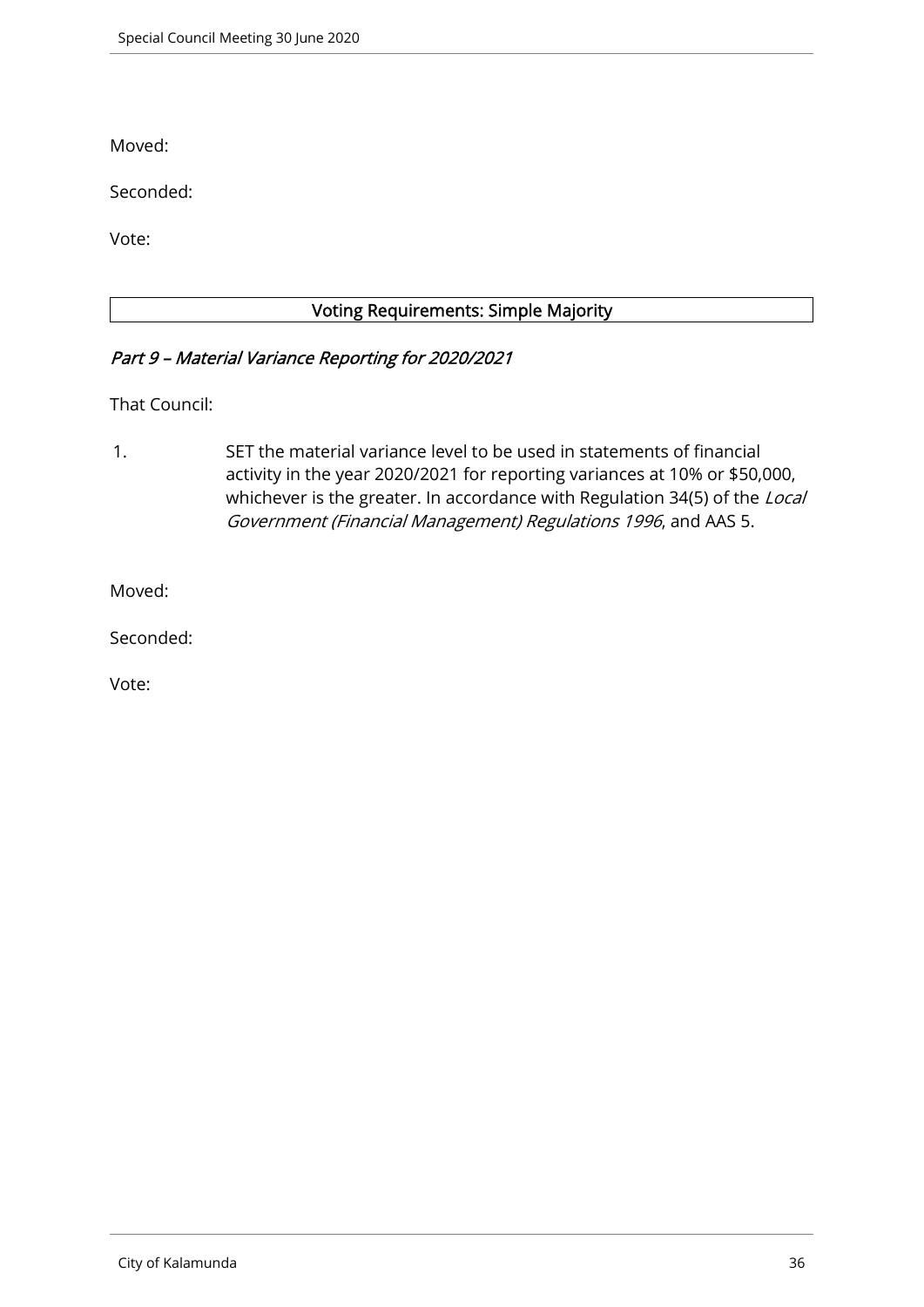#### 8.1.3. Kalamunda Achieving 2020 to 2024

Declaration of financial / conflict of interests to be recorded prior to dealing with each item.

| Previous<br><b>Items</b><br>Directorate<br>File Reference<br>Applicant<br>Owner |                  | Office of CEO<br>Business Unit Chief Executive Officer |
|---------------------------------------------------------------------------------|------------------|--------------------------------------------------------|
| <b>Attachments</b>                                                              | $\overline{1}$ . | KALAMUNDA ACHIEVING 2020-24 [8.1.3.1 - 70<br>pages]    |

#### TYPE OF REPORT

|   | Advocacy    | When Council is advocating on behalf of the community to<br>another level of government/body/agency                                                                                                                                                                                                                                                                                                                                |
|---|-------------|------------------------------------------------------------------------------------------------------------------------------------------------------------------------------------------------------------------------------------------------------------------------------------------------------------------------------------------------------------------------------------------------------------------------------------|
| ☑ | Executive   | When Council is undertaking its substantive role of direction<br>setting and oversight (eg accepting tenders, adopting plans<br>and budgets                                                                                                                                                                                                                                                                                        |
|   | Information | For Council to note                                                                                                                                                                                                                                                                                                                                                                                                                |
|   | Legislative | Includes adopting Local Laws, Town Planning Schemes and<br>Policies. When Council determines a matter that directly<br>impacts a person's rights and interests where the principles of<br>natural justice apply. Examples include town planning<br>applications, building licences, other permits or licences<br>issued under other Legislation or matters that could be<br>subject to appeal to the State Administrative Tribunal |

#### STRATEGIC PLANNING ALIGNMENT

Kalamunda Advancing Strategic Community Plan to 2027

#### Priority 4: Kalamunda Leads

Objective 4.1 - To provide leadership through transparent governance. Strategy 4.1.1 - Provide good governance. Strategy 4.1.2 - Build an effective and efficient service-based organisation.

#### EXECUTIVE SUMMARY

1. The purpose of this report is to for Council to present the Kalamunda Achieving Corporate Business Plan 2020/24.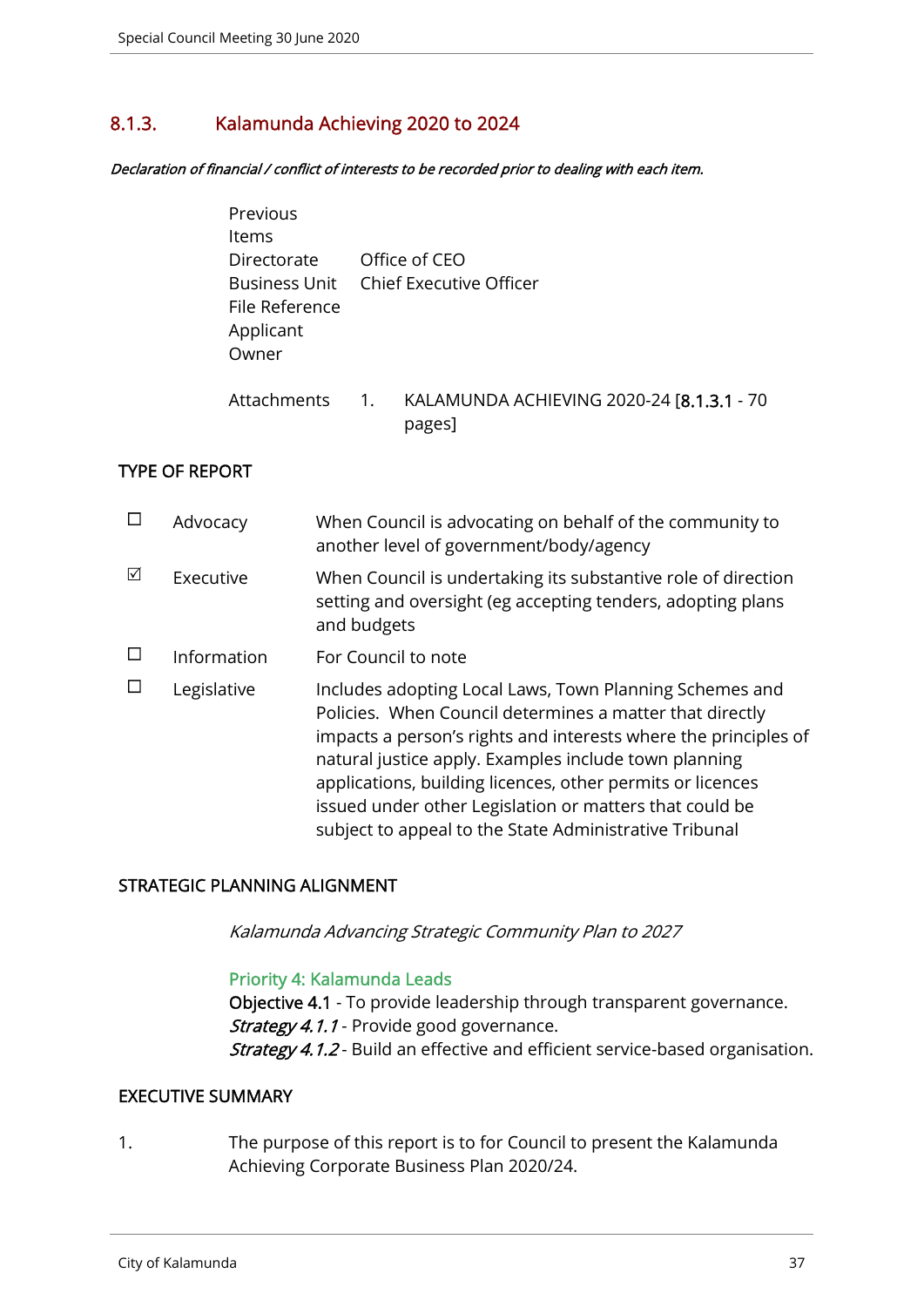- 2. The Corporate Business Plan (CBP) is a statutory requirement under the Department of Local Government and Cultural Industries Integrated Planning framework.
- 3. It is recommended that Council adopts Kalamunda Achieving: Corporate Business Plan 2020-24.

#### BACKGROUND

- 4. Kalamunda Achieving: Corporate Business Plan 2019-23 was endorsed by Council on 25 June 2019.
- 5. The CBP outlines the major projects, including capital works and operational recurrent services for the City. It then links those projects and services to the Asset Plans, Long Term Financial Plan and Workforce Plan.
- 6. The CBP is a component of the City of Kalamunda's integrated planning and reporting framework.
- 7. The Chief Executive Officer, Directors and Managers have individual performance objectives that are directly linked to their achievement of the CBP in the current financial year.

#### DETAILS AND ANALYSIS

- 8. The CBP is comprised of 4 priority areas, referred to as 'goals' in this report, being:
	- 1. Kalamunda Cares and Interacts
	- 2. Kalamunda Clean and Green
	- 3. Kalamunda Develops
	- 4. Kalamunda Leads
- 9. There are 124 individual initiatives set out within the CBP.
- 10. The CBP progress is reported to Council quarterly throughout the financial year highlighting progress against the action plan for each of the individual initiatives.
- 11. Due to the impact of COVID-19, the CBP has been refined to incorporate the stimulus projects proposed through the Budget 2020/21. It should be noted the CBP may be subject to variations due to unforeseen circumstances which may arise as a result of COVID-19.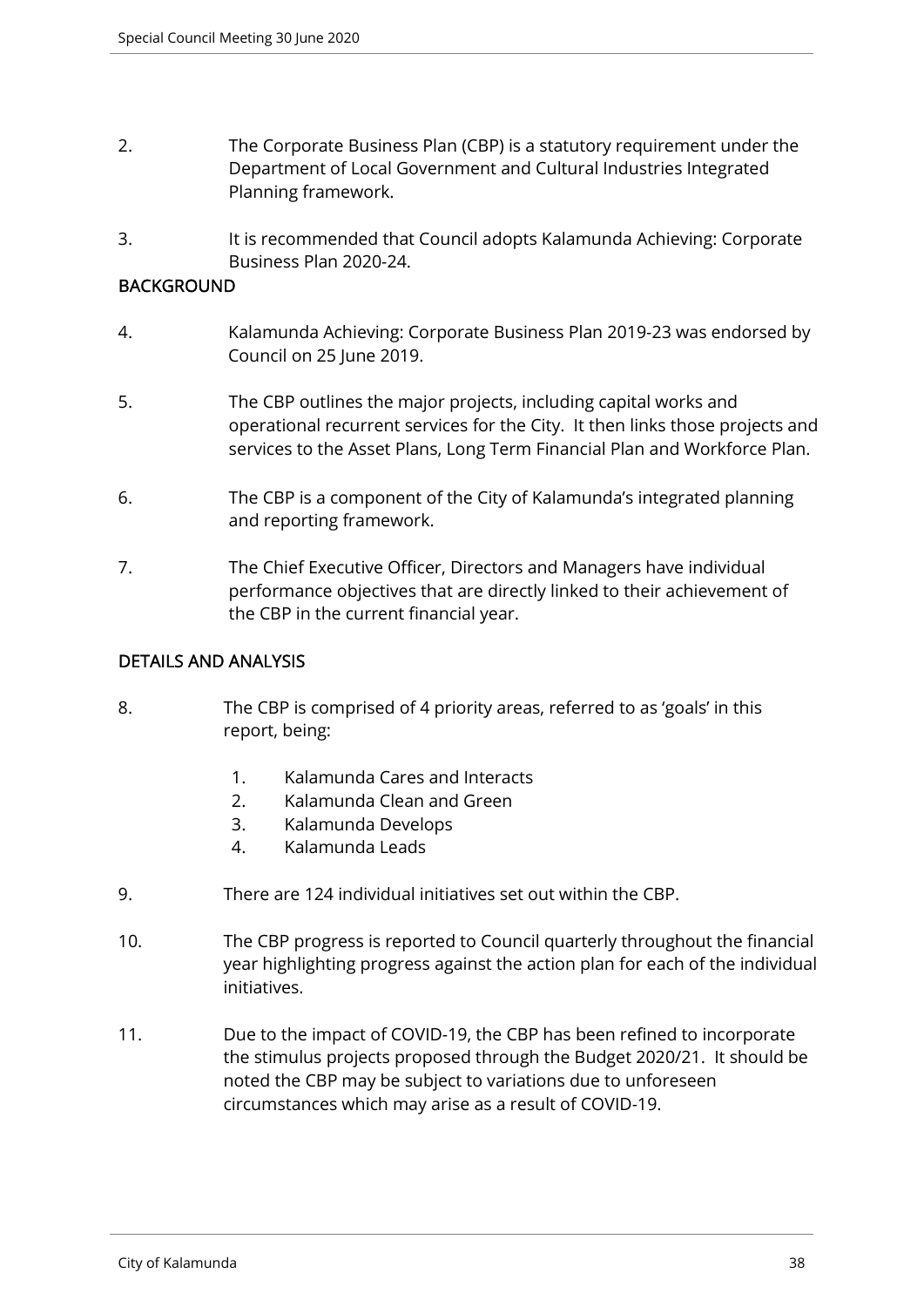- 12. The City has identified stimulus projects, these projects are at a very highlevel of cost estimates and are in the conceptual phase. They are subject to the following criteria:
	- a) could be largely funded from reserves, borrowings or (if available), State and Federal grants;
	- b) relatively simple to add into the 2020/21 works program from a resourcing perspective;
	- c) provide visible and / or tangible outcomes for the community; and
	- d) have the potential for local firms to become involved in the projects as suppliers of goods and services.

The stimulus projects are aimed at providing the community with additional confidence the City will continue to function and operate.

13. Stimulus Projects include:

|    |                                                   | <b>Amount Allocated</b> |
|----|---------------------------------------------------|-------------------------|
|    |                                                   | (ex overheads)          |
|    |                                                   |                         |
| 1. | Walliston Transfer Station - Hard stand, drainage | \$1,100,000             |
|    | & Tip Shop (\$1.1m)                               |                         |
| 2. | LED Street Light roll out program to commence     | \$1,100,000             |
|    | (\$1.1m)                                          |                         |
| 3. | Enhanced inspection and cleans of drainage        | \$<br>220,000           |
|    | systems in peri urban and rural areas (\$220,000) |                         |
|    |                                                   |                         |
| 4. | Program to roll out new female in sport change    | \$2,300,000             |
|    | rooms at Kostera Oval, Ray Owen Reserve, Scott    |                         |
|    | Reserve and Maida Vale Reserve cognisant of       |                         |
|    | master plans for each reserve (\$2.3m)            |                         |
| 5. | Improvements to selected parks, car parking       | \$1,586,000             |
|    | expansion & improvement to reserves in            |                         |
|    | High Wycombe (\$978,000)                          |                         |
|    | Maida Vale (\$266,000)                            |                         |
|    | Forrestfield (\$320,000)                          |                         |
|    | Gooseberry Hill (\$22,000)                        |                         |
|    |                                                   |                         |
| 6. | Haynes Street (\$2.4m) and/or Central Mall        | \$2,400,000             |
|    | streetscape improvements to stimulate local       | for Haynes              |
|    | businesses when this crisis is over               | Street,                 |
|    |                                                   | indicative              |
|    |                                                   | \$2,600,000 for         |
|    |                                                   | <b>Central Mall</b>     |
|    |                                                   |                         |
|    |                                                   |                         |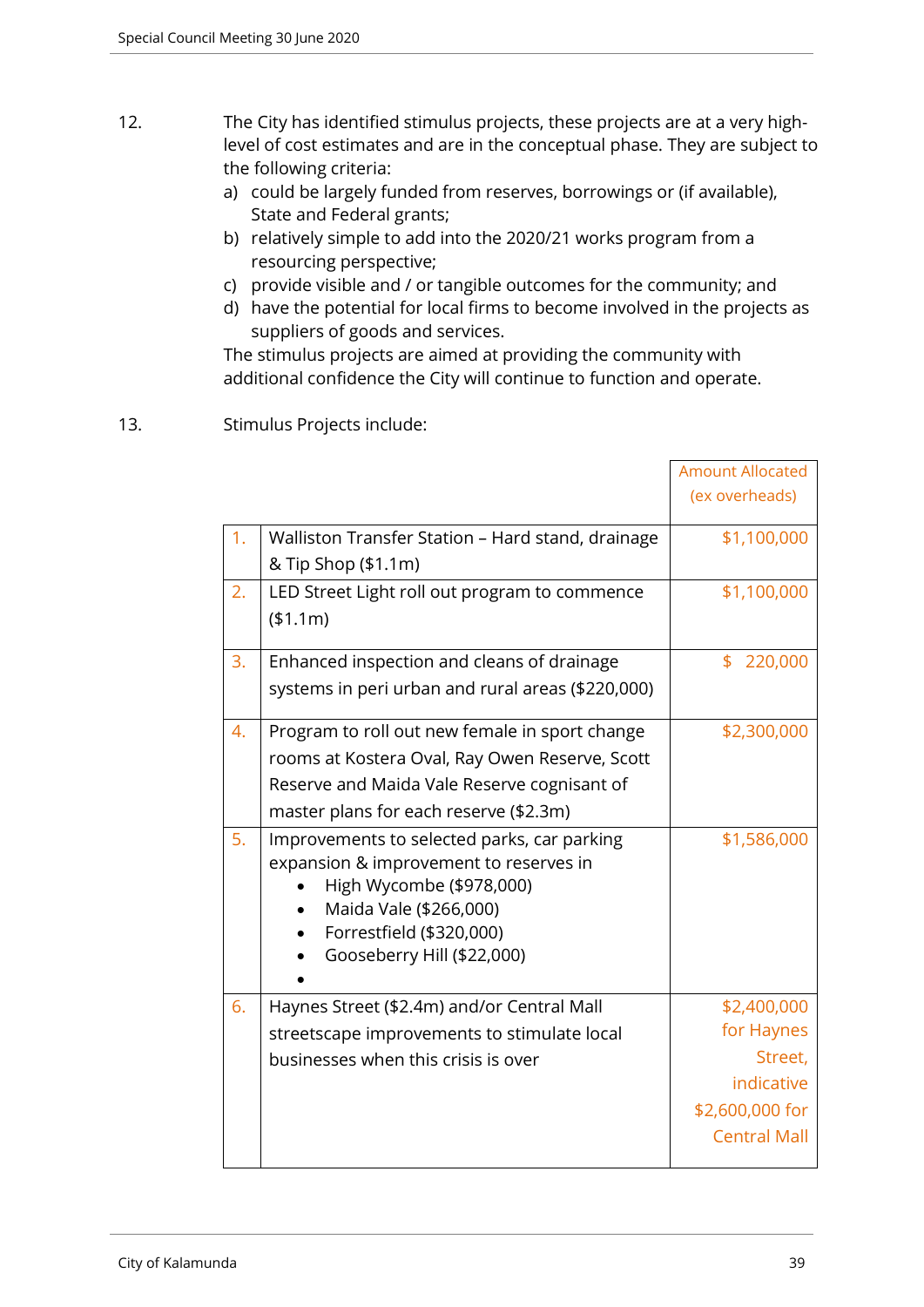| 7. | City Park & Reserve Signage (\$220,000)         | \$220,000            |
|----|-------------------------------------------------|----------------------|
| 8. | Ray Owen Carpark (\$950,000), partly funded     | \$950,000            |
|    | through cash-in-lieu                            |                      |
| 9. | Woodlupine Brook Restoration project            | \$810,000            |
|    | (\$810,000), partly funded through cash-in-lieu |                      |
|    | Total                                           | \$10,686,000         |
|    |                                                 | (including           |
|    |                                                 | Haynes Street)       |
|    |                                                 | \$13,286,000         |
|    |                                                 | (including           |
|    |                                                 | <b>Haynes Street</b> |
|    |                                                 | and Central Mall)    |
|    |                                                 |                      |

#### 14. Crisis Relief Fund

A new initiative will be introduced in the 2020/21 Financial year to support community members who have been directly impacted by COVID-19. The Crisis Relief Fund has been established, supported with Policy and Guidelines, in order to offer direct financial support to those members within the City of Kalamunda community who require additional financial assistance with paying City's fees and charges.

#### APPLICABLE LAW

- 15. Local Government Act 1995
- 16. The Local Government (Administration) Regulations 1996

#### APPLICABLE POLICY

17. Governance & Policy Framework outlined requirements for how the City undertakes integrated planning.

#### STAKEHOLDER ENGAGEMENT

- 18. This CBP reflects input from Directors and Managers throughout the City.
- 19. Various external stakeholders and community members will be involved in the ongoing implementation of the CBP.

#### FINANCIAL CONSIDERATIONS

20. This CBP is delivered within the City's approved Annual Budget and Long-Term Financial Plan.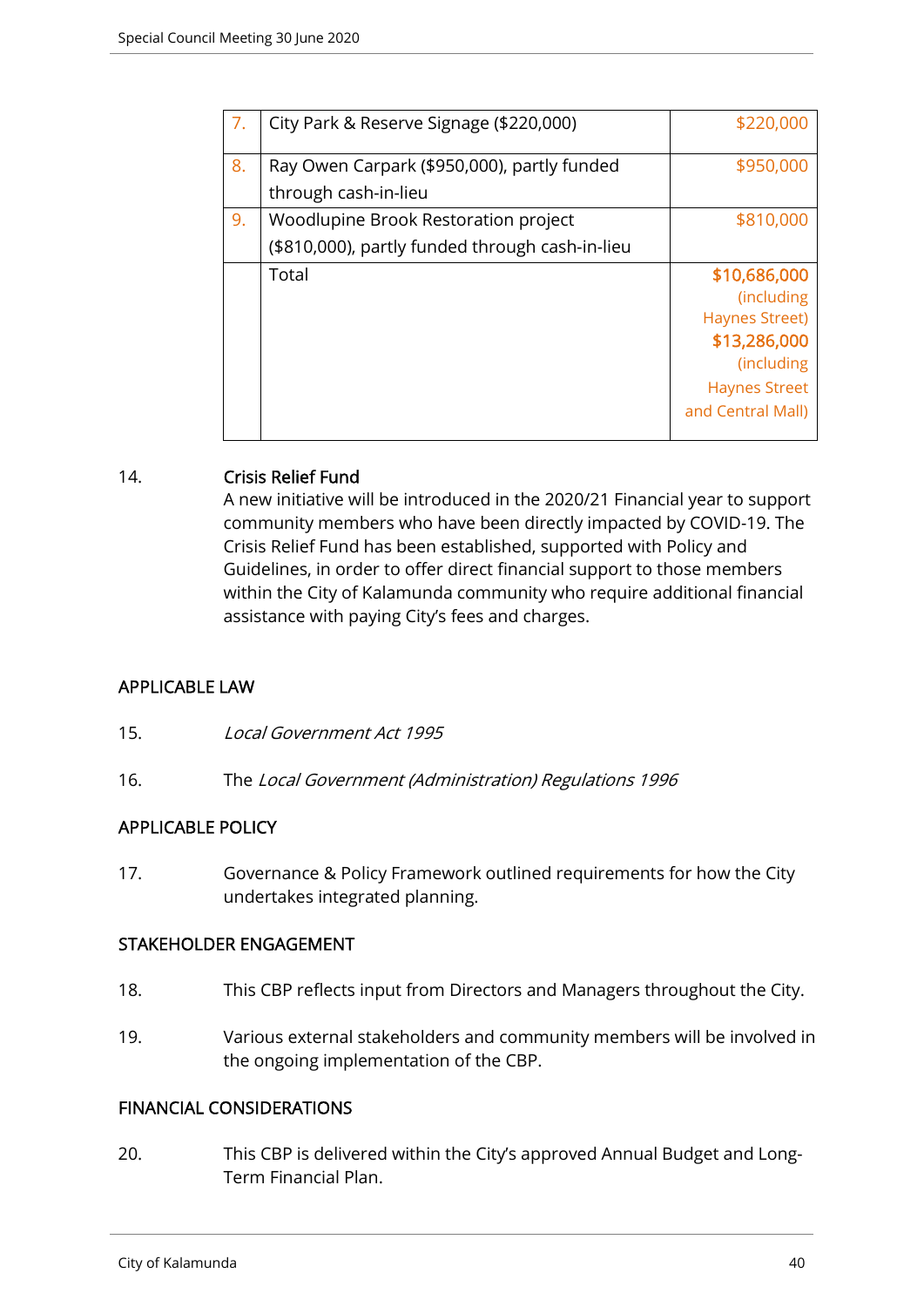#### **SUSTAINABILITY**

21. The CBP outlines social, cultural, economic, development and environmental initiatives the City will be undertaking.

#### RISK MANAGEMENT

| 22. | Risk: The City lacks transparency and compliance in its achievement of |  |  |  |
|-----|------------------------------------------------------------------------|--|--|--|
|     | the statutory requirements of the Corporate Business Plan              |  |  |  |

| Consequence                                                         | Likelihood | Rating |  |  |
|---------------------------------------------------------------------|------------|--------|--|--|
| Moderate                                                            | Unlikely   | Low    |  |  |
| <b>Action/Strategy</b>                                              |            |        |  |  |
| The CBP is reviewed and adopted annually with updates and Quarterly |            |        |  |  |
| reports are provided to Council on the progress of the CBP.         |            |        |  |  |

23. **Risk:** Unforeseen impacts resulting from COVID-19 prevent the delivery of Actions as set out in the CBP.

| Consequence                                                      | Likelihood | Rating |  |  |
|------------------------------------------------------------------|------------|--------|--|--|
| Moderate                                                         | Possible   | Medium |  |  |
| <b>Action/Strategy</b>                                           |            |        |  |  |
| Monitor impacts and seek approval to adjust the CBP accordingly. |            |        |  |  |

#### **CONCLUSION**

- 24. The CBP is a critical document for aligning the strategic direction of Council to the delivery and operational imperatives of the City.
- 25. The City has developed its Integrated Planning Framework in line with the State legislation, which is structured to ensure operational activities are being driven by the strategic priorities of the organisation and are linked to the City's financial and workforce resourcing plans. The Corporate Business Plan is a key component of this planning framework and is derived through analysis of the Strategic Plan and the City's associated informing strategies.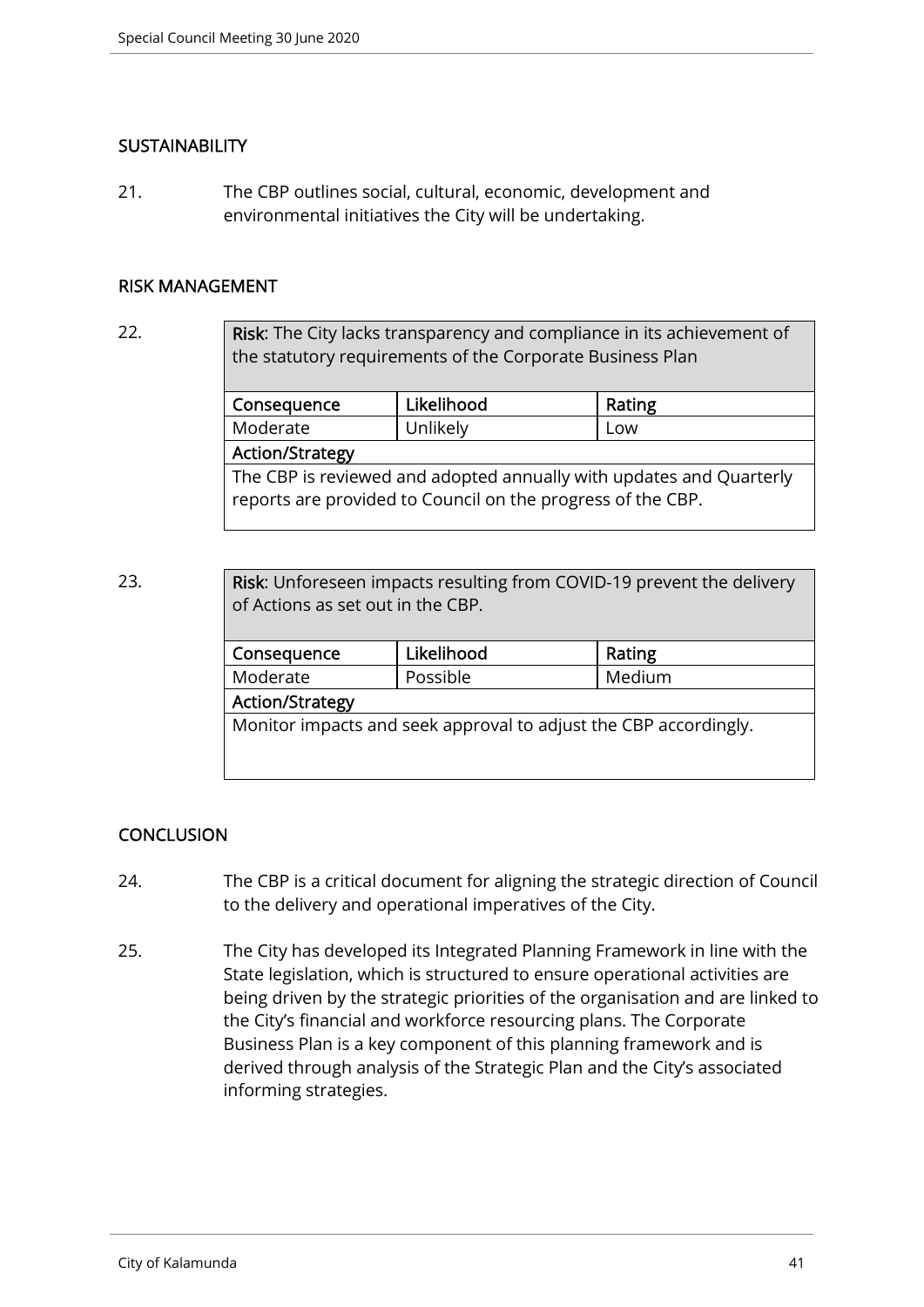# Voting Requirements: Simple Majority

#### RECOMMENDATION

That Council ADOPT the Kalamunda Achieving: Corporate Business Plan 2020 to 2024.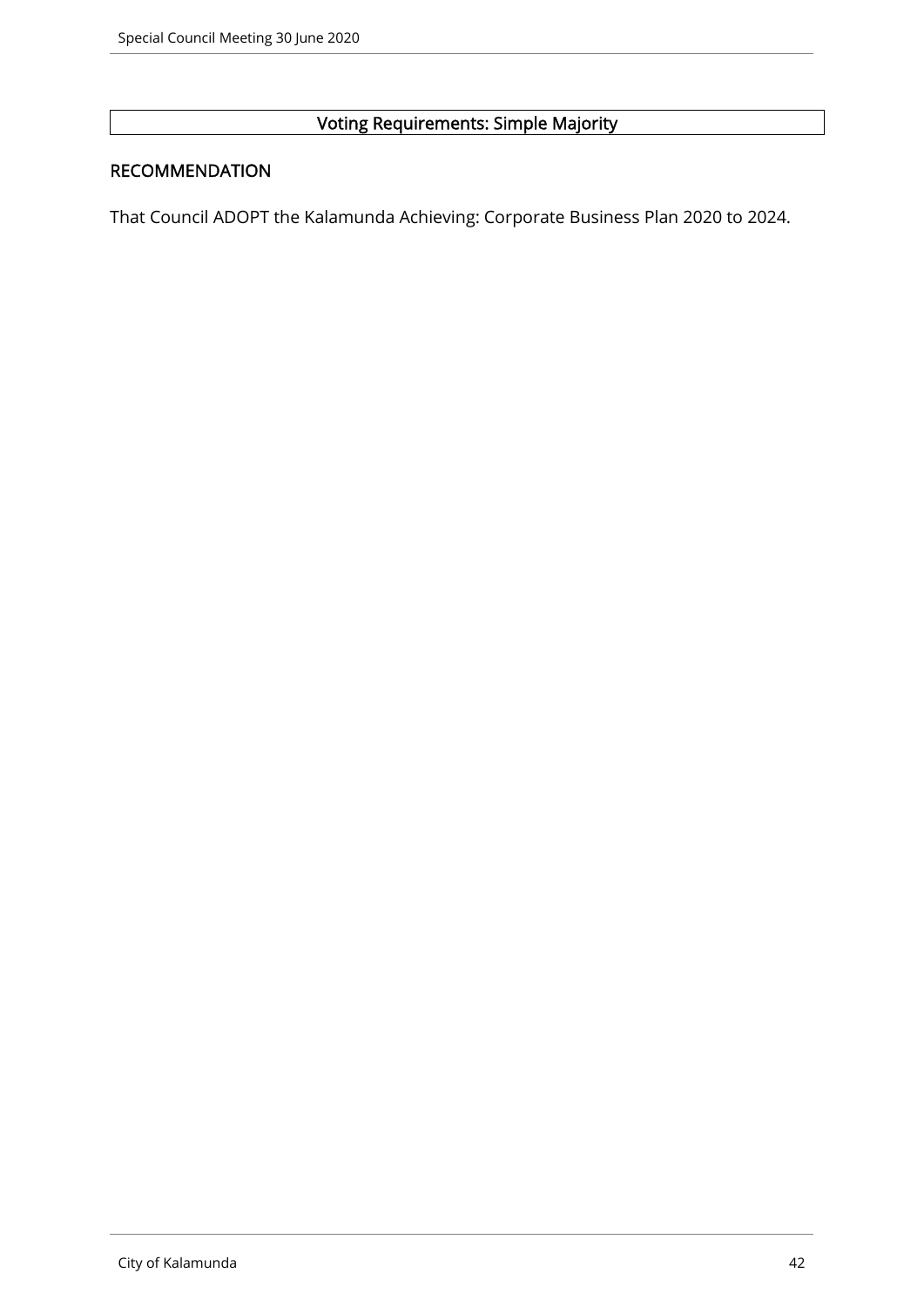# 8.1.4. Adoption of COVID 19 Crisis Relief Fund - Policy, Guidelines and Local Recovery Plan

#### Declaration of financial / conflict of interests to be recorded prior to dealing with each item.

| Previous<br>Items<br>Directorate<br>Business Unit<br>File Reference<br>Applicant<br>Owner |                | <b>Chief Executives Office</b><br>Governance and Legal                                                                                                                                                                             |
|-------------------------------------------------------------------------------------------|----------------|------------------------------------------------------------------------------------------------------------------------------------------------------------------------------------------------------------------------------------|
| Attachments                                                                               | 1.<br>2.<br>3. | Draft Policy - COVID 19 Crisis Relief Fund [8.1.4.1 - 5<br>pages]<br>COVID-19 Crisis Relief Fund - Individual Eligibility<br>Criteria & Application Form [8.1.4.2 - 9 pages]<br>COVID-19 Crisis Relief Fund - Small Business Rates |
|                                                                                           | 4.             | Relief Edibility & Application Form [8.1.4.3 - 13<br>pages]<br>COVID-19 Crisis Relief Fund - Community Innovation<br>Grants Eligibility & Application Form [8.1.4.4 - 8<br>pages]                                                  |
|                                                                                           | 5.             | Local Operational Recovery Plan [8.1.4.5 - 24 pages]                                                                                                                                                                               |

#### TYPE OF REPORT

| П      | Advocacy    | When Council is advocating on behalf of the community to<br>another level of government/body/agency                                                                                                                                                                                                                                                                                                                                |
|--------|-------------|------------------------------------------------------------------------------------------------------------------------------------------------------------------------------------------------------------------------------------------------------------------------------------------------------------------------------------------------------------------------------------------------------------------------------------|
| ⊠      | Executive   | When Council is undertaking its substantive role of direction<br>setting and oversight (eg accepting tenders, adopting plans<br>and budgets                                                                                                                                                                                                                                                                                        |
| $\Box$ | Information | For Council to note                                                                                                                                                                                                                                                                                                                                                                                                                |
| $\Box$ | Legislative | Includes adopting Local Laws, Town Planning Schemes and<br>Policies. When Council determines a matter that directly<br>impacts a person's rights and interests where the principles of<br>natural justice apply. Examples include town planning<br>applications, building licences, other permits or licences<br>issued under other Legislation or matters that could be<br>subject to appeal to the State Administrative Tribunal |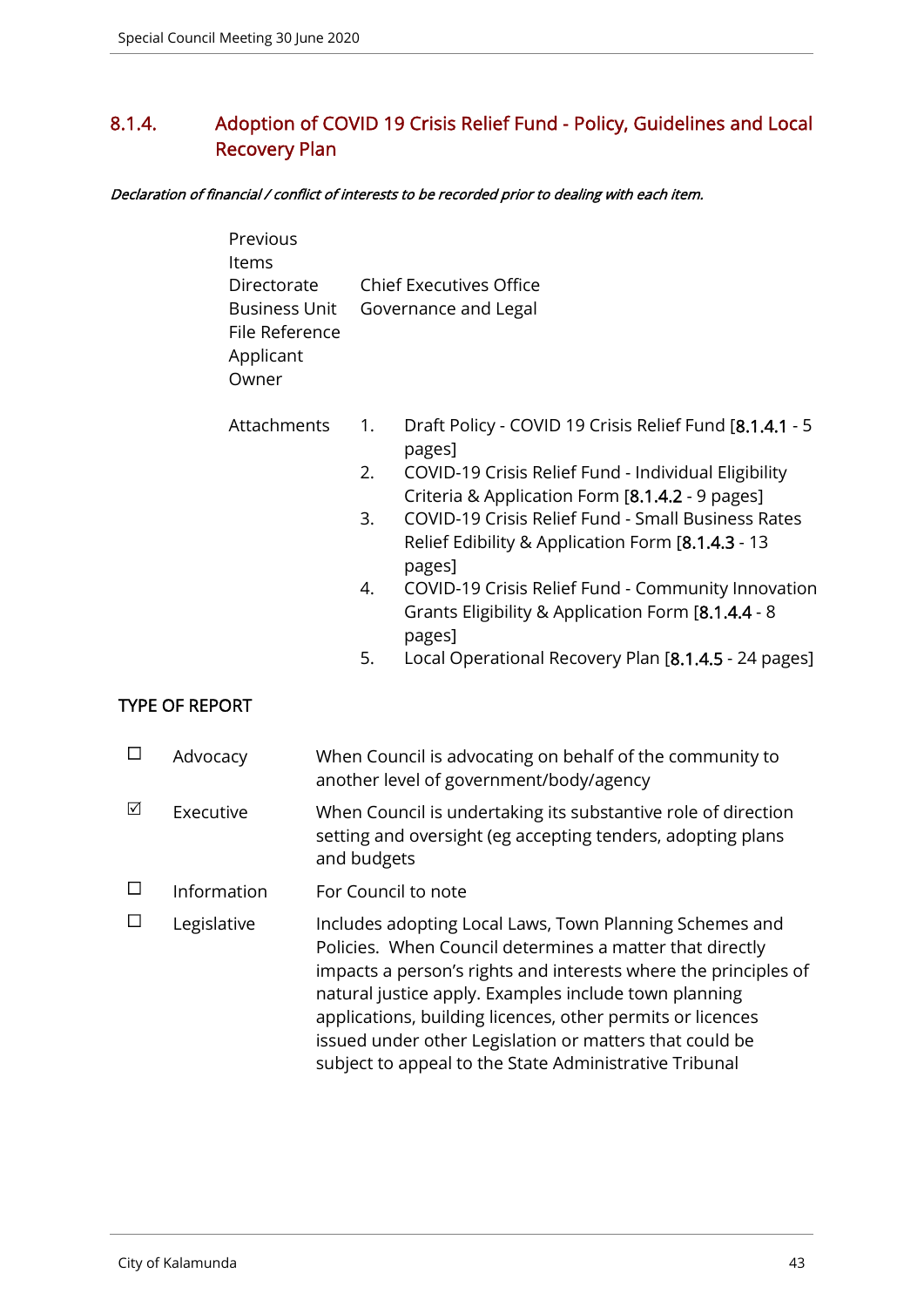#### STRATEGIC PLANNING ALIGNMENT

Kalamunda Advancing Strategic Community Plan to 2027

#### Priority 3: Kalamunda Develops

Objective 3.3 - To develop and enhance the City's economy. **Strategy 3.3.1** - Facilitate and support the success and growth of industry and businesses.

#### Priority 4: Kalamunda Leads

Objective 4.1 - To provide leadership through transparent governance. Strategy 4.1.1 - Provide good governance.

#### EXECUTIVE SUMMARY

- 1. The purpose of this report is to outline the City's approach to recovery from the COVID-19 Pandemic crisis and for Council to::
	- a) Adopt the COVID-19 Crisis Relief Fund Policy (Attachment 1).
	- b) Note the Guidelines that support the Policy (Attachment 2).
	- c) Note the Local Operation Recovery Plan (LORP) and Pandemic Recovery Action Plan (PRAP) (Attachments 3 and 4).
- 2. These documents are key elements of the City of Kalamunda's (City) response to the COVID-19 pandemic and will assist in informing the community, business, government and other functional areas within the City of the financial assistance available.

#### 3. It is recommended that Council:

- a) Adopt the COVID-19 Crisis Relief Fund Policy
- b) Note the Guidelines that support the Policy
- c) Note the Local Operation Recovery Plan and Pandemic Recovery Action Plan

#### **BACKGROUND**

- 4. The Local COVID-19 Pandemic Preparedness Plan (LCPPP) was adopted by Council at the 7 April Special Council Meeting.
- 5. One of the key rapid response priorities of the LCPPP was to develop a local recovery plan.

Recovery is a legislative responsibility for Local Government under the Emergency Management Act 2005.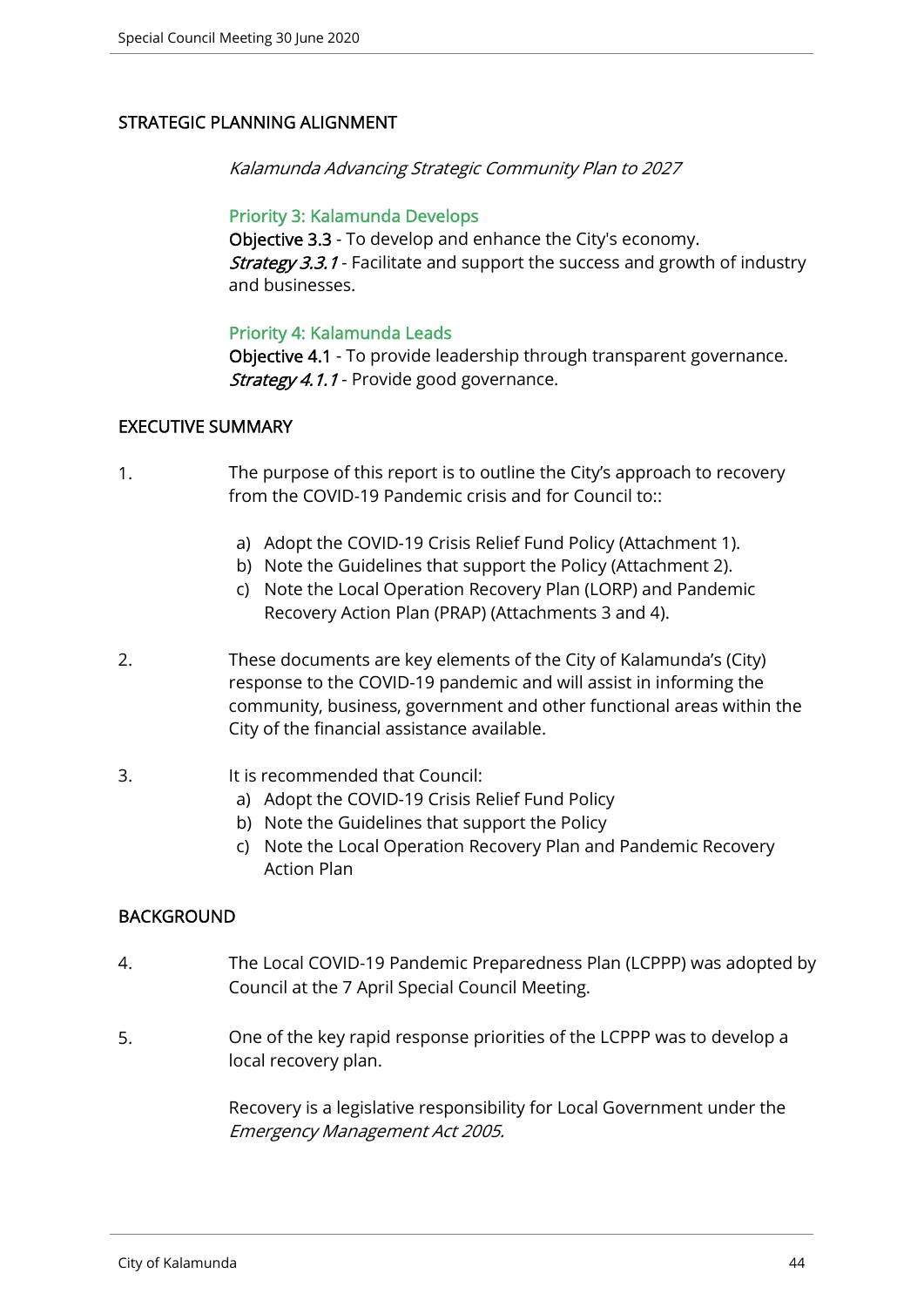#### DETAILS AND ANALYSIS

#### 6. COVID-19 Crisis Relief Fund Policy and Guidelines

The policy has been developed to give effect to the City's commitment to support the community to meet the unprecedented challenges arising from the COVID-19 pandemic.

The City recognises that these challenges will result in financial hardship for many of its ratepayers, both individual and small business and community groups.

The Crisis Relief Fund of \$1mil, has been established to enable the City to provide a range of financial assistance to the community, including small business and community groups.

The proposed support to be provided includes:

#### (1) Category 1 – Individuals, Families or Households

- a) Local Government Rates
- b) City fees or charges
- c) Infringements issued by the City

#### (2) Category 2 – Small Local Business

- a) Local Government Rates
- b) City fees or charges
- c) Infringements issued by the City

#### (3) Category 3 – Community Groups

COVID-19 Innovation Grants

The Guidelines have been developed to support the Policy and operational details for the Crisis Relief Fund. Input into the development of the Guidelines was provided by the Office of the Auditor General and the City's Internal Auditors to ensure probity matters are addressed and that there are strong procedures for making, receiving and processing applications for assistance.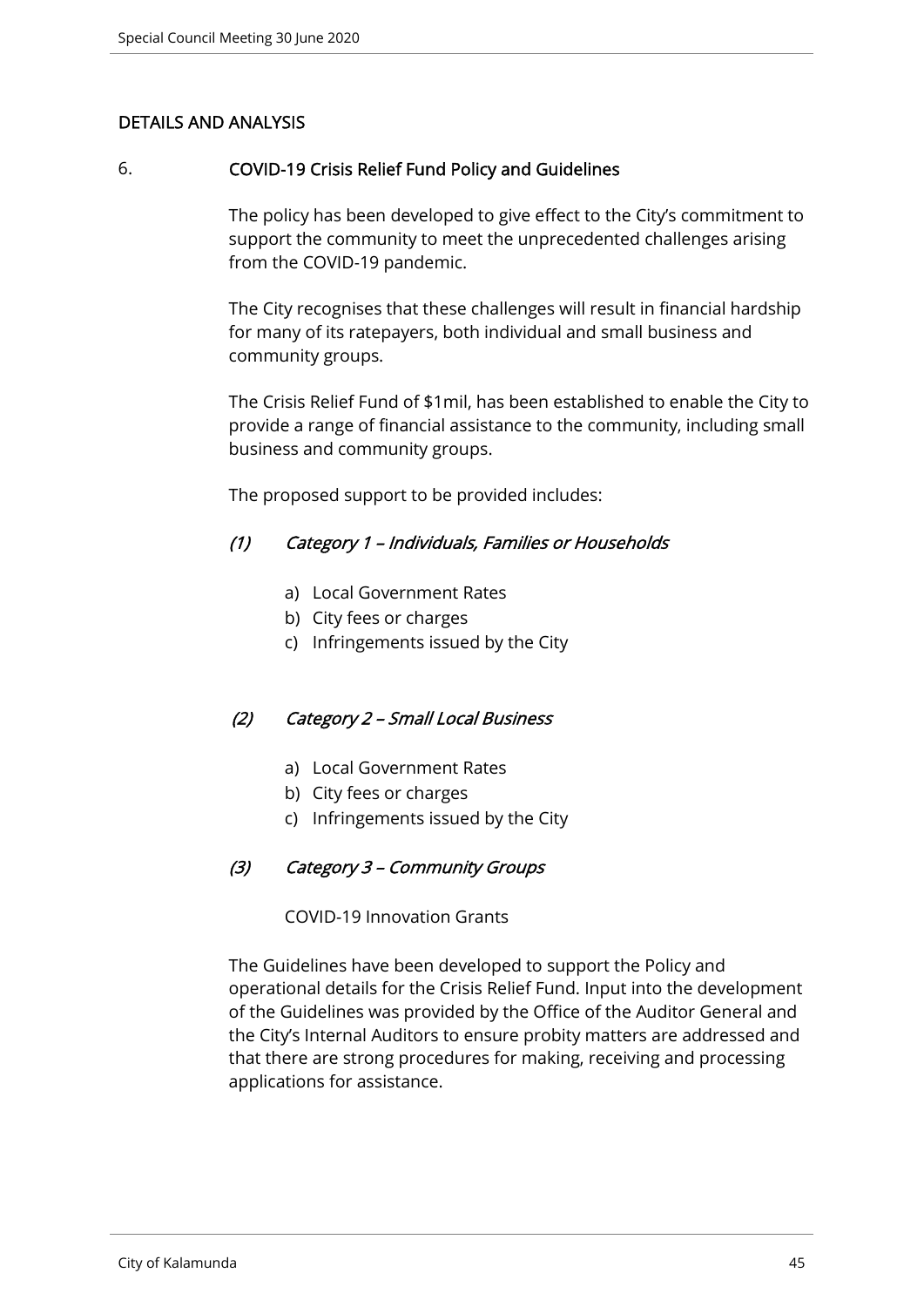#### 7. Local Operation Recovery Plan and Pandemic Recovery Action Plan

Recovery is defined by the *Emergency Management Act 2005* as the support of emergency affected communities in the reconstruction and restoration of physical infrastructure, the environment and community, psychosocial and economic wellbeing.

The *Emergency Management Act 2005* requires local governments to appoint a Local Recovery Coordinator (LRC). The City's LRC is the Director Development Services.

The LRC has formed a Recovery Management Team (RMT) to guide the recovery process with support from several sub-committees.

An operational recovery plan is designed to enable collation of impact information in a format that can be utilised by the RMT to better understand the known impacts and damages requiring recovery activities.

The LORP is COVID-19 specific and will assist in informing the community, business, government and other functional areas within the City of Kalamunda.

The PRAP which is an appendix to the LORP and provides a set of actions that have been developed in line with State and Federal Government direction and requirements.

#### APPLICABLE LAW

8. Local Government Act 1995 and Local Government (Financial Management) Regulations 1996. Emergency Management Act 2005

#### APPLICABLE POLICY

9. Nil

#### STAKEHOLDER ENGAGEMENT

- 10. The documents have been developed with the input and support of all business units of the City.
- 11. Community consultation is not considered to be necessary in the development of the policy, guidelines and plans associated with the City's COVID-19 repose. Given the nature is an emergency and the State has declared a "state of emergency".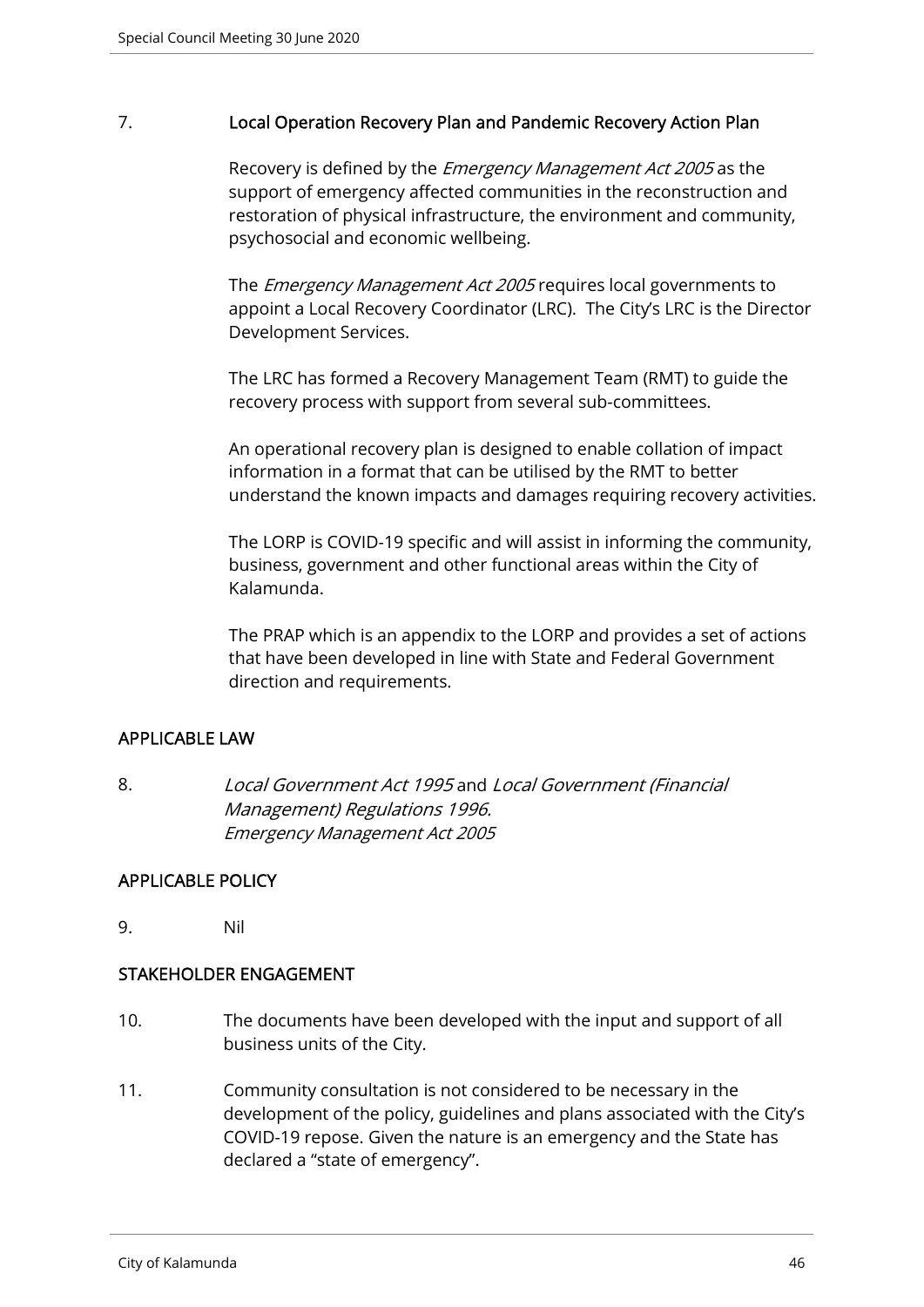#### FINANCIAL CONSIDERATIONS

12. There are no financial considerations with the LORP however the supporting plans such as the Local Economic Recovery Plan and Crisis Relief Fund Policy will have financial considerations for the both the City and in financial support for the community.

#### **SUSTAINABILITY**

#### Social Implications

13. Recovery is about the community rebuilding and the Community subcommittee will identify action which will support this.

#### Economic Implications

14. Recovery is also about economic wellbeing and the Economic subcommittee and local economic recovery plan will identify actions to support the local economy.

#### Environmental Implications

15. Nil

#### RISK MANAGEMENT

16. **Risk:** The City fails to develop and adopt adequate policy direction and guidelines to support its financial assistance to the community.

| Consequence                                                              | Likelihood | Rating |  |  |
|--------------------------------------------------------------------------|------------|--------|--|--|
| Major                                                                    | Unlikely   | Medium |  |  |
| <b>Action/Strategy</b>                                                   |            |        |  |  |
| Ensure Council is aware of the need for an effective strategic direction |            |        |  |  |
| and guidance to enable the efficient provision of the proposed financial |            |        |  |  |
| assistance to the community.                                             |            |        |  |  |

Risk: The City fails to adequately manage recovery following an emergency affecting the community in its district.

| Consequence                                                          | Likelihood | Rating |  |  |
|----------------------------------------------------------------------|------------|--------|--|--|
| Significant                                                          | Possible   | High   |  |  |
| <b>Action/Strategy</b>                                               |            |        |  |  |
| The City has an appointed Local Recovery Coordinator, who has formed |            |        |  |  |
| the Recovery Management Team, and sub-committees who are             |            |        |  |  |
| preparing plans and actions to manage the recovery from COVID-19.    |            |        |  |  |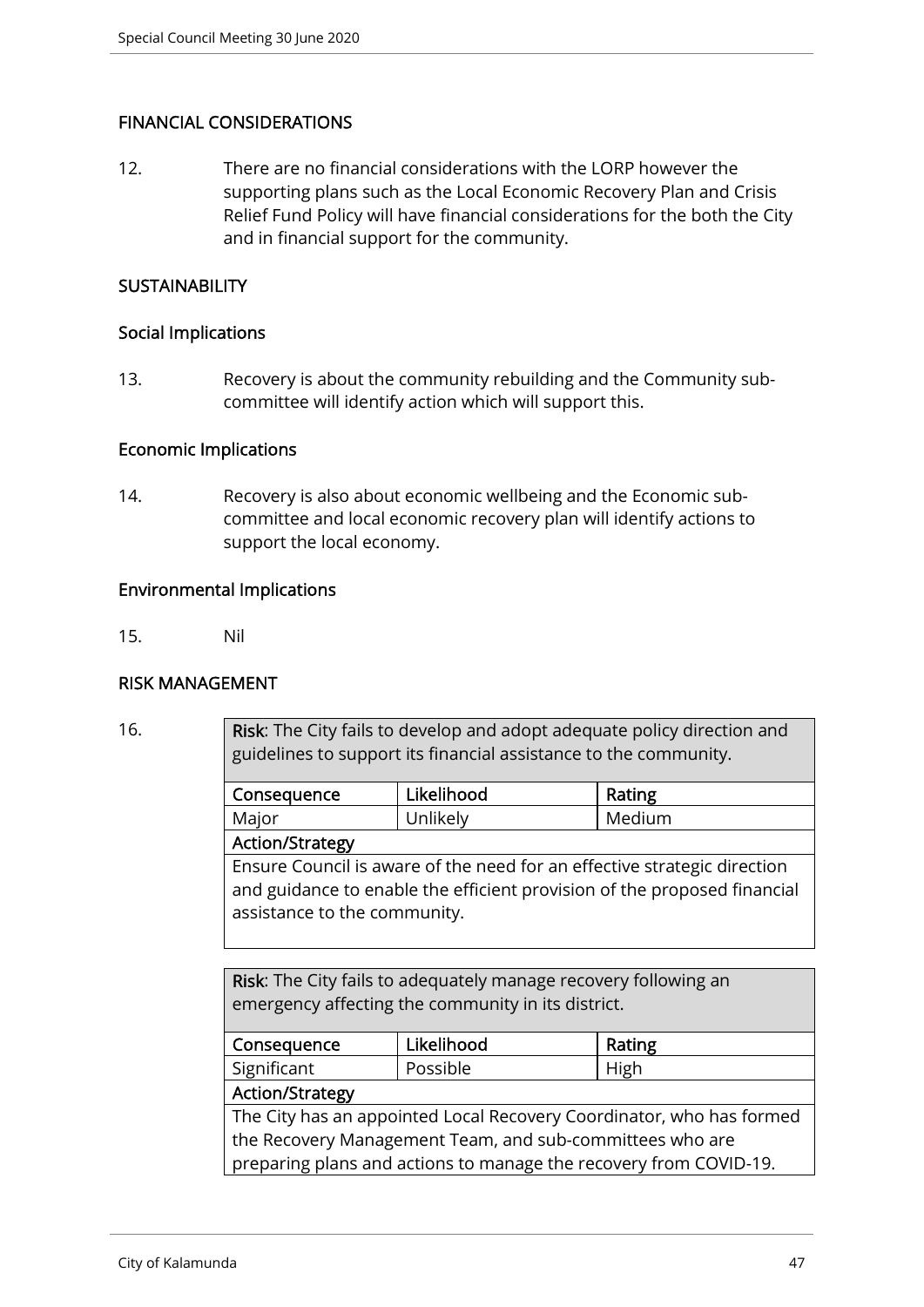#### **CONCLUSION**

- 17. The State Government Recovery Plan is proposed to be released by 30 June 2020 and should there be any significant deviations from the City's Plan the City will make the required adjustments.
- 18. These documents are key elements of the City response to the COVID-19 pandemic and will assist in informing the community, business, government and other functional areas within the City of the financial assistance available and recovery plans and actions.

#### Voting Requirements: Simple Majority

#### **RECOMMENDATION**

That Council:

- 1. ADOPT the COVID 19 Crisis Relief Fund Policy (Attachment 1).
- 2. NOTE the Guidelines that support the Policy (Attachment 2, 3, 4).
- 3. NOTE the Local Operation Recovery Plan and Pandemic Recovery Action Plan (Attachments 5 and 6).

Moved:

Seconded:

Vote: